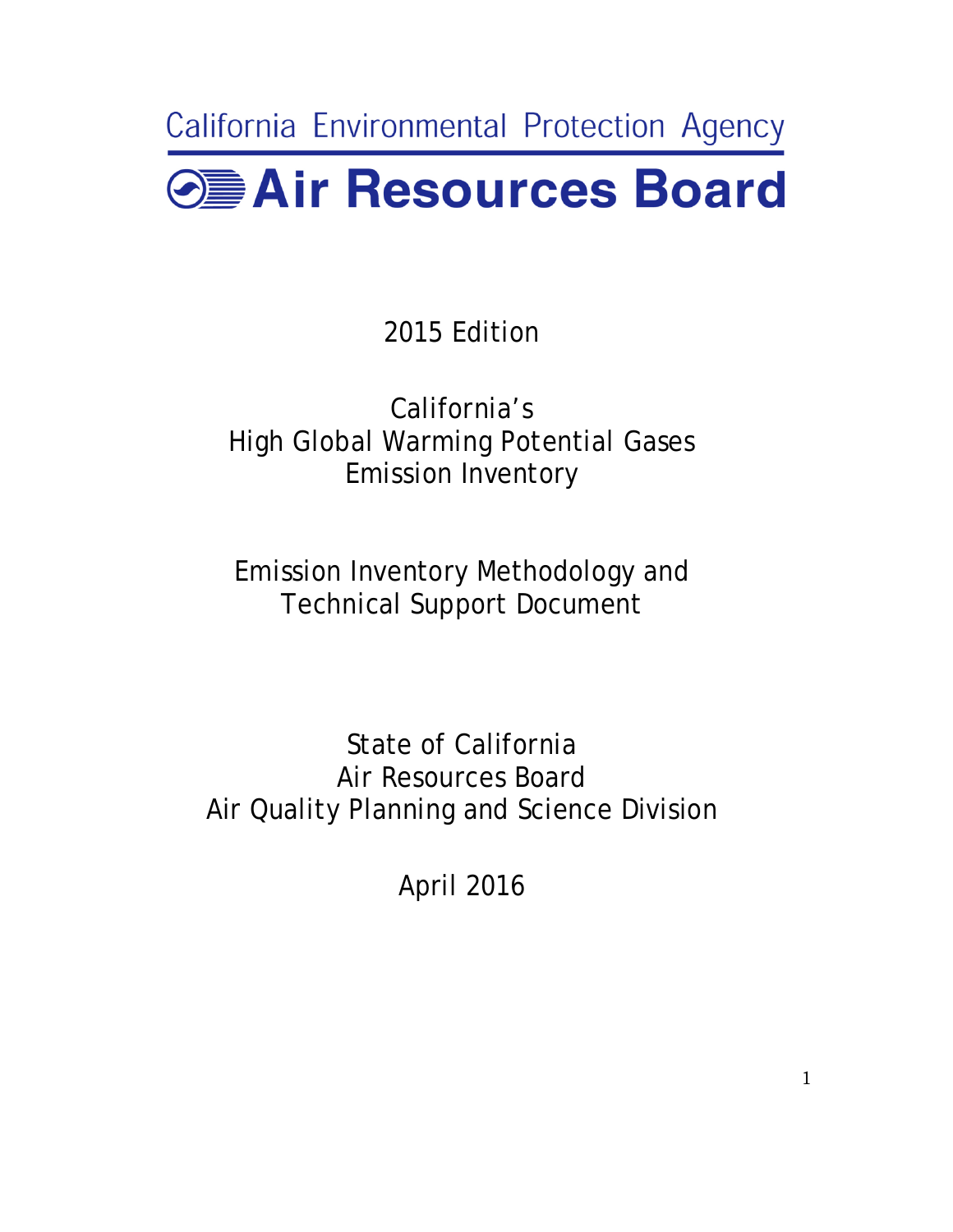# Acknowledgments

This document was developed by the following Air Resources Board staff members:

Glenn Gallagher Bela Deshpande, Ph.D.

With

Pamela Gupta Manager of Greenhouse Gas Reduction Strategy Section, Research Division

Anny Huang, Ph.D., Manager of Emission Inventory Analysis Section, Air Quality Planning and Science Division

# Disclaimer

This document has been prepared by the staff of the California Air Resources Board. Publication does not signify that the contents reflect the views and policies of the Air Resources Board.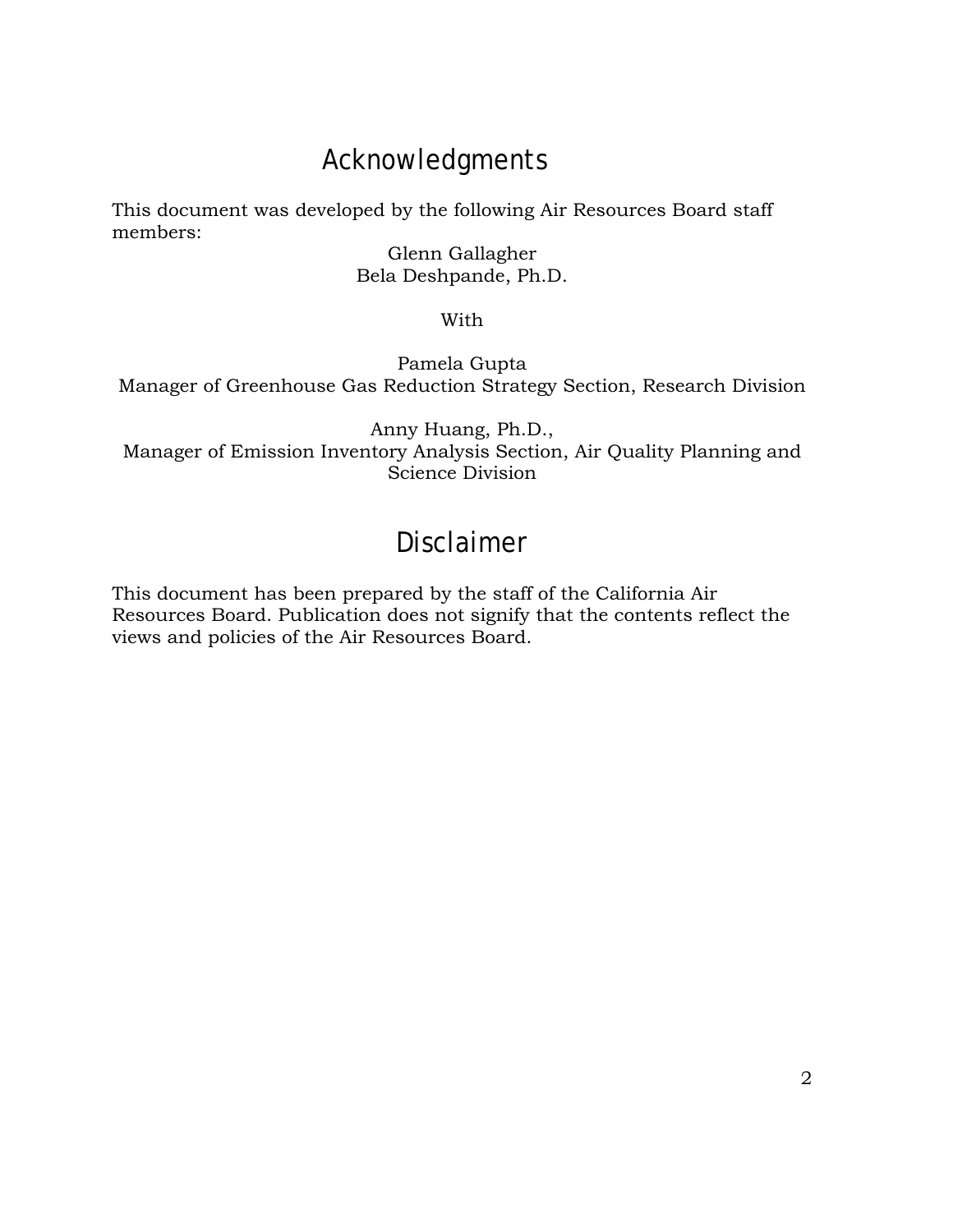# <span id="page-2-0"></span>**TABLE OF CONTENTS**

| GENERAL METHODOLOGY OF EMISSION ESTIMATION AND FORECASTING 6                   |  |
|--------------------------------------------------------------------------------|--|
|                                                                                |  |
| METHODOLOGY FOR STATIONARY AC & REFRIGERATION EQUIPMENT 15                     |  |
|                                                                                |  |
| METHODOLOGY FOR MOBILE AC AND TRANSPORT REFRIGERATION  21                      |  |
| I. MOBILE AC (MAC) AND TRANSPORT REFRIGERATION FOR ON AND OFF-ROAD VEHICLES 21 |  |
| METHODOLOGY FOR NON-REFRIGERANT, NON-AC CATEGORIES 31                          |  |
|                                                                                |  |
|                                                                                |  |
|                                                                                |  |
|                                                                                |  |
|                                                                                |  |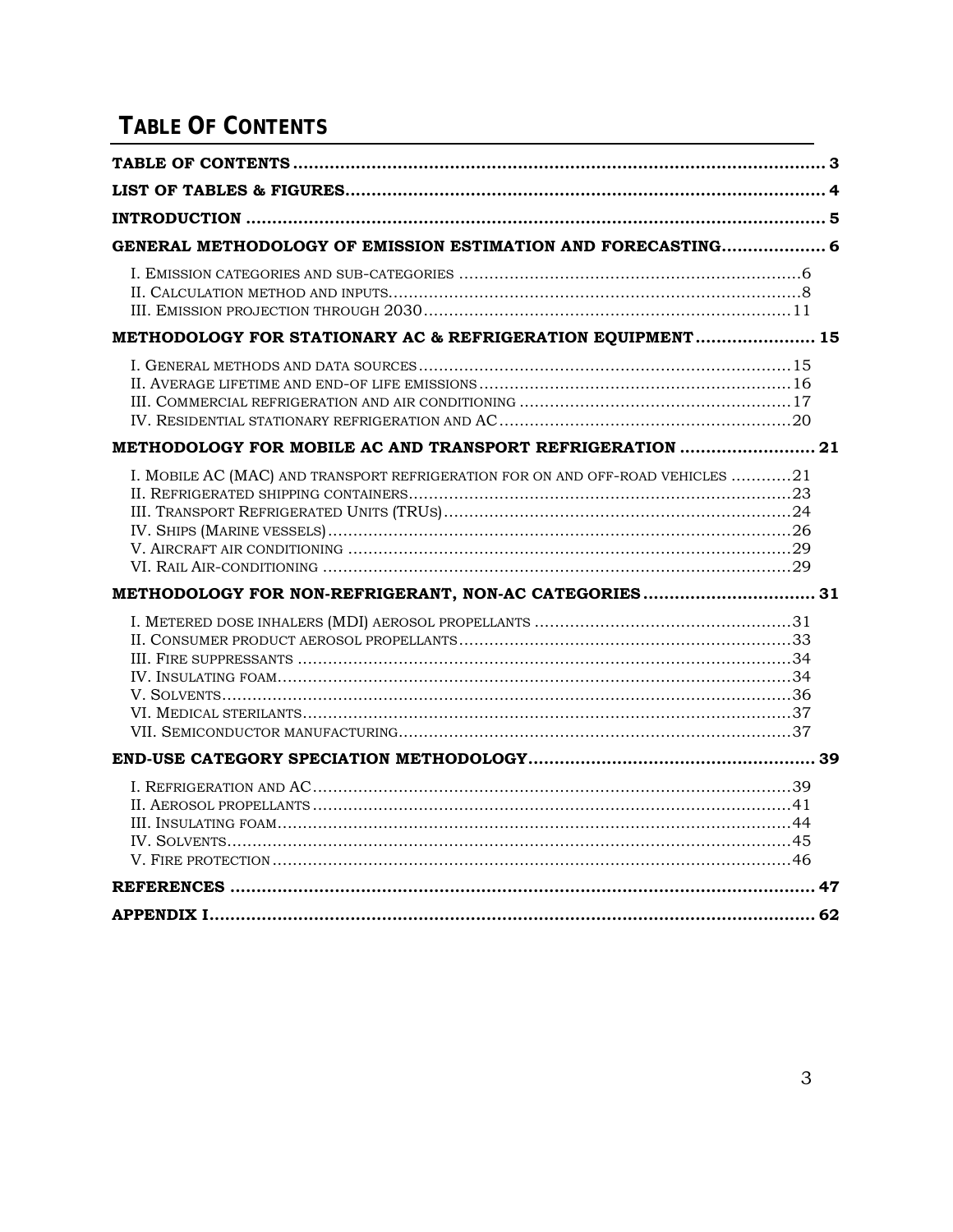# <span id="page-3-0"></span>**LIST OF TABLES & FIGURES**

| Table 4. Transport Refrigerated Unit (TRU) input factors and emission calculations25 |  |
|--------------------------------------------------------------------------------------|--|
|                                                                                      |  |
|                                                                                      |  |
|                                                                                      |  |
|                                                                                      |  |
|                                                                                      |  |
|                                                                                      |  |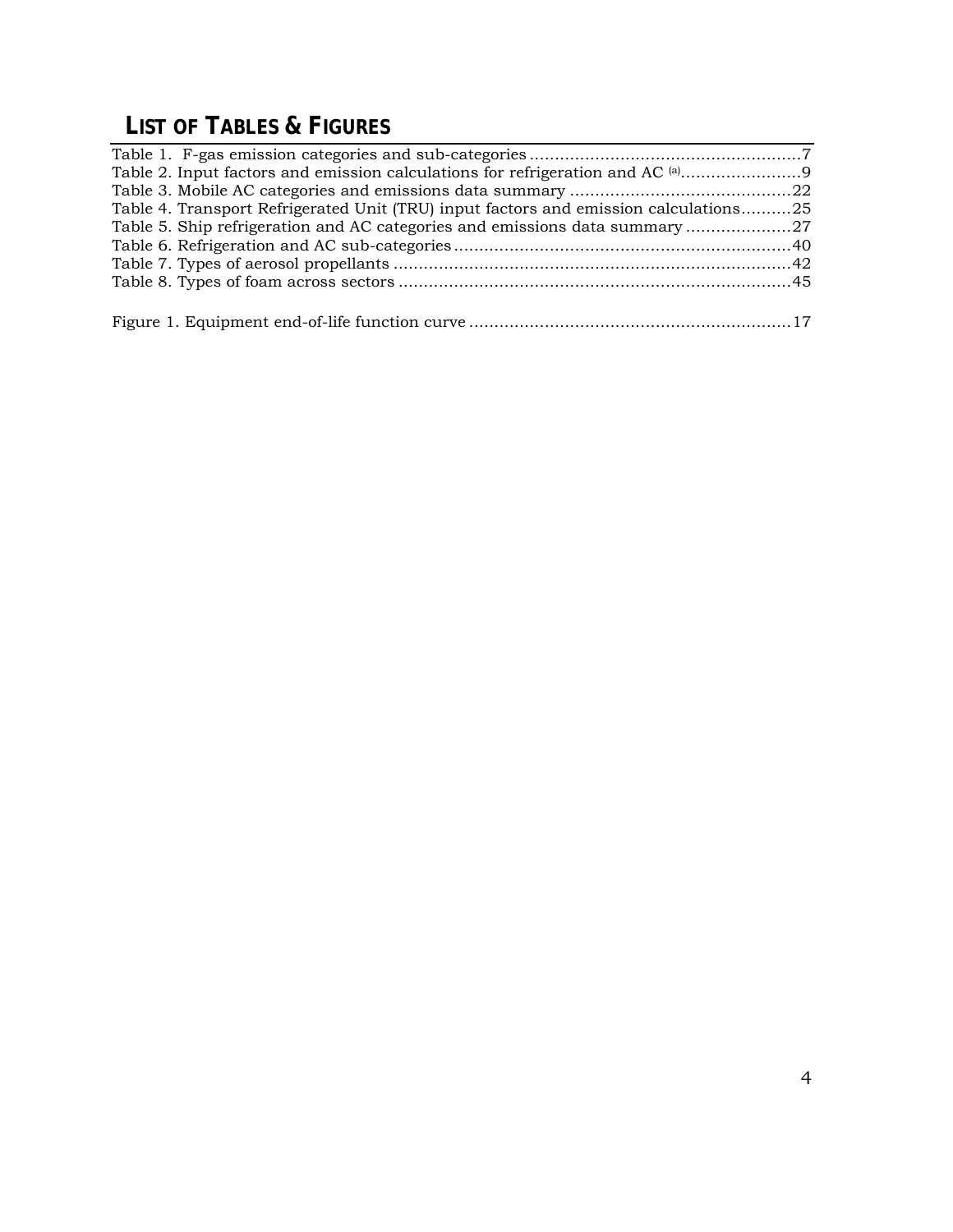#### <span id="page-4-0"></span>**INTRODUCTION**

 Ozone depleting substances (ODS) are a class of compounds being phased hydrochlorofluorocarbons (HCFCs), and methyl chloroform. Historically, suppression, and aerosol containers. Hydrofluorocarbons (HFCs) and out under the Montreal Protocol and the Clean Air Act Amendments of 1990. ODS include a number of fluorinated gases (F-gases) such as chlorofluorocarbons (CFCs), halons, carbon tetrachloride, ODS were used in applications such as refrigeration and air conditioning equipment, solvent cleaning, foam production, sterilization, fire perfluorinated compounds (PFCs) are the primary replacement for ODS, and are collectively known as "ODS substitutes". The emissions of ODS substitutes have been increasing as they are increasingly phased in. ODS substitutes have global warming potentials much higher than that of carbon dioxide.

Emissions of ODS substitutes occur when they are intentionally released into the atmosphere during normal product use (e.g., from fire extinguishers or aerosol cans), when they leak out of equipment such as refrigerators and air conditioning units, or upon disposal and destruction of equipment endof-life (if the ODS substitutes are not collected and destroyed). Estimating these emissions is difficult because the sources are diffuse and the emissions occur over the equipment lifetime. The California Air Resources Board (ARB) has implemented detailed inventory estimations based on comprehensive research completed by ARB staff and studies completed by ARB contractors. Historical net consumption of each ODS was first compiled at a detailed product and equipment level to establish the basis for future emissions. Emissions were estimated using activity data, equipmentspecific storage capacity, maintenance and recharging assumptions, and emission factors that reflect the individual characteristics of the various equipment types, processes, and products.

 projected emissions through 2030. This document is prepared in support of decades. The following emission categories are included in the ARB This document provides detailed methodology used to calculate emissions of ODS substitutes in California from 2000 to the present, along with the Short-Lived Climate Pollutant (SLCP) Strategy developed pursuant to Senate Bill (SB) 605 (Lara, Chapter 523, Statutes of 2014), which requires ARB to develop a plan for reducing F-gases with a lifetime of several Greenhouse Gas (GHG) Emission Inventory: Refrigeration and air conditioning (AC), aerosol propellants, insulating foam, solvents and fire protection.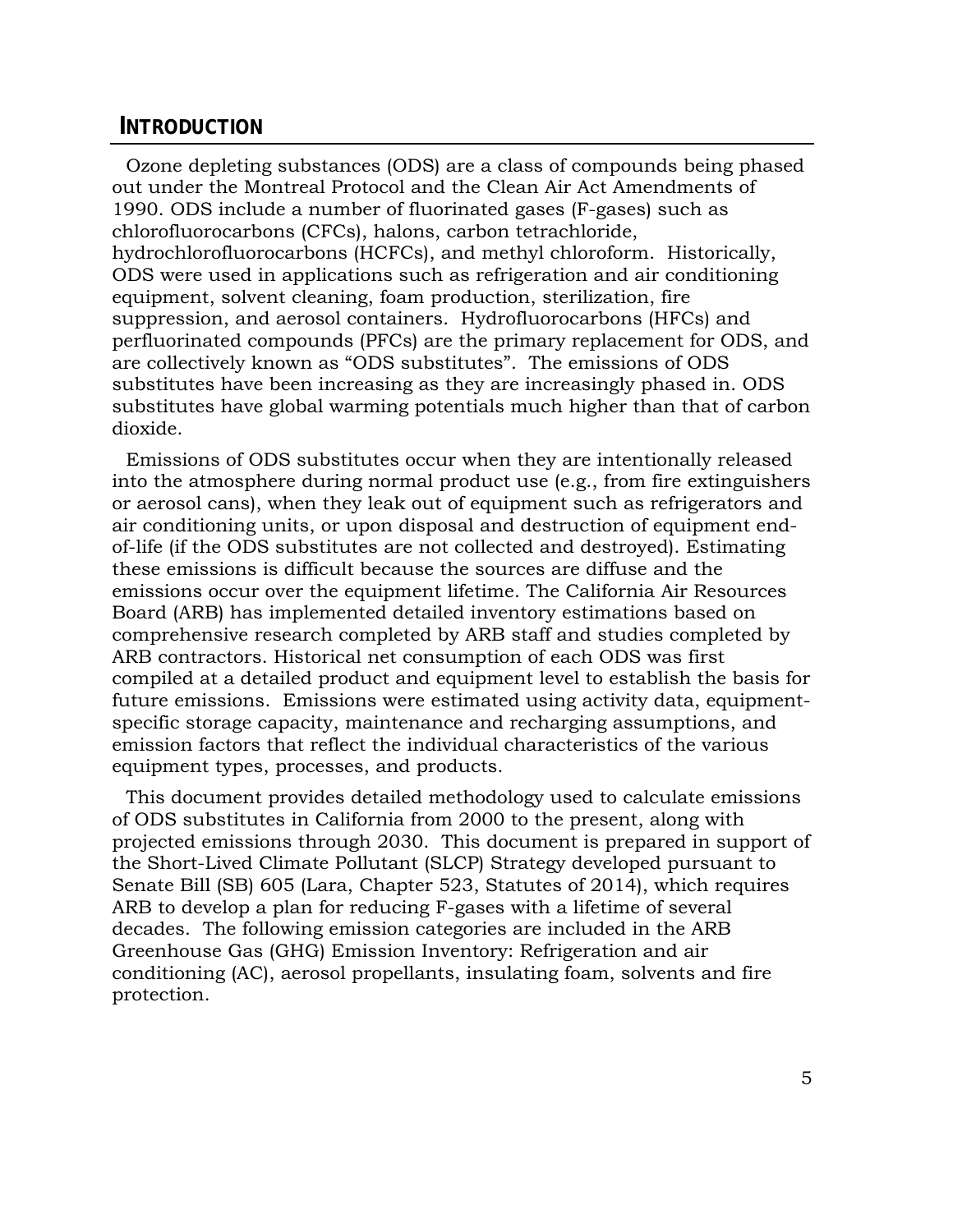# <span id="page-5-0"></span> **GENERAL METHODOLOGY OF EMISSION ESTIMATION AND FORECASTING**

F-gases are estimated using the Tier 2 emission factor approach from the 2006 Intergovernmental Panel on Climate Change (IPCC) Guidelines for National Greenhouse Gas Inventories (IPCC, 2006). The Tier 2 methodology follows two general steps:

Step 1. Calculate the time series of net consumption of each individual HFC at a detailed product and equipment level as the basis for emission calculations (e.g., inventory of refrigerators, other stationary refrigeration/AC equipment, appliance foams, insulated panels, pipe insulation, etc.).

 Step 2. Estimate emissions using the activity data and resulting bank a mass balance approach (Tier 2b). calculations derived from step (i), and either emission factors that reflect the unique emission characteristics related to various processes, products and equipment (Tier 2a) or, relevant new and retiring equipment information at the sub-application level to support

# <span id="page-5-1"></span>**I. Emission categories and sub-categories**

gas is reported by subcategory on a mass and  $CO_2$ -equivalent basis. F-gas emissions are organized into ten broad categories with 29 detailed sub-categories, as listed in Table 1 below. Emissions of each individual F-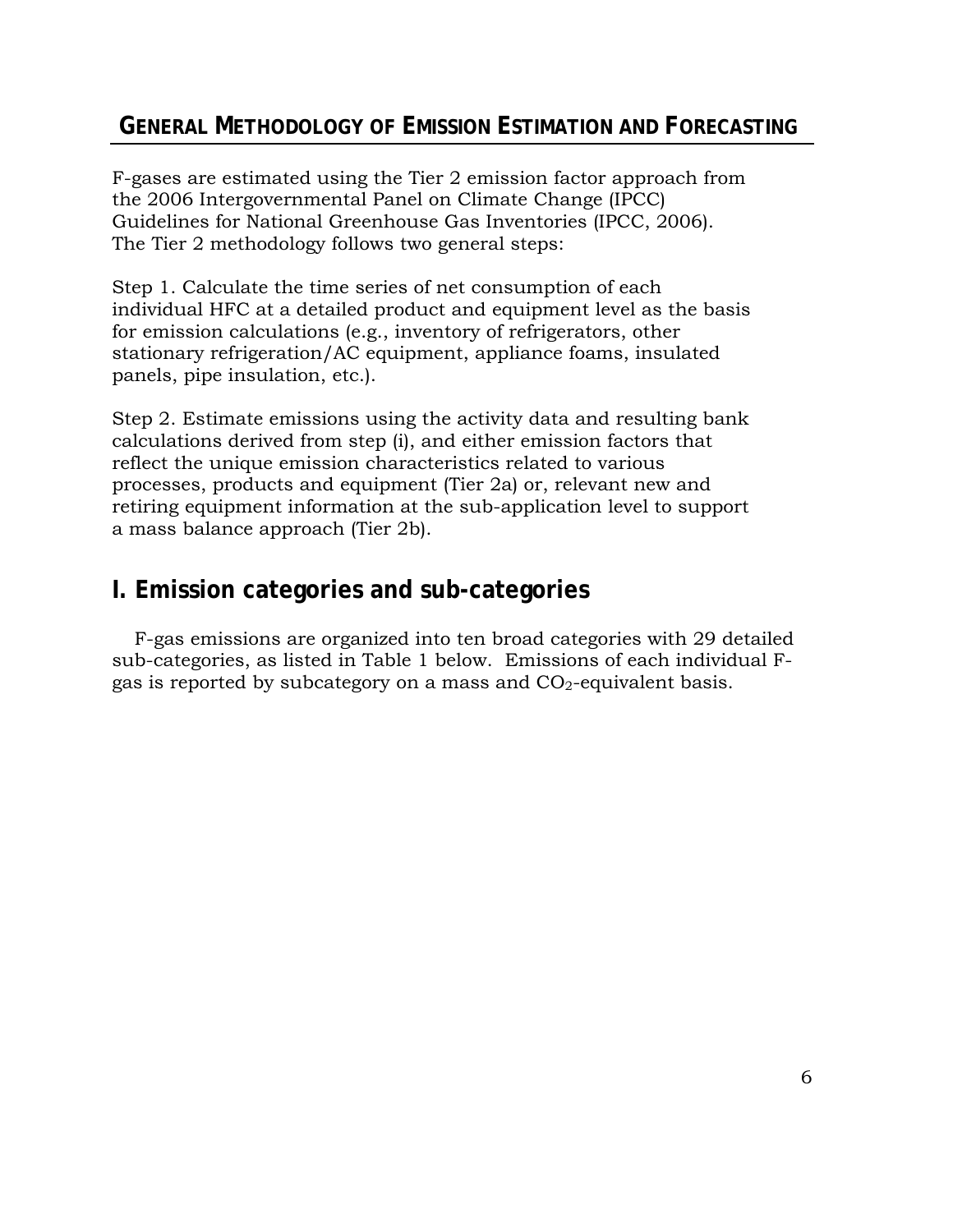| <b>Emission Category</b>        | <b>Emission Sub-Category</b>                                                       |  |  |  |  |  |
|---------------------------------|------------------------------------------------------------------------------------|--|--|--|--|--|
| Aerosol propellants (MDI)       | Metered Dose Inhalers (MDI)                                                        |  |  |  |  |  |
| Aerosol propellants (non-MDI)   | Consumer Product and Commercial/Industrial Aerosol<br>Propellants                  |  |  |  |  |  |
| Commercial Refrigeration and AC | Centralized system $\geq 2,000$ lbs.                                               |  |  |  |  |  |
| Large $($ > 50-lb systems $)$   | Centralized system 200-<2,000 lbs.                                                 |  |  |  |  |  |
|                                 | Centrifugal chiller $\geq 2,000$ lbs.                                              |  |  |  |  |  |
|                                 | Centrifugal chiller 200-<2,000 lbs.                                                |  |  |  |  |  |
|                                 | Chiller - packaged 200-<2,000 lbs.                                                 |  |  |  |  |  |
|                                 | Cold storage $\geq 2,000$ lbs.                                                     |  |  |  |  |  |
|                                 | Cold storage $200 - 2,000$ lbs.                                                    |  |  |  |  |  |
|                                 | Process cooling $\geq 2,000$ lbs.                                                  |  |  |  |  |  |
|                                 | Refrigerated condensing units 50-< 200 lbs.                                        |  |  |  |  |  |
|                                 | Unitary AC 50-<200 lbs.                                                            |  |  |  |  |  |
| Commercial Refrigeration and AC | Refrigerated condensing units $\leq 50$ lbs.                                       |  |  |  |  |  |
| Small $(50$ -lb systems)        | Unitary AC $( \leq 50$ -lb)                                                        |  |  |  |  |  |
| Fire Protection                 | Fire Suppressants                                                                  |  |  |  |  |  |
| Foam, Insulating                | Foam (appliance, building, refrigeration equipment,<br>transport, marine buoyancy) |  |  |  |  |  |
| Industrial                      | <b>Industrial Solvents</b>                                                         |  |  |  |  |  |
|                                 | Semiconductor Manufacturing                                                        |  |  |  |  |  |
|                                 | Sulfur Hexafluoride uses                                                           |  |  |  |  |  |
| Medical                         | <b>Medical Sterilants</b>                                                          |  |  |  |  |  |
| Mobile and Transport            | Light Duty (LD) Vehicle AC                                                         |  |  |  |  |  |
|                                 | Heavy Duty (HD) Vehicle (non-Bus) AC                                               |  |  |  |  |  |
|                                 | <b>Bus AC</b>                                                                      |  |  |  |  |  |
|                                 | Off-road Heavy Duty Vehicle                                                        |  |  |  |  |  |
|                                 | Transport Refrigerated Units (TRUs) including rail cars                            |  |  |  |  |  |
|                                 | Refrigerated Shipping Containers                                                   |  |  |  |  |  |
|                                 | Ships (Marine Vessels)                                                             |  |  |  |  |  |
| Residential                     | Residential refrigerator-freezer (appliance)                                       |  |  |  |  |  |
|                                 | Residential AC<br>Window AC units (Residential)                                    |  |  |  |  |  |

<span id="page-6-0"></span>*Table 1. F-gas emission categories and sub-categories*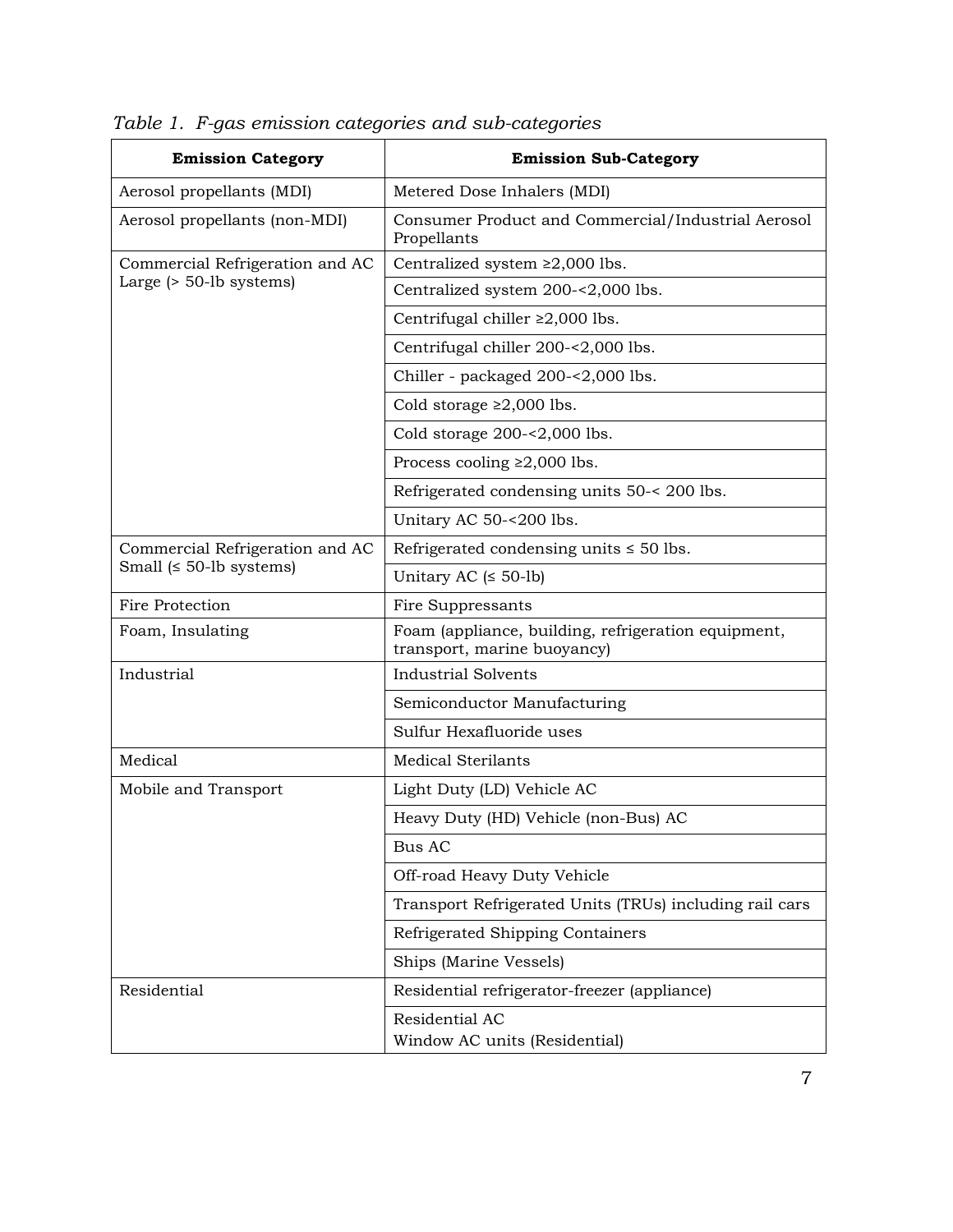# <span id="page-7-0"></span>**II. Calculation method and inputs**

 emissions profile for each sub-category. Sub-categories are assigned a simple or complex calculation methodology. In order to estimate emissions, it was first necessary to assign an

### *Simple Calculation*

Emission estimates for many refrigeration and AC equipment categories are based on of available equipment information, refrigerant charge amount, and leak rates using the following general formula:

*Equation 1. General equation for refrigeration and AC equipment* 

 *(lbs./unit)] \* [average annual leak or loss rate] Emissions (lbs.) = [number of units (equipment) in use] \* [average F-gas charge* 

*+ [number of units reaching end-of-life (EOL)] \* [average F-gas charge at EOL (lbs./unit)] \* [average loss rate at EOL]* 

Table 2 shows input factors used to estimate emissions. The methodology and data used to determine the input factors are further described in subsequent supporting sections of this methodology paper.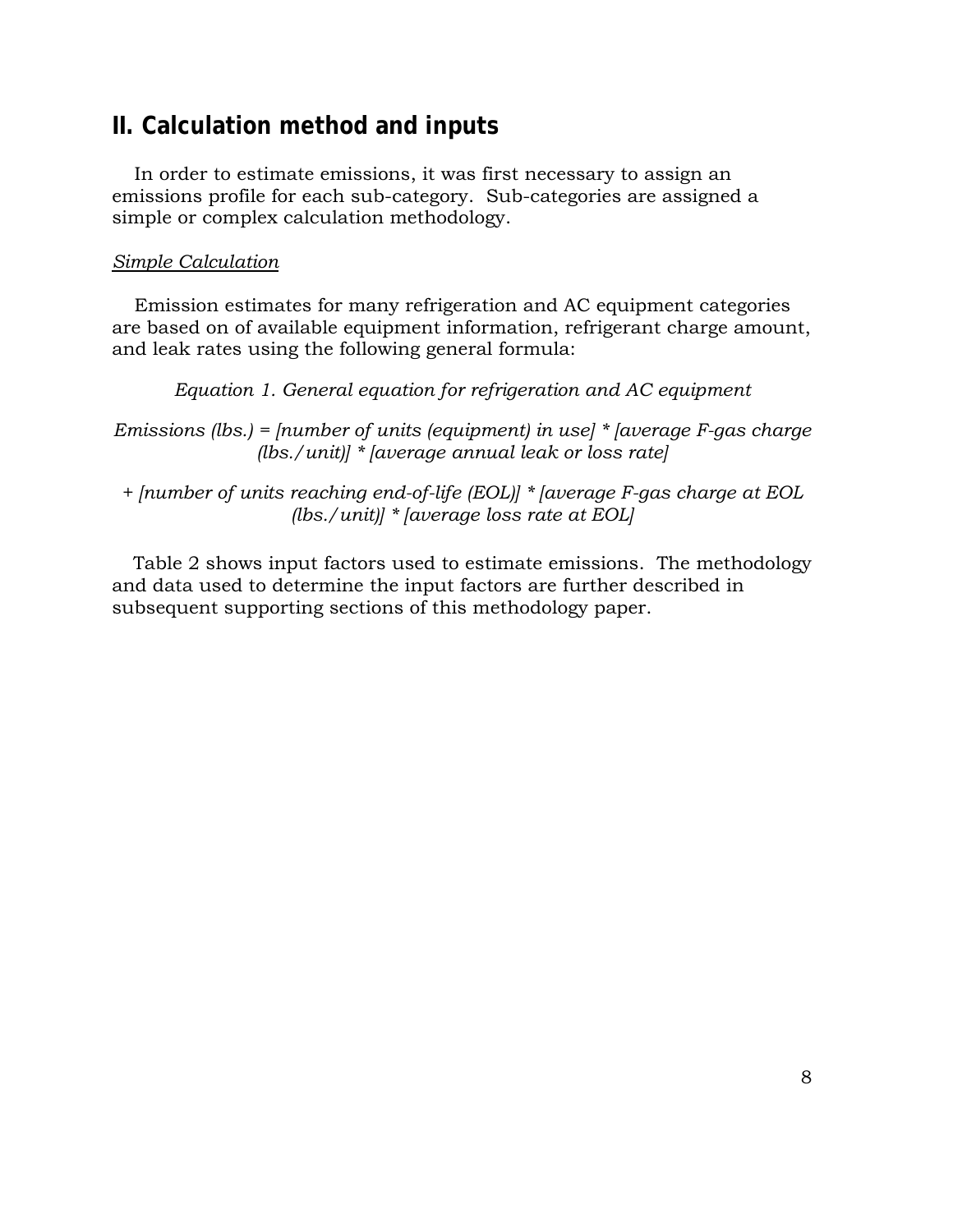|  | Table 2. Input factors and emission calculations for refrigeration and AC |  |
|--|---------------------------------------------------------------------------|--|
|--|---------------------------------------------------------------------------|--|

<span id="page-8-0"></span>

| <b>Equipment Type or</b><br><b>Emissions sub-sector</b>                          | <b>Units in</b><br>CA in<br>$2014$ (a) | Ave.<br>Charge<br>(amount)<br>of F-gas<br>in lbs. | Ave.<br><b>Annual</b><br>Leak<br>(loss)<br>Rate | <b>Annual</b><br>Loss in<br>$lbs.$ $(a)$<br>$(units*$<br>charge*<br>loss rate) | <b>EOL</b> units<br>in 2014 (a) | Ave.<br>Charge<br>(amount)<br>in lbs. at<br><b>EOL</b> | Ave.<br><b>EOL</b><br><b>Loss</b><br>Rate | <b>EOL Loss</b><br>in lbs. (a)<br>(units*<br>charge*<br>loss rate) | total loss<br>in lbs. (a)<br>${\rm (annual +}$<br>EOL) |
|----------------------------------------------------------------------------------|----------------------------------------|---------------------------------------------------|-------------------------------------------------|--------------------------------------------------------------------------------|---------------------------------|--------------------------------------------------------|-------------------------------------------|--------------------------------------------------------------------|--------------------------------------------------------|
| Refrigeration Large<br>Centralized System $\geq 907.2$<br>$kg(2,000$ lbs.)       | 840                                    | 3,635                                             | 16.6%                                           | 506,864                                                                        | 45                              | 2,871                                                  | 20%                                       | 25,839                                                             | 532,703                                                |
| Refrigeration Medium<br>Centralized System 90.7-<<br>907.2 kg (200-< 2,000 lbs.) | 23,720                                 | 704                                               | 17.6%                                           | 2,939,003                                                                      | 1,265                           | 577                                                    | 20%                                       | 145,981                                                            | 3,084,984                                              |
| AC Large Centrifugal Chiller ≥<br>907.2 kg (2,000 lbs.)                          | 5,165                                  | 3,978                                             | 2.3%                                            | 472,567                                                                        | 205                             | 3,887                                                  | 20%                                       | 159,367                                                            | 631,934                                                |
| AC Medium Centrifugal<br>Chiller 90.7-< 907.2 kg (200-<br>$< 2,000$ lbs.)        | 1,630                                  | 1,007                                             | 1.4%                                            | 22,980                                                                         | 65                              | 993                                                    | 20%                                       | 12,909                                                             | 35,889                                                 |
| AC Chiller - Packaged 90.7-<<br>907.2 kg (200-< 2,000 lbs.)                      | 10,190                                 | 526                                               | 6.9%                                            | 369,836                                                                        | 410                             | 490                                                    | 20%                                       | 40,180                                                             | 410,016                                                |
| Refrigeration Large Cold<br>Storage ≥ 907.2 kg $(2,000)$<br>lbs.                 | 150                                    | 7,929                                             | 15.9%                                           | 189,107                                                                        | 6                               | 5,788                                                  | 20%                                       | 6,946                                                              | 196,052                                                |
| Refrigeration Medium Cold<br>Storage 90.7-< 907.2 kg (200-<br>$< 2,000$ lbs.)    | 420                                    | 494                                               | 18.9%                                           | 39,214                                                                         | 20                              | 316                                                    | 20%                                       | 1,264                                                              | 40,478                                                 |
| Refrigeration Process Cooling<br>$\geq$ 907.2 kg (2,000 lbs.)                    | 105                                    | 5,242                                             | 10.0%                                           | 55,041                                                                         | 4                               | 4,718                                                  | 20%                                       | 3,774                                                              | 58,815                                                 |
| Refrigerated Condensing<br>units 22.7-≤ 90.7 kg (50-≤<br>200 lbs.)               | 77,700                                 | 122                                               | 15.0%                                           | 1,421,910                                                                      | 3,100                           | 122                                                    | 20%                                       | 75,640                                                             | 1,497,550                                              |
| Unitary AC 22.7- $\leq$ 90.7 kg<br>$(50 - 200$ lbs.)                             | 73,400                                 | 100                                               | 11.3%                                           | 829,420                                                                        | 3,900                           | 89                                                     | 20%                                       | 69,420                                                             | 898,840                                                |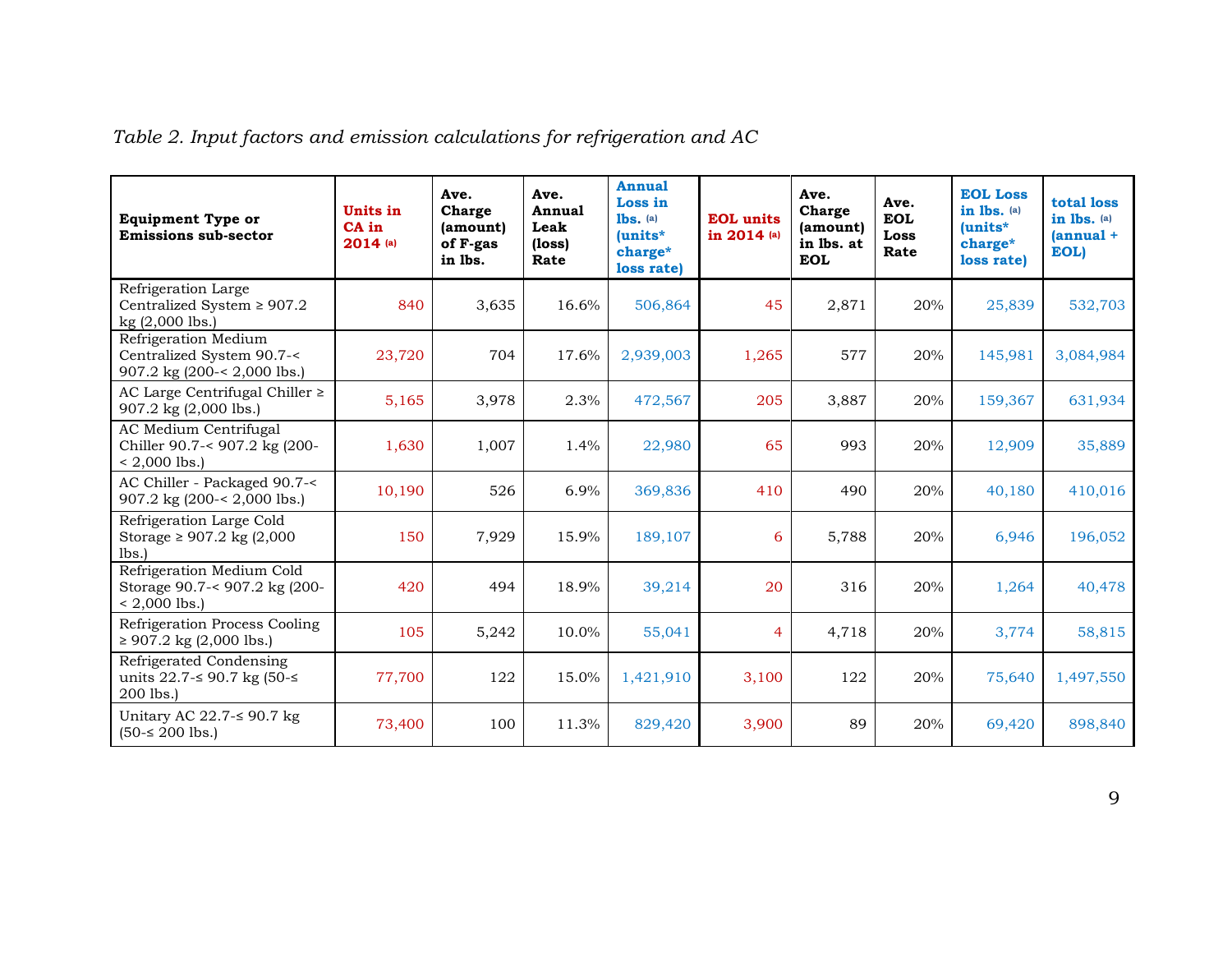| <b>Equipment Type or</b><br><b>Emissions sub-sector</b>              | Units in<br>CA in<br>$2014$ (a) | Ave.<br>Charge<br>(amount)<br>of F-gas<br>in lbs. | Ave.<br>Annual<br>Leak<br>(loss)<br>Rate | Annual<br>Loss in<br>$lbs.$ $(a)$<br>(units*<br>charge*<br>loss rate) | <b>EOL</b> units<br>in 2014 (a) | Ave.<br>Charge<br>(amount)<br>in lbs. at<br><b>EOL</b> | Ave.<br><b>EOL</b><br>Loss<br>Rate | <b>EOL Loss</b><br>in lbs. (a)<br>$l$ units $*$<br>charge*<br>loss rate) | total loss<br>in $lbs.$ (a)<br>$(annual +$<br>EOL) |
|----------------------------------------------------------------------|---------------------------------|---------------------------------------------------|------------------------------------------|-----------------------------------------------------------------------|---------------------------------|--------------------------------------------------------|------------------------------------|--------------------------------------------------------------------------|----------------------------------------------------|
| Refrigerated Condensing<br>Units $\leq$ 22.7 kg (50-lbs. or<br>less) | 314,500                         | 31.4                                              | 15.0%                                    | 1,481,295                                                             | 12,600                          | 27                                                     | 34%                                | 115,668                                                                  | 1,596,963                                          |
| Refrigerated stand-alone<br>display cases                            | 686,200                         | 7.1                                               | $0\%$                                    | $\Omega$                                                              | 27,500                          | 7.1                                                    | 100%                               | 195,250                                                                  | 195,250                                            |
| Refrigerated vending<br>machines                                     | 524,400                         | 0.66                                              | $0\%$                                    | 0                                                                     | 28,000                          | 0.66                                                   | 100%                               | 18,480                                                                   | 18,480                                             |
| Unitary $A/C \le 22.7$ kg (50-<br>lbs. or less) (central)            | 2,533,600                       | 15.1                                              | 10.0%                                    | 3,825,736                                                             | 143,000                         | 12.1                                                   | 56%                                | 968,968                                                                  | 4,794,704                                          |
| Commercial AC (window unit)                                          | 649,600                         | 1.54                                              | 2.0%                                     | 20,008                                                                | 43,300                          | 1.17                                                   | 100%                               | 50,661                                                                   | 70,669                                             |
| Residential Appliance<br>(refrigerator-freezer)                      | 17,718,700                      | 0.34                                              | 1.0%                                     | 60,244                                                                | 1,013,000                       | 0.29                                                   | 77%                                | 226,203                                                                  | 286,446                                            |
| Residential A/C (central)                                            | 7,231,000                       | 7.5                                               | 10.0%                                    | 5,423,250                                                             | 386,000                         | 5.3                                                    | 80%                                | 1,636,640                                                                | 7,059,890                                          |
| Residential A/C (window unit)                                        | 3,725,000                       | 1.54                                              | $2.0\%$                                  | 114,730                                                               | 248,000                         | 1.17                                                   | 100%                               | 290,160                                                                  | 404,890                                            |
| Transport Refrigerated Units<br>(TRUs)                               | 58,100                          | 20.7                                              | 18.3%                                    | 220,089                                                               | 4,600                           | 17.4                                                   | 15%                                | 12,006                                                                   | 232,095                                            |
| Refrigerated Shipping<br>Containers                                  | 51,400                          | 33.1                                              | 5.0%                                     | 85,067                                                                | 15,360                          | 33.1                                                   | 19%                                | 96,851                                                                   | 181,918                                            |

a) Red font represents the quantities that are expected to change every year. Blue font represents the loss calculated.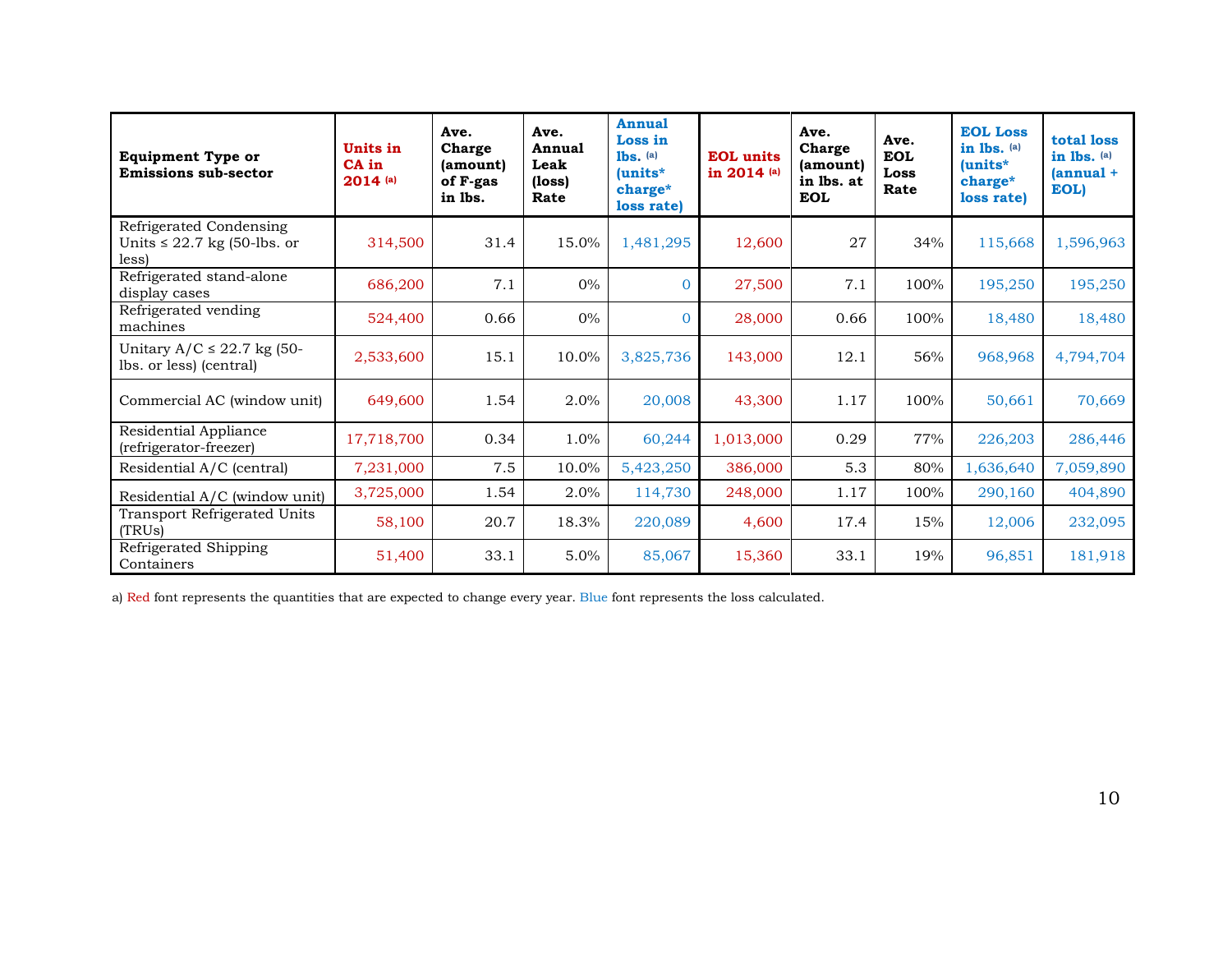#### *Complex Calculation*

 The remaining F-gas categories not shown in Table 2 have no simple formula each ship type spent in California waters. Insulating foam emissions were to calculate emissions, and required more detailed analysis. For example, AC refrigerant emissions from mobile vehicles employed two detailed vehicle emission models known as the ARB EMissions FACtor model (EMFAC) (CARB, 2011a), and the OFFROAD model (CARB, 2007a). Refrigerant emissions from marine vessels represented a particular challenge because there were five different ship types analyzed, and a lack of information on the number of days estimated as a result of a three-year study by Caleb Management Services for ARB, where the foam emissions were estimated for 19 distinct categories of insulating foam.

These emission estimate methodologies are described in their respective sections:

- Mobile vehicle AC
- Ships (marine vessels)
- Aircraft AC
- Rail AC
- Metered Dose Inhaler (MDI) aerosol propellant
- Consumer product (and commercial/industrial) aerosol propellants
- Fire suppressants
- Insulating foam
- Semiconductor manufacturing
- Solvents
- Medical sterilants
- Sulfur hexafluoride

# <span id="page-10-0"></span> **III. Emission projection through 2030**

The F-gas inventory and projection is updated annually to incorporate the best available data. Projected emissions use current emission factors, projected equipment inventory and known changes that will occur (due to regulation). The following assumptions are made for projected emissions of Fgases: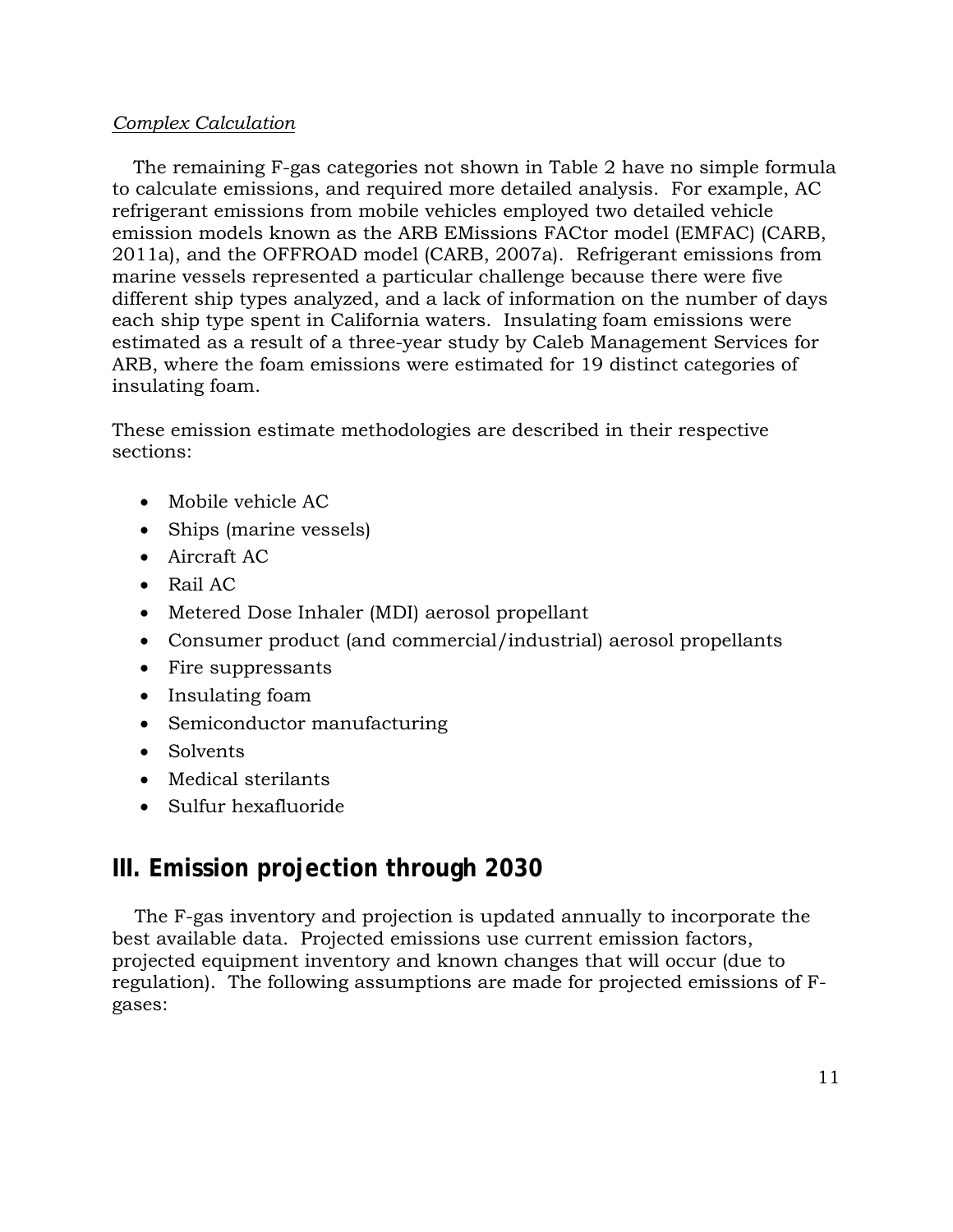#### *Population as the Default Growth Surrogate*

 population of one percent corresponds to a one percent increase in the number Finance (DOF) population projections showing a 0.75 percent annual growth rate in California through 2030 (DOF, 2014). The number of pieces of equipment using F-gases increases each year in proportion to population growth in California. For example, an increase in of new refrigeration and AC units used in the state. Therefore, F-gas emissions are assumed to increase proportionally to population, unless data indicates otherwise. For years 2012 and later, we use the California Department of

#### *Annual Leak Rate*

 (RMP) found that a lower annual leak rate of 10 percent was achievable Annual leak rates and equipment end-of-life loss rates remain the same as baseline years, unless acted upon by exterior forces such as regulations that have been adopted at the state or national level. For example, the baseline leak rate of large centralized refrigerated systems containing 2,000 or more pounds of refrigerant was found to be 21 percent annually (SCAQMD, 2008 and 2012). However, research conducted for the ARB Refrigerant Management Program through best management practices as required by the RMP (CARB, 2009d). This methodology assumes that the lower leak rates expected from the RMP can be achieved within ten years of program implementation. Therefore, if the baseline leak rate in 2011 was 21 percent annually, the annual leak rate could be reduced to 10 percent in 2021 and each year thereafter. We assume a linear reduction each year from 2011 to 2021 until the lower limit of 10 percent leak rate is achieved.

Leak rate assumptions are checked against actual reported data to the ARB Refrigerant Management Program, then revised and updated annually. A constant projected leak rate is assumed for all refrigeration and AC equipment not subject to federal record keeping requirement or state regulations, which include all equipment containing less than 50 pounds of refrigerant. Though future refrigerant cost increases may incentivize faster leak repair, no data exists to predict the future price of refrigerants, therefore, potential changes in maintenance could not be estimated at this time.

#### *New Equipment*

 are assumed to use the same amount and type of F-gas as used in baseline F-gases used in new equipment and materials were assessed and summarized by the U.S. EPA as part of their emissions calculations estimated through the Vintaging Model (U.S. EPA, 2008). New equipment and materials years and previous years, until adopted regulations prohibit the use of specific F-gases in new equipment and materials (exceptions are described at the end of this section). For example, CFCs were banned from all new uses beginning in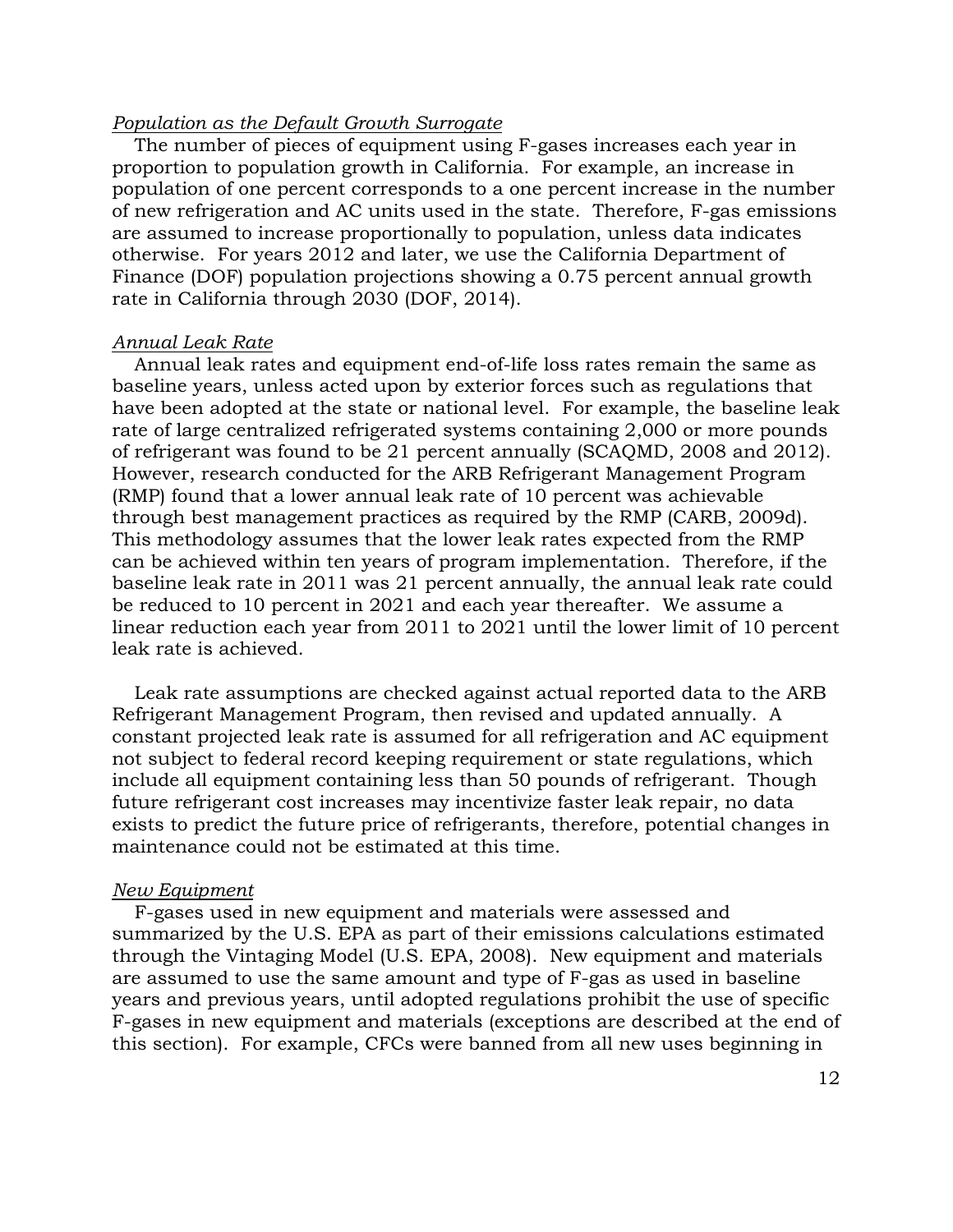1995, with special use exemptions for medical dose inhalers. HCFCs were banned in new equipment and use beginning in 2010. From 2010 to 2030, we assume that ODS substitutes are used in new equipment and materials in the same proportion each year, unless regulations prohibit specific HFCs from new use.

The U.S. EPA Significant New Alternatives Policy (SNAP) Program adopted Fgas regulations on July 22, 2015 that will prohibit the use of certain high-GWP HFCs in new uses for specific applications (U.S. EPA, 2015). SNAP is estimated to reduce future California HFC emissions an additional ten percent from previous baseline levels. The SNAP Program requirements have been incorporated into updated California ODS Substitutes emissions projections through 2030, with the SNAP requirements summarized below. The details of the SNAP requirements are shown in Appendix 1.

 *Aerosol propellants:* HFC-125, HFC-134a, and HFC-227ea are prohibited as of January 1, 2016. Exceptions are for medical dose inhalers and some technical and aerospace applications.

 *Insulating foam:* Specific foam expansion agents are prohibited in new uses with prohibition start dates between January 1, 2017 and January 1, 2021, depending upon the foam type. Although no GWP limits are cited by the SNAP rule, the functional effect will be to ban all foam expansion agents with a GWP greater than 150 by 2021.

*Light-duty motor vehicle air-conditioning:* HFC-134a is prohibited beginning with model year 2027 and all subsequent models. Note that this does not affect the projected emissions using our methodology because we have already assumed that HFC-134a will not be used in new light-duty vehicles beginning with model year 2017, due to the Federal Clean Car Incentive Program that incentivizes low-GWP air-conditioning in light-duty vehicles.

 *Retail food refrigeration:* SNAP functionally prohibits all refrigerants with a GWP greater than 2500 for new supermarket systems beginning January 1, 2017; and for remote condensing units (smaller refrigeration units) beginning January 1, 2018. For self-contained or stand-alone units, the requirement begins January 1, 2019 for smaller systems, and January 1, 2020 for larger systems and low-temperature systems.

 *Vending machines:* SNAP functionally prohibits all refrigerants with a GWP greater than 1300 for new units beginning January 1, 2019. The likely replacements have low GWPs between one and ten.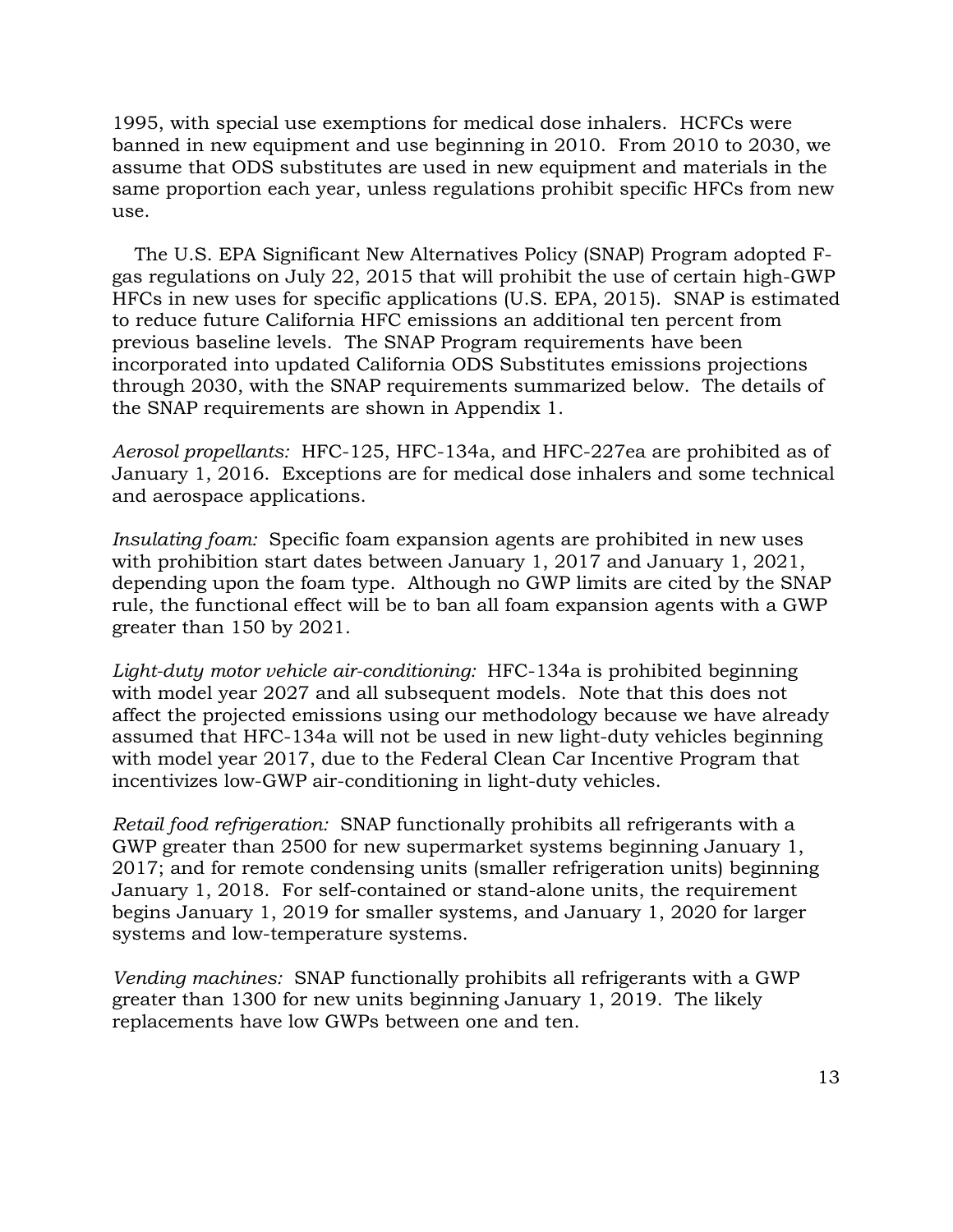Exceptions to the assumption that no change in F-gases are made without regulatory drivers: Insulating foam has increasingly been produced using low-GWP foam expansion agents such as methyl formate,  $CO<sub>2</sub>$  and hydrocarbons for the past decade without any regulatory requirements (Caleb, 2010). The lower cost of non-HFC foam expansion agents appears to be the driver behind the decreasing use of HFCs. The methodology includes both the required SNAP changes as well as the voluntary changes and trends as researched by Caleb Management Services for ARB (Caleb, 2010).

In 2004, several companies formed a partnership called "Refrigerants Naturally" which made a commitment to using only low-GWP refrigerated vending machines and small self-contained display cases for food and soft drinks. As of 2015, there has been a significant increase in low-GWP refrigeration used in the vending machines and self-contained display cases. These changes made in advance of any regulatory requirement have been incorporated into the methodology.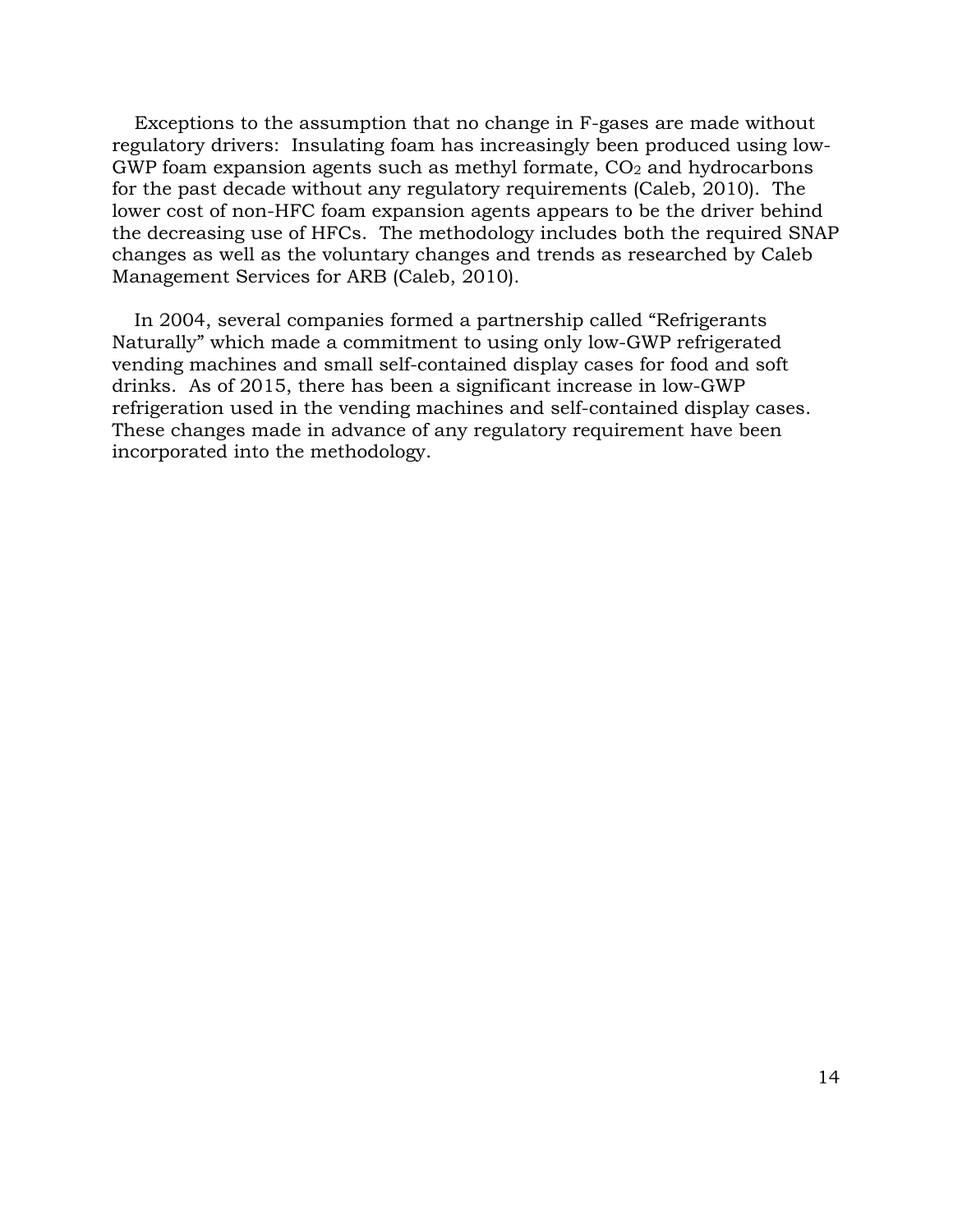### <span id="page-14-1"></span><span id="page-14-0"></span>**I. General methods and data sources**

 stationary refrigeration and AC equipment and emission categories. Annual This section describes the methodology used to calculate emissions for all emissions for a given year were calculated using the following equation:

*Equation 2. Annual emissions for a given year* 

*Emissions (lbs.) = [number of units in use] \* [average F-gas charge (lbs./unit)] \* [average annual leak or loss rate] + [number of units reaching end-of-life (EOL)] \* [average F-gas charge (lbs./unit)] \* [average loss rate at EOL]* 

The emissions in pounds are converted into metric tonnes. The metric tonnes are then multiplied by the GWP of the F-gas (using IPCC Fourth Assessment Report GWP values) to calculate metric tonnes of carbon dioxide equivalents.

The main data source for stationary refrigeration and AC equipment was refrigerant usage and loss data provided by the South Coast Air Quality Management District (SCAQMD) and analyzed by ARB to develop emission profiles for each sub-category of equipment (CARB, 2009d). Equipment profiles for 12 specific types and sizes of refrigeration and AC equipment were developed using SCAQMD Rule 1415 (Reduction of Refrigerant Emissions from Stationary Refrigeration and Air Conditioning Systems) reporting data from approximately 6,000 systems in 2,000 facilities over reporting years 2002-2010 (SCAQMD, 2008; SCAQMD, 2012). Each profile includes refrigerant types used, average refrigerant charge size, and average annual loss. Some profiles for HFC use in refrigeration and AC equipment were augmented by U.S. EPA Vintaging Model estimates, as SCAQMD Rule 1415 did not apply to HFC refrigerants until 2011.

The average recovery and loss of refrigerant at equipment end-of-life were derived from an ARB contracted study conducted by Armines Center for Energy and Processes (Armines, 2009), U.S. EPA Vintaging Model estimates (US EPA, 2008), and United Nations Environment Programme (UNEP) reports (UNEP 2006b, and 2010b).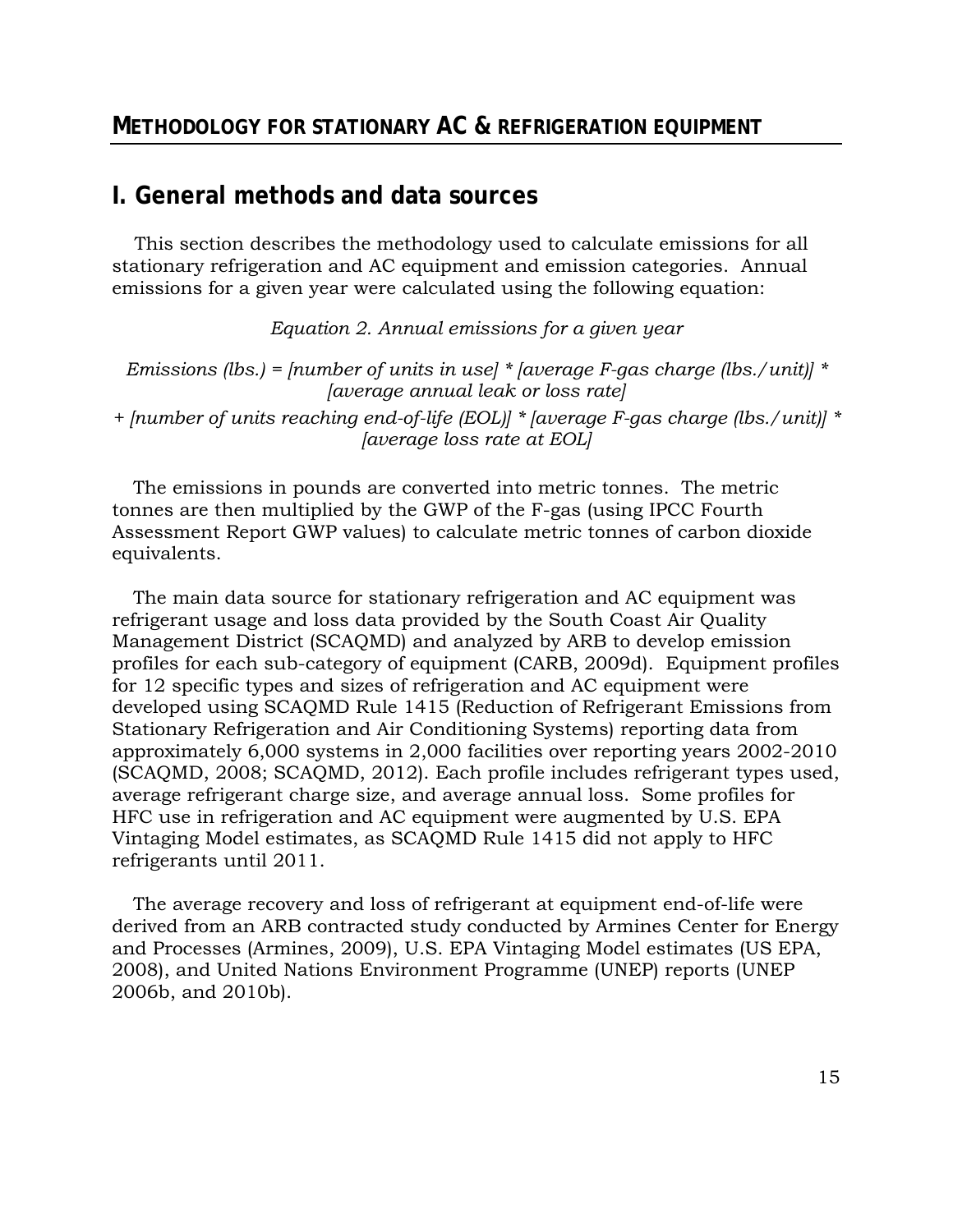The number of units was estimated by extrapolating Rule 1415 business and equipment data to statewide estimates. A methodology to estimate numbers of refrigeration and AC equipment in use, and the numbers and types of facilities using the refrigeration or AC equipment was developed by ARB, and is described in the Initial Statement of Reasons for the ARB Refrigerant Management Plan Rule for stationary refrigeration systems (CARB, 2009d). The data from SCAQMD were extrapolated statewide by 1) developing equipment type emission profiles, 2) linking equipment to specific business types, and 3) estimating the number of refrigerant-using facilities within a specific Standard Industrial Classification (SIC) code or North American Industrial Classification System (NAICS) code.

# <span id="page-15-0"></span>**II. Average lifetime and end-of life emissions**

 The equipment end-of-life (EOL) retirement for a given year is modeled using an longest tail-end of equipment functioning until 200 percent of the average appliance and equipment survival curve based on equipment retirement ages. Studies available on equipment and appliance retirement age indicate a normal distribution curve represents actual appliance and equipment retirement ages (Calabrese, 2004; Lawless, 2003; Weibull, 1951; Welch and Rogers, 2010). Using retirement age data and regression curves, it is shown that appliances begin to retire almost immediately after their year of manufacture, with the lifetime of the equipment. The normal distribution of functional life and retirement age, or "survival curve", was applied to the emission equations for all refrigeration and AC equipment. Data on the retirement ages of very large commercial refrigeration and AC equipment were not available; therefore, it was assumed that commercial equipment follows a similar functional life and retirement age curve ("survival curve") as smaller equipment. See Figure 1 below for a comparison of equipment survival curves.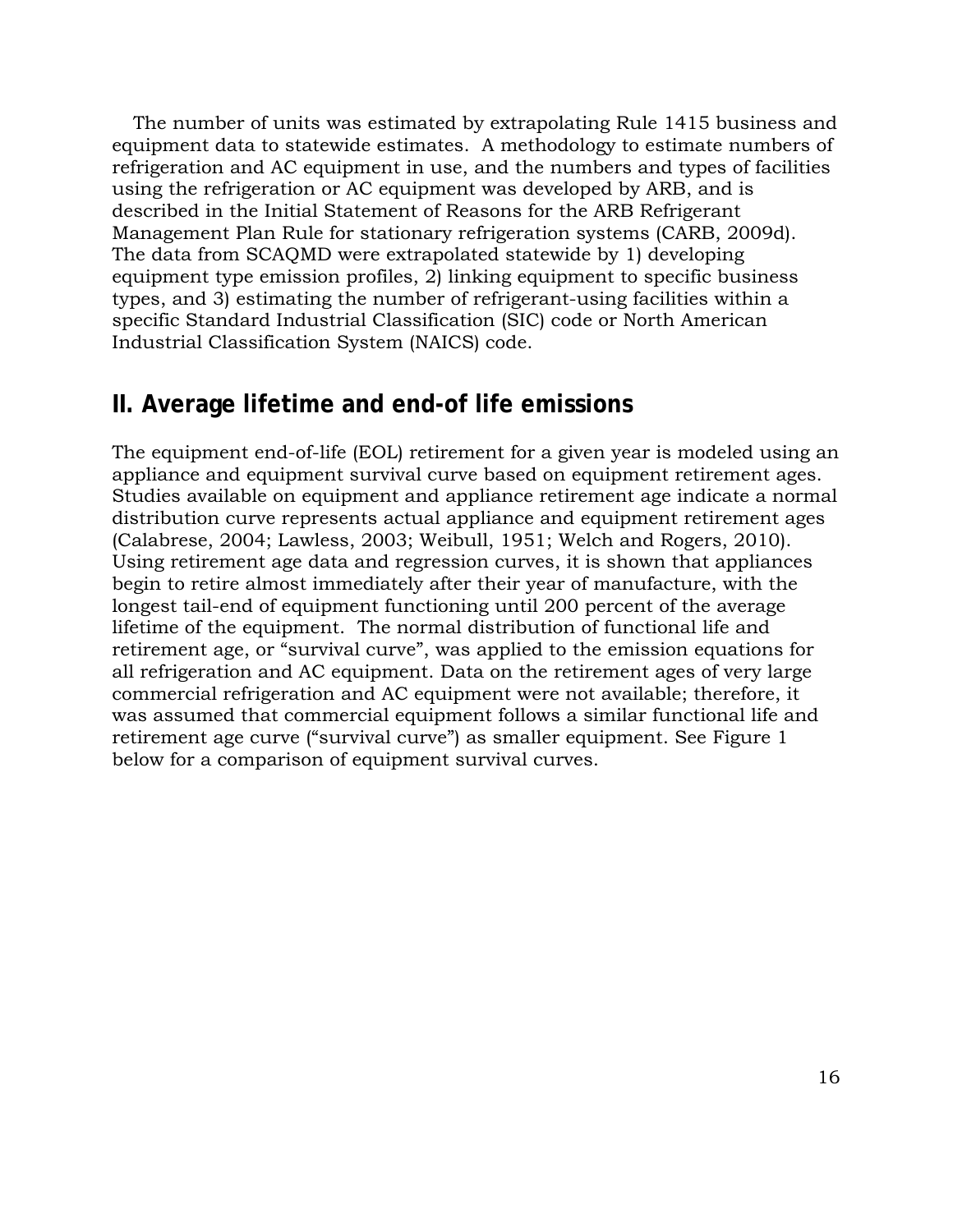

<span id="page-16-1"></span>Figure 1. Equipment end-of-life function curve

 normal distribution survival curve is shown as a red dotted line. For Figure 1 shows survival curves that include an unmodified, unrefined "curve" used, shown as a dashed green line, where all equipment is in use until average lifetime is reached, at which time all equipment reaches end-of-life. The comparison purposes, an average lifetime curve for household appliances (refrigerator-freezers) as sampled is shown as a blue line with blue dots, which compares closely to the normalized survival curve (Calabrese, 2004).

# <span id="page-16-0"></span>**III. Commercial refrigeration and air conditioning**

 Refrigerant Management Program regulation adopted in December 2009. The An inventory of GHG emissions was developed for the commercial refrigeration and AC category in the development of the ARB Stationary methodology used to estimate baseline and future emissions is detailed in the regulation's Initial Statement of Reasons (ISOR) Appendix B for California Facilities and Greenhouse Gas Emission Inventories (CARB, 2009d). The following is a brief summary of the methodology used.

Reports submitted by facilities to the South Coast Air Quality Management District (SCAQMD) to comply with Rule 1415, "Reduction of Refrigerant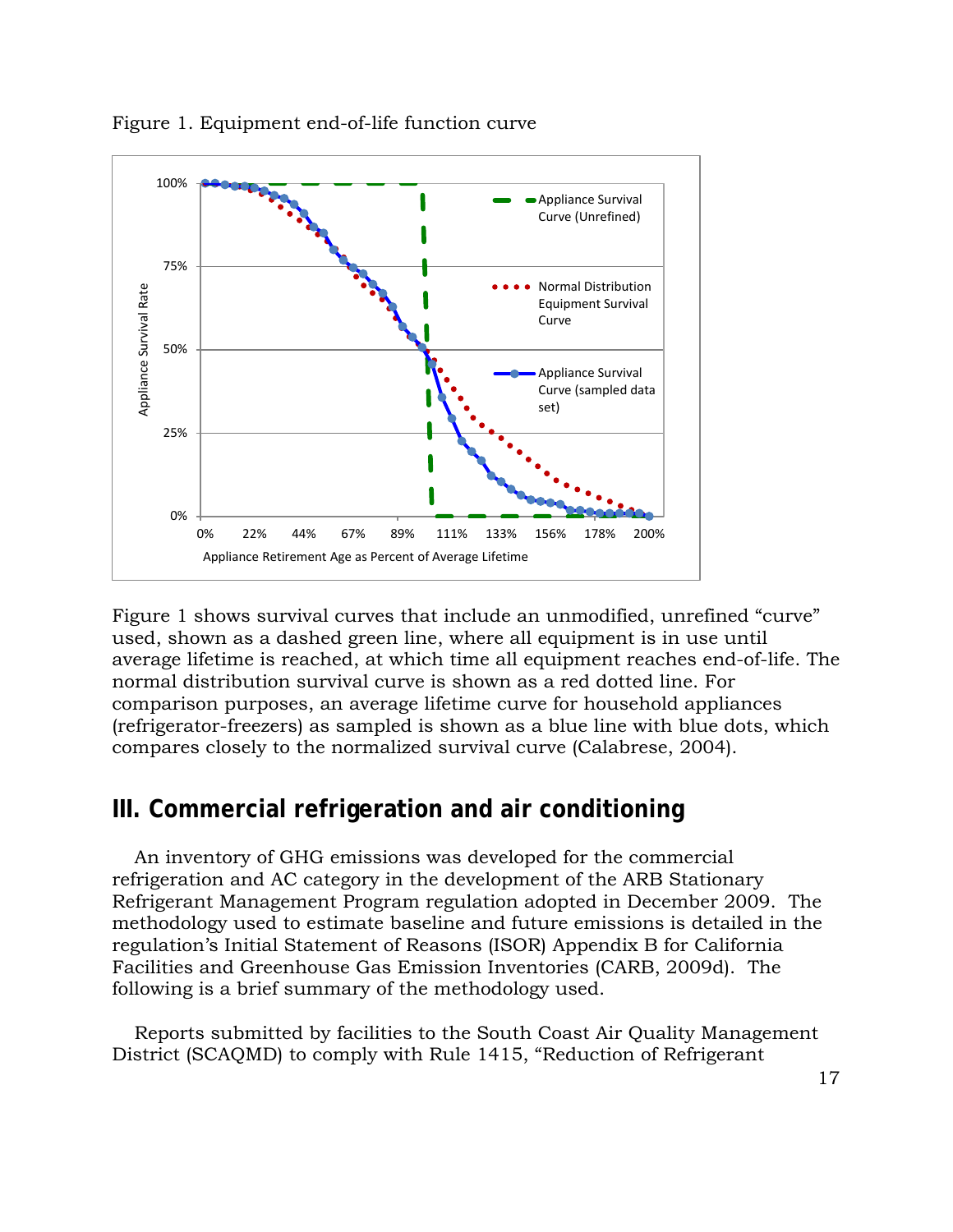Emissions from Stationary Refrigeration and Air Conditioning Systems" (SCAQMD, 2008; SCAQMD, 2012) formed the basis for developing emission profiles using the following input data:

- Numbers and types of refrigeration and AC equipment used in California,
- Refrigerant capacity in pounds,
- Annual loss (leakage) rates, and
- Types of refrigerant used and their distribution for each equipment type.

Equipment profiles were developed for 12 sub-types of refrigeration and AC equipment, each with its own profile of refrigerant types, average refrigerant charge size, and average annual loss. The SCAQMD Rule 1415 did not apply to HFC refrigerants until 2010; therefore, distribution of HFC refrigerants was derived from U.S. EPA Vintaging Model (U.S. EPA, 2008). End-of-life loss rates were derived from a study by Armines Center for Energy and Processes (Armines, 2009), U.S. EPA Vintaging Model estimates (U.S. EPA, 2008), and UNEP reports (UNEP 2006b, and 2010b).

The category for "commercial refrigeration, 50-pounds charge size or less" was further broken out into the following types of equipment:

- Refrigerated condensing units (centralized or distributed systems)
- Refrigerated stand-alone display cases
- Refrigerated vending machines

 conducted by Armines Center for Energy and Processes (Armines, 2008). To AC units containing 50 pounds or less of refrigerant were also exempt from Rule 1415 reporting, as were all residential refrigeration and AC systems. Therefore, the primary source of data for these smaller units was the research determine emissions from AC units containing less than 50 pounds of refrigerant, it was necessary to further divide this category into central AC units used in commercial buildings, central AC units used for residential, and window AC units (commercial and residential units). Refrigerant emissions are directly proportional to the number of equipment in use, and the number reaching end-of-life each year. Armines Center for Energy and Processes estimated that the growth in sales of refrigeration equipment was 1.7 percent annually between 1990 and 2007, and the growth in sales of AC equipment was 2.5 percent annually between 1990 and 2007.

Due to the economic downturn of the late 2000s, the refrigeration equipment sales rates were adjusted downwards beginning in 2007. Although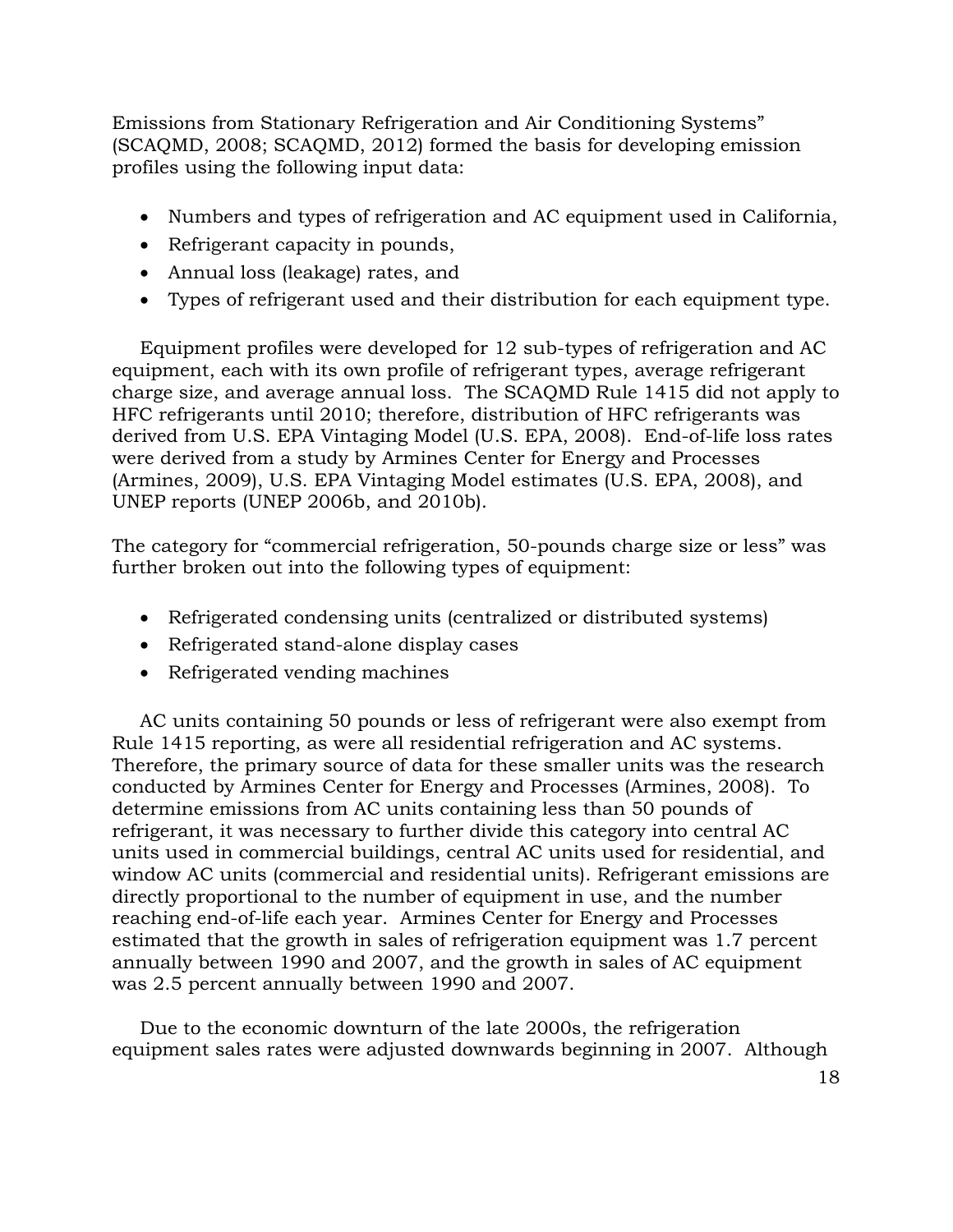food sales are resilient to economic downturns, it was assumed that sales of new refrigeration equipment for food manufacturing, distribution, storage, and retail sales would decrease proportionally to food sales which accounts for inflation adjustment. Food sales were estimated by the United States Department of Agriculture (USDA) to increase only 0.6 percent in 2007, and decrease one percent annually in 2008 and 2009 (USDA, 2012) although the decrease was estimated to be slightly less at 0.5 percent annually in 2009 by the Food Marketing Institute (IFT, 2009). The USDA also estimated that food sales adjusted for inflation were estimated to increase 1.5 and 1.4 percent annually in 2010 and 2011. To simplify future growth estimates, we assume that refrigeration equipment sales (and emissions) increase proportionally to population growth in California, estimated at 0.75 percent annually for the foreseeable future, based on projected population growth through 2030 (CA DOF, 2011).

 conditioning equipment and supplies wholesale". Inflation-adjusted The AC equipment sales rates were also adjusted to the economic downturn beginning in 2007. Based on US Department of Commerce (DOC) wholesale trade surveys, we used the wholesale trade surveys for NAICS code 42 (Wholesale Trade) as the closest approximation for the more specific NAICS code that includes AC sales, NAICS 421730 "Warm air heating & airrefinements made to the historic 2.5 percent annual increase in the AC sales growth rate were as follows: no increase or decrease in 2007, 7.2 percent decrease in 2008, 17.0 percent decrease in 2009, and a 4.3 percent annual increase in both 2010 and 2011 (US DOC, 2012; BLS, 2012). For 2012 and future years, a 1.3 percent annual growth is estimated for this category, representing half of the traditional growth rate in this category.

As detailed in the ARB Refrigerant Management Program Initial Statement of Reasons (CARB 2009d), emissions in this category were assumed to decrease by 2020 due to the regulations enacted as part of the program. It is estimated that large stationary refrigeration systems (2,000 pounds or more) can achieve a leak rate of ten percent or less annually by 2016, and medium systems (200 – 2,000 pounds) can achieve a leak rate of ten percent or less annually by 2018. Stationary refrigerant systems with 50 to 200 pounds of refrigerant charge can achieve an annual leak rate of five percent or less annually by 2020. As the inventory is updated, actual leak rates derived from annual reporting to ARB will be used to replace the estimated future leak rates.

We do not assume any decreases in two categories that do not have to register or report with the Refrigerant Management Program: small refrigeration equipment containing less than 50 pounds of refrigerant, and commercial stationary air-conditioning equipment of any size. Stationary commercial air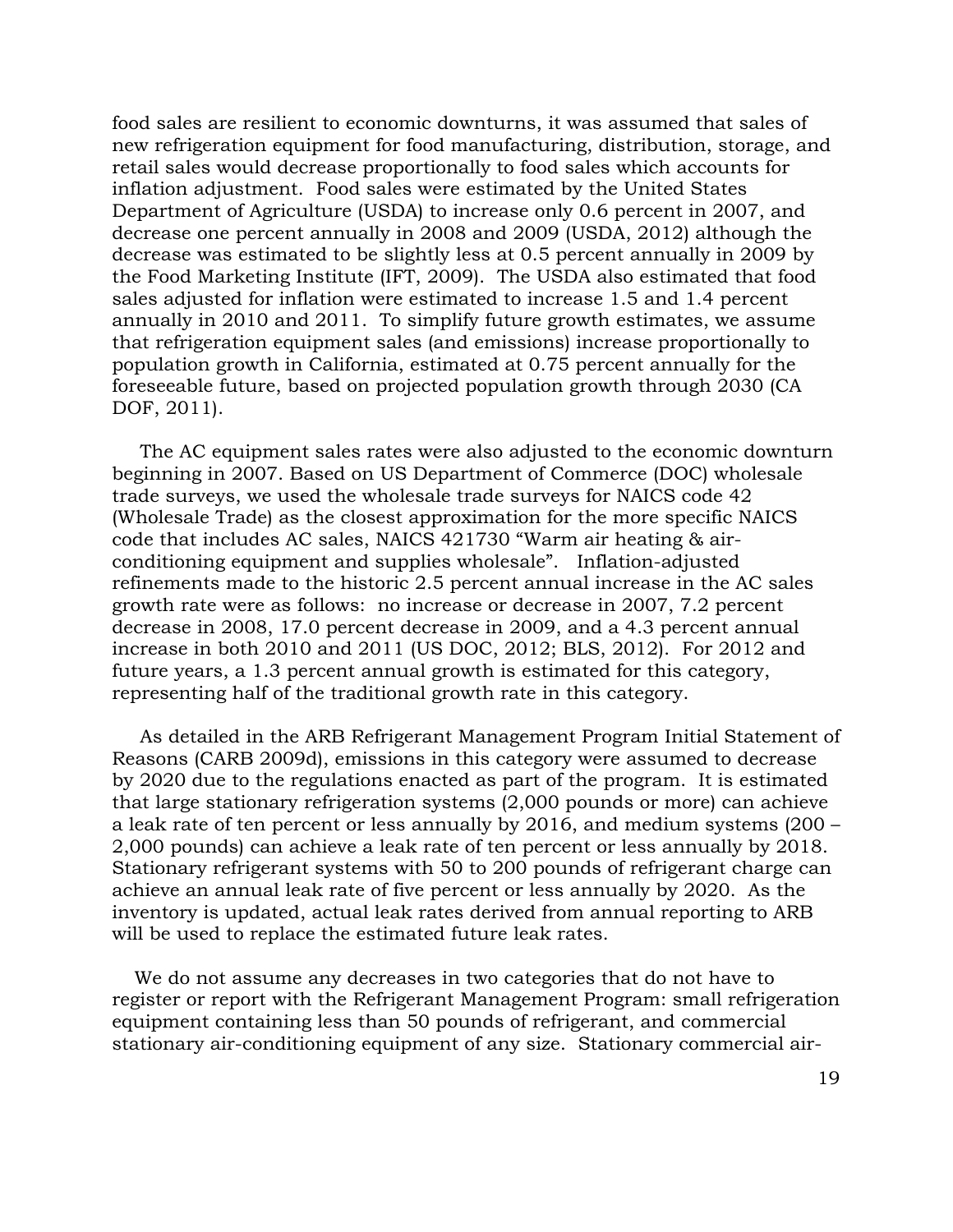conditioning equipment currently achieves low leak rates of less than seven percent annually for systems greater than 200 pounds, 11 percent annually for AC systems between 50 and 200 pounds, and ten percent annually for AC systems less than 50 pounds. The annual leak rate of 15 percent is expected to continue for refrigeration equipment containing less than 50 pounds.

### <span id="page-19-0"></span>**IV. Residential stationary refrigeration and AC**

Residential refrigerator-freezer emission estimates are derived from ARB funded research conducted by ICF International (ICF, 2011) and analysis of potential rulemaking for residential refrigerators (CARB, 2008d), with additional data on numbers of units in use and disposed of annually, average unit lifetime, and refrigerant usage data (Calabrese, 2004; Welch and Rogers, 2010; Wethje, 2007; and Westberg, et al., 2007). The GHG contribution from refrigerator-freezer waste insulating foam is included in the separate emission category of insulating foam.

 1990 and 2007. During 2008 through 2011 sales are estimated to decline by needed. Refrigerant emissions from refrigerant-freezers are directly proportional to the number of units used or disposed of annually, which is in turn directly related to the number sold for use in California in a given year. Refrigerantfreezer appliance use is estimated to have grown 2.8 percent annually between 1.5 percent per year on average due to the recession (ICF, 2011). Sales are expected to remain flat from 2012 through 2015, when sales are projected to increase proportional to expected population growth of 0.75 percent annually. Future emission inventories will verify and update these assumptions as

Residential air-conditioning GHG emissions were based on equipment numbers and emission profiles (Armines, 2009), supplemented by Vintaging Model data (US EPA, 2008) and UNEP reports (UNEP, 2002b; UNEP, 2006a; UNEP, 2010b), and applying the emissions calculation methodology used for the small AC systems used in commercial facilities (CARB, 2009d). The growth in window units and their emissions were estimated at an increase of 0.1 percent annually, and the growth in central units and their emissions were estimated at 2.5 percent annually (Armines, 2009). The projected growth rate was adjusted for years 2008 through 2020 due to the economic downturn, especially in housing starts which account for many of the residential AC new sales. The same downward adjustments used for refrigerator-freezers were made for years 2008 through 2014, and the same growth estimates were used for 2014 through 2020.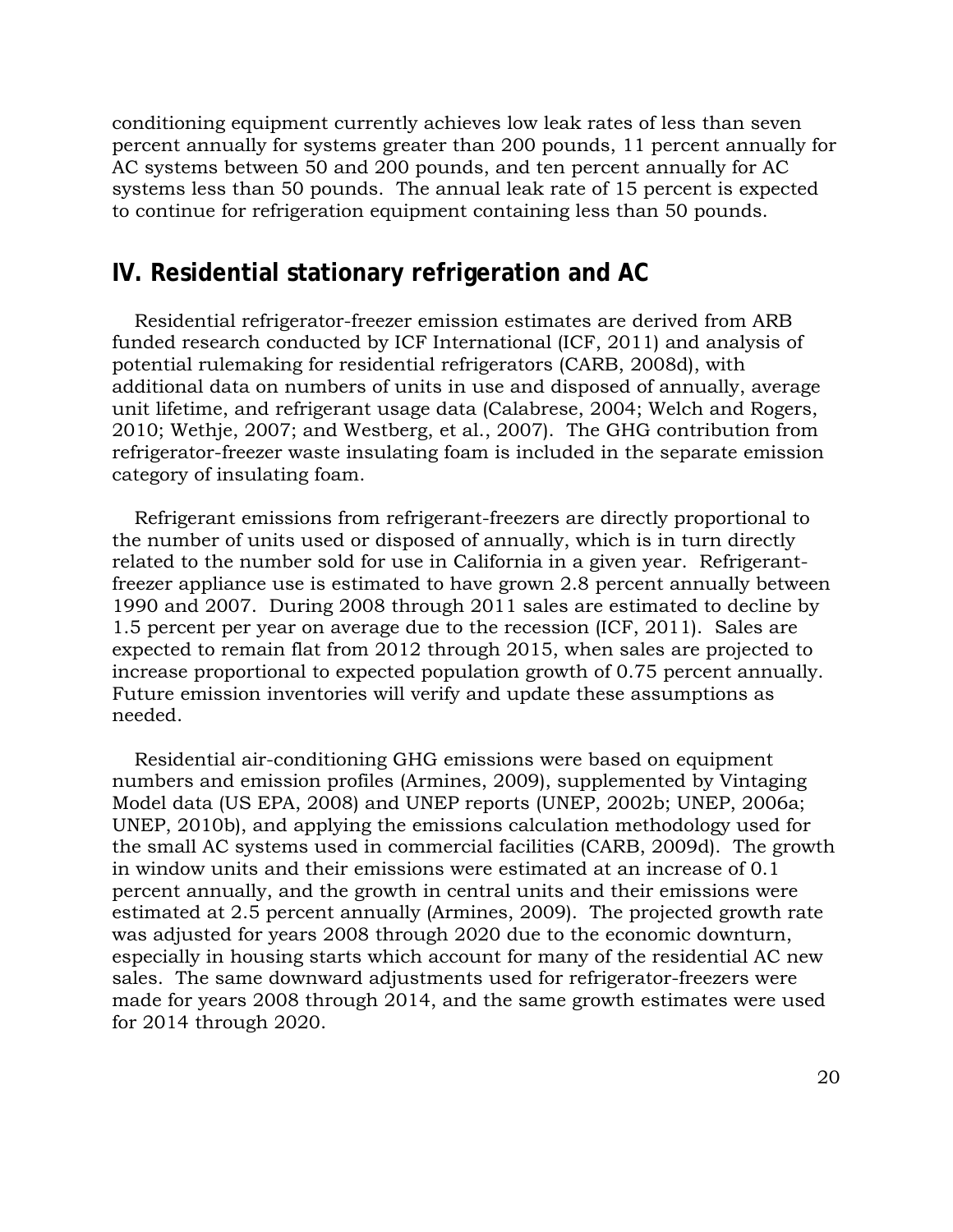### <span id="page-20-0"></span>**METHODOLOGY FOR MOBILE AC AND TRANSPORT REFRIGERATION**

Estimating emissions from mobile air conditioning (MAC) systems sources and transport refrigeration requires a different methodology than used for stationary refrigeration and AC equipment, although the general emissions calculation uses the same principle as that used for stationary sources. A unique challenge for MAC is to take into account the many technological improvements that have occurred since 2000, and those that are expected to occur by 2020. For the transport refrigeration categories, one of the main challenges is to determine how much time a highly mobile piece of equipment spends in California during a year.

The following ODS substitutes emission categories are included in this section:

- MAC systems for light- and heavy-duty on-road vehicles, buses, and offroad vehicles and equipment
- Refrigerated shipping containers
- Transport refrigerated units
- Shipping (marine vessels)
- Aircraft
- <span id="page-20-1"></span>• Rail AC

# **I. Mobile AC (MAC) and transport refrigeration for on and offroad vehicles**

Refrigerant emissions from MAC systems occur as assembly loss, regular leakage, irregular loss due to accidents, stone hits, component failure, service loss, and end-of-life loss.

MAC emissions were based on a comprehensive emissions model developed by ARB staff and research funded by ARB in the development of potential regulations to reduce GHG emissions from motor vehicle air conditioning (MVAC) sources (Tremoulet et al., 2008; Baker et al., 2010; CARB, 2006; CARB, 2008a). The basis of the refrigerant emissions is from vehicle data analyzed through the ARB emissions models EMissions FACtor (EMFAC) and OFFROAD. Vehicle emission profiles were developed for light duty and heavy duty vehicles, buses, and off-road heavy duty vehicles.

Table 3 is a partial summary of the types of data and analysis used to determine MAC emissions.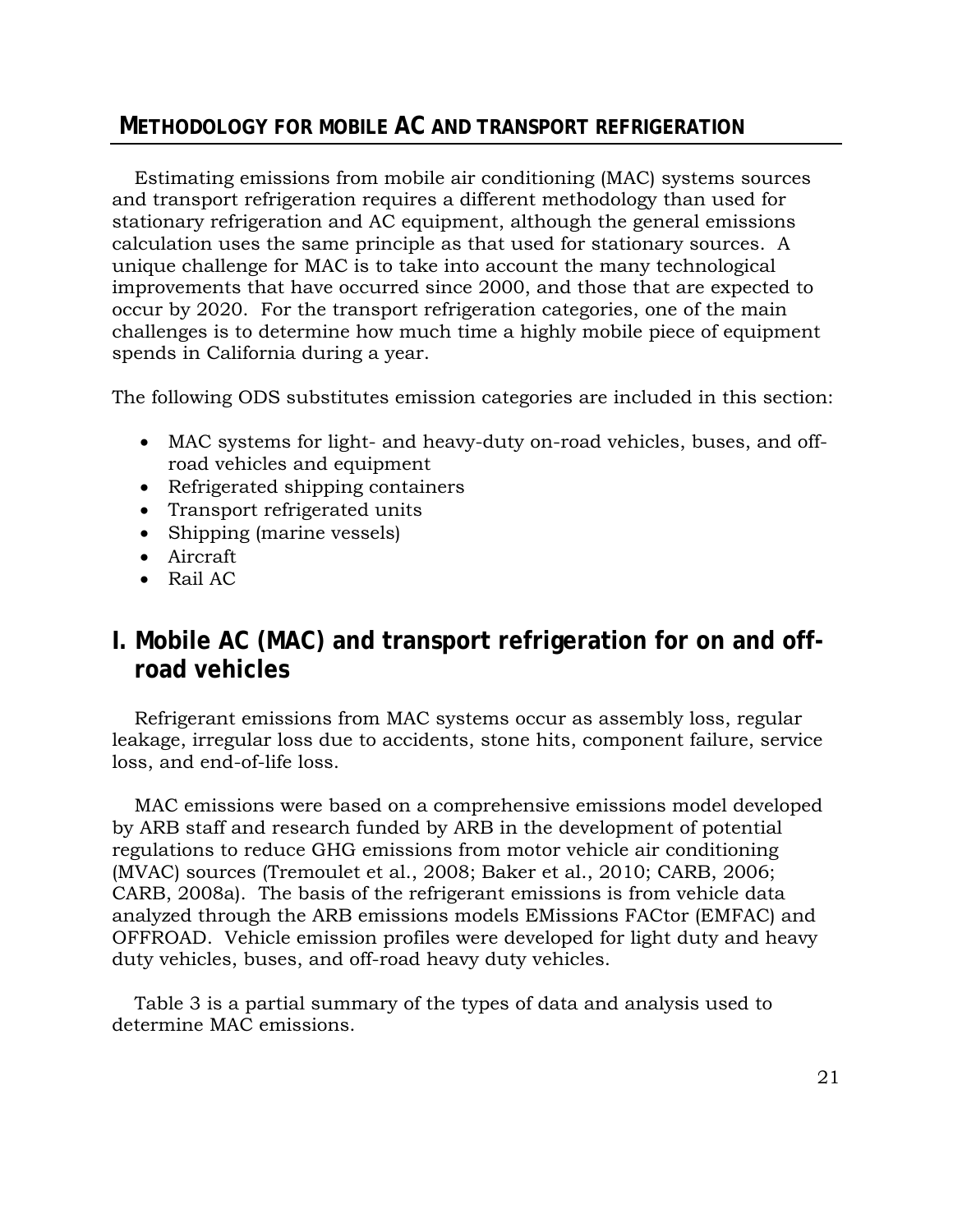| <b>Mobile AC sectors</b>                                    | Units in<br>CA in<br>2014 (e) | Ave.<br><b>Charge</b><br>(amount)<br>of F-gas<br>in lbs. | Ave.<br><b>Annual</b><br>Leak<br>(loss)<br>Rate | Ave.<br><b>EOL</b><br><b>Loss</b><br>Rate | total loss<br>in lbs.<br>$(annual +$<br>EOL) (e) |
|-------------------------------------------------------------|-------------------------------|----------------------------------------------------------|-------------------------------------------------|-------------------------------------------|--------------------------------------------------|
| Mobile Vehicle AC<br>(MVAC) Light-Duty<br>Vehicles          | 23,200,000                    | $1.52 -$<br>$3.02$ (a)                                   | $10.1\%$ -<br>$13.1\%$ (b)                      | 30%                                       | 3,919,000                                        |
| <b>MVAC Heavy-Duty</b><br>Vehicles (non-bus) <sup>(c)</sup> | 1,130,000                     | variable                                                 | 0.79<br>lbs./yr                                 | 0.12<br>lbs./yr                           | 1,138,000                                        |
| MVAC Off-road Heavy-<br>Duty Vehicles <sup>(c)</sup>        | 310,000                       | variable                                                 | 0.79<br>lbs./yr                                 | 0.12<br>lbs./yr                           | 179,000                                          |
| MVAC Buses <sup>(d)</sup>                                   | 57,000                        | variable                                                 | 2.55<br>lbs./vr                                 | 0.40<br>lbs./yr                           | 289,000                                          |

#### <span id="page-21-0"></span>*Table 3. Mobile AC categories and emissions data summary*

 a) The average charge size for light-duty vehicles between model years 1965 through 2007 was 3.02 lbs. Beginning model year 2008, light-duty vehicle AC systems were manufactured with a significantly reduced average refrigerant charge of 1.52 lbs.

 b) The average annual loss rate for vehicle model years 1965 through 2007 was 13.1%. Beginning model year 2008, light-duty vehicle AC systems were estimated to lose on average 10.1% of their refrigerant charge annually. c) For heavy-duty vehicles, both on-road (non-bus) and off-road, the average emissions are based on mass-balance computations derived from ARB emissions models EMFAC and OFFROAD. The average emissions from leakage are 0.79 lbs./year and annualized end-of-life losses are 0.12 lbs./year, for a total annualized average loss 0.91 lbs./year per vehicle for heavy-duty vehicles (on-road and off-road).

 d) For buses, the same note as above, except the average emissions from annual leakage are 2.55 lbs./year and annualized end-of-life losses are 0.40 lbs./year, for a total annual average loss of 2.95 lbs./year per bus. e) Red font represents the quantities that are expected to change every year. Blue font represents the emissions calculated.

To estimate the emissions of HFC-134a from light-duty vehicles, a model has been developed by ARB to balance the amount of refrigerant added into an MVAC system (mass-in) and the amount of refrigerant emitting from or pulled out of the system (mass-out) over the system's lifespan. The mass out of the system would become emissions to the environment unless it is recovered for recycling, reclamation, or destruction. The model parameterizes all the massin and mass-out terms except the number of AC service in the system's lifespan. The resulting mass balance equation is then solved for the number of AC service. The mass-out terms, together with the number of AC service, are then used to estimate refrigerant emissions

An average HFC-134a leak rate suggested in a ARB study for heavy-duty vehicles and in-use bus fleet (Baker et al., 2010) is scaled up to account for other types of emissions using the same ratio of leak rate to overall emission factor for light-duty vehicles estimated by the lifetime mass balance model.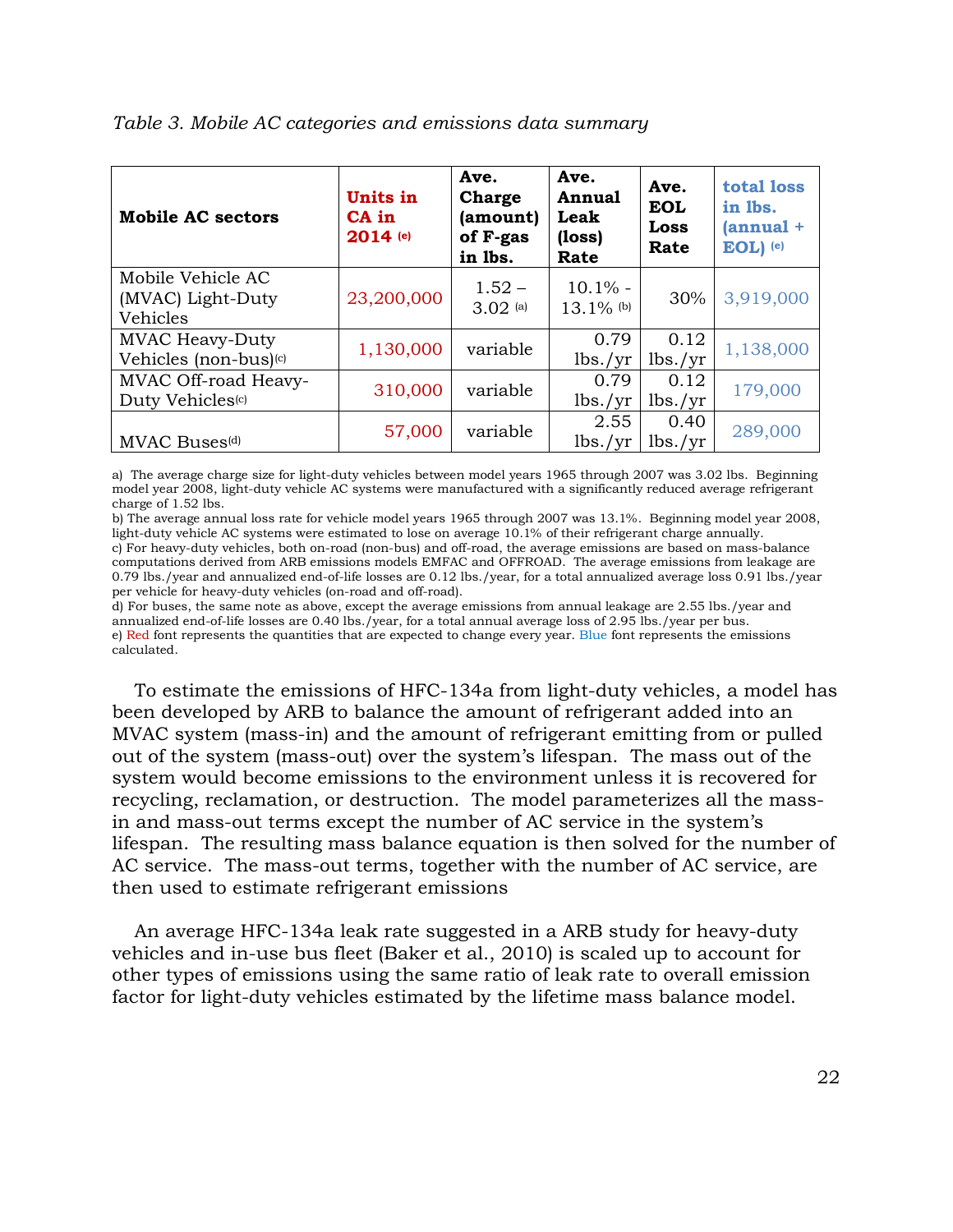## <span id="page-22-0"></span>**II. Refrigerated shipping containers**

 Refrigerated shipping container (RSC) emissions at California ports were estimated from the methodology and refrigerant loss as outlined in a white paper prepared by ARB staff (CARB, 2009c). It was significantly improved and refined by the additional research project funded by ARB (Dwyer, 2012). The methodology is essentially the same as that used for other refrigeration equipment, using refrigerant charge size, average leak rates, and refrigerant loss at end of life.

The Dwyer study determined that RSCs are managed extremely well due to the high value of their cargo, and that they leaked very little in the first few years of their use. By the end of their useful life, which is 10 years on average, they were leaking 10 percent of their refrigerant each year, for an average leak rate over the equipment lifetime of 5 percent annually. The RSC end-of-life emissions were different than other refrigeration/AC equipment, in that they were determined to be of two distinct types of EOL loss: 1) Loss at the time of planned decommissioning, and 2) catastrophic loss due to accidental damage.

 It was estimated that the accident rate, resulting in total loss of refrigerant, is The average refrigerant charge of 15 kg is 33.1 lbs., and due to the excellent management of the typical RSC, it is believed that they have a full refrigerant charge at their end-of-life. The refrigerant recovery at the container's planned decommissioning was estimated at 85 percent recovery, for a loss of 15 percent at EOL. However, a 100 percent catastrophic loss of refrigerant occurred when RSCs were involved in an accident that breached the refrigeration equipment. about 0.5 percent of RSCs annually, with about half occurring on their way to California that would be counted as CA emissions, for a total loss accident rate of 0.25 percent.

RSCs are highly transient pieces of equipment. The number of units in California was estimated by first converting the 1.66 million containers that were in California during the baseline emission year of 2010 for an average stay of 10 days, which resulted in annual "full-time equivalents". 1,666,000 containers \* 10 days/365 days/year = 45,640 "full-time equivalent" containers/year.

The annual growth rate of emissions between 2000 and 2008 was estimated to be the same as the growth in the number of refrigerated shipping container traffic to California, at 7 percent per year (Dwyer, 2012). Growth between 2008 and 2010 was estimated at 3 percent annually, and post 2010 growth was conservatively assumed at no more than 1.5 percent annually. Based on the post-2010 growth rate in shipping container traffic, the number of "full-time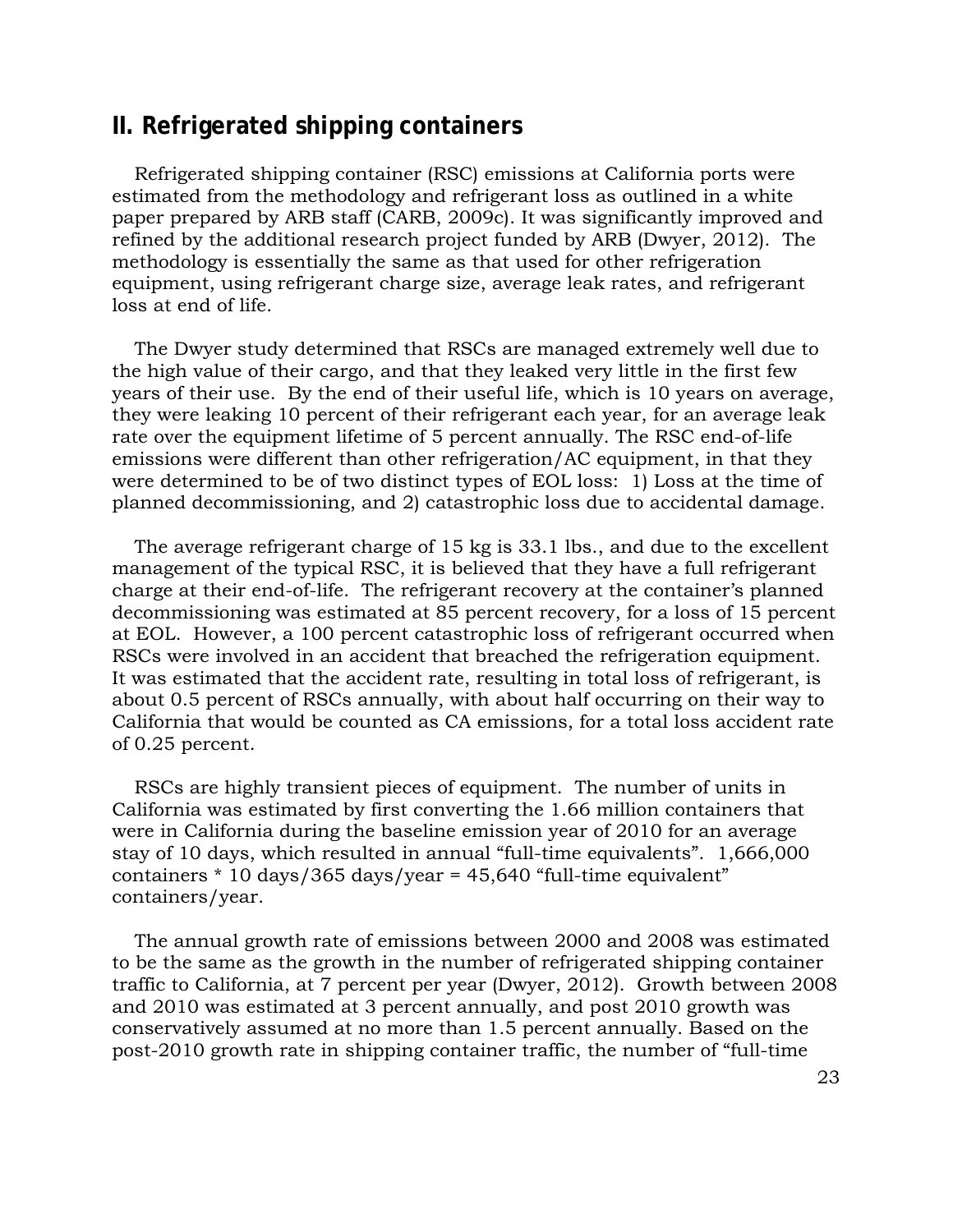equivalent" refrigerated shipping containers in California was 51,400 units in 2014. Based on the RSC study data, the weighted EOL loss average of 15 percent for decommissioned units and 100 percent for units reaching EOL by accident was 19 percent on average for each EOL unit.

The following emissions equation was used to determine RSC emissions:

*Equation 3. Emissions from refrigerated shipping containers* 

 *charge (lbs.)/unit \* average annual leak rate] Emissions (lbs.) = [number of full-time-equivalent RSCs in CA \* average F-gas* 

 *average F-gas charge (lbs.)/unit \* average loss rate at decommissioning EOL] + [number of units reaching end-of-life (EOL) from planned decommissioning \** 

 *+ [number of units reaching EOL through accident \* average F-gas charge (lbs.)/unit \* catastrophic loss rate from EOL as a result of an accident]* 

# <span id="page-23-0"></span>**III. Transport Refrigerated Units (TRUs)**

TRU emissions were developed from the number of equipment estimated in TRU regulation support documents (CARB, 2003), TRU data reported to ARB by the regulated sources (CARB 2012b), and TRU regulation staff analysis on average refrigerant charge (CARB, 2011b). The TRU category includes the following sources and emission factors: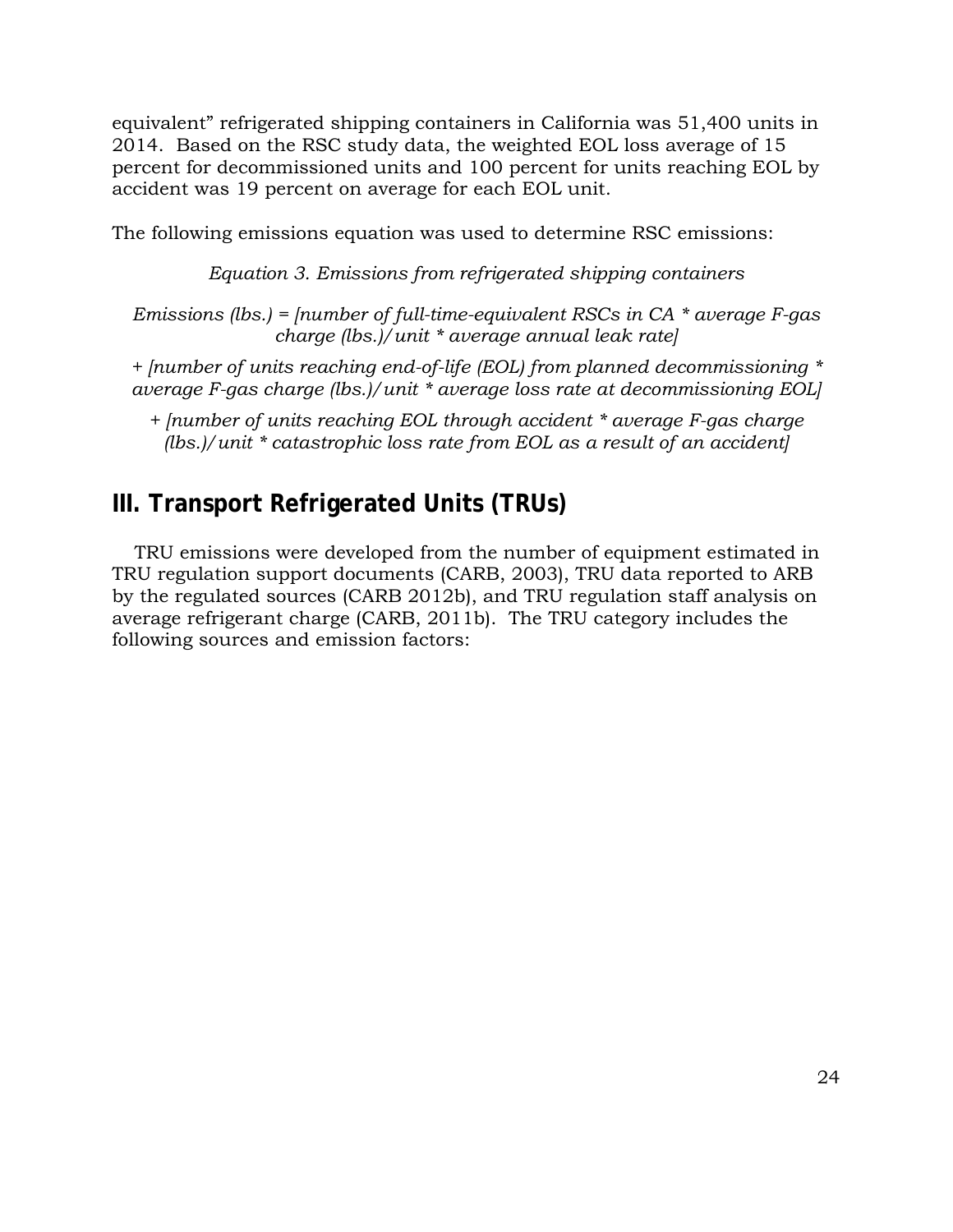<span id="page-24-0"></span>

| Table 4. Transport Refrigerated Unit (TRU) input factors and emission |  |  |
|-----------------------------------------------------------------------|--|--|
| calculations (a)                                                      |  |  |

| TRU type                                                                      | <b>Units</b><br>in 2014<br>(b) | Time<br>in CA | Charge<br>size<br>(lbs.) | <b>Annual</b><br>Leak<br>rate | <b>EOL</b><br>units in<br>2014 (b) | <b>EOL</b><br>charge<br>size<br>$(lbs.)$ (a) | <b>EOL</b><br>loss<br>rate |
|-------------------------------------------------------------------------------|--------------------------------|---------------|--------------------------|-------------------------------|------------------------------------|----------------------------------------------|----------------------------|
| Large refrigerated<br>trailers over 25 feet                                   | 25,885                         | 100%          | 22.0                     | 24%                           | 1,991                              | 16.7                                         | 15%                        |
| Mid-size<br>refrigerated trailers<br>between 11 and 25<br>feet                | 6,781                          | 100%          | 12.0                     | 24%                           | 522                                | 9.1                                          | 15%                        |
| Mid-size<br>refrigerated trailers<br>between 11 and 25<br>feet (out-of-state) | 106,721                        | 12.5%         | 12.0                     | 24%                           | 8,209                              | 9.1                                          | 15%                        |
| Refrigerated vans<br>less than 11 feet                                        | 246                            | 100%          | 4.0                      | 24%                           | 19                                 | 3.0                                          | 15%                        |
| Refrigerated<br>shipping<br>containers not in<br>ports                        | 7,320                          | 100%          | 33.1                     | $5\%$                         | 665                                | 31.4                                         | 15%                        |
| Refrigerated<br>shipping<br>containers not in<br>ports (out-of-state)         | 29,124                         | 12.5%         | 33.1                     | 5%                            | 2,648                              | 31.4                                         | 15%                        |
| Rail cars                                                                     | 7,189                          | 12.5%         | 33.1                     | 24%                           | 553                                | 25.2                                         | 15%                        |
| <b>Weighted average</b>                                                       | 58,110                         | n/a           | 20.7                     | 18.3%                         | 4,623                              | 17.4                                         | 15%                        |

 a) For TRUs, it is assumed that during the last year of its useful life, no top-off of refrigerant occurs. The calculation for EOL charge size = Charge size - (charge size \* annual leak rate).

b) Red font represents the quantities that are expected to change every year.

The number of TRUs for each type was available for years 2000 through 2010. The numbers of TRUs were further analyzed by placing them into two separate categories: 1) TRUs used in-state (completely or almost completely), and 2) TRUs registered out-of-state, but occasionally used within the state. It was assumed that TRUs registered in the state were used completely within the state. For those TRUs entering from out-of-state, it was assumed that the time they spent in state was proportional to California's share of national population, which was 12.5 percent during the baseline year. Thus, the number of out-of-state TRUs used occasionally within the state was converted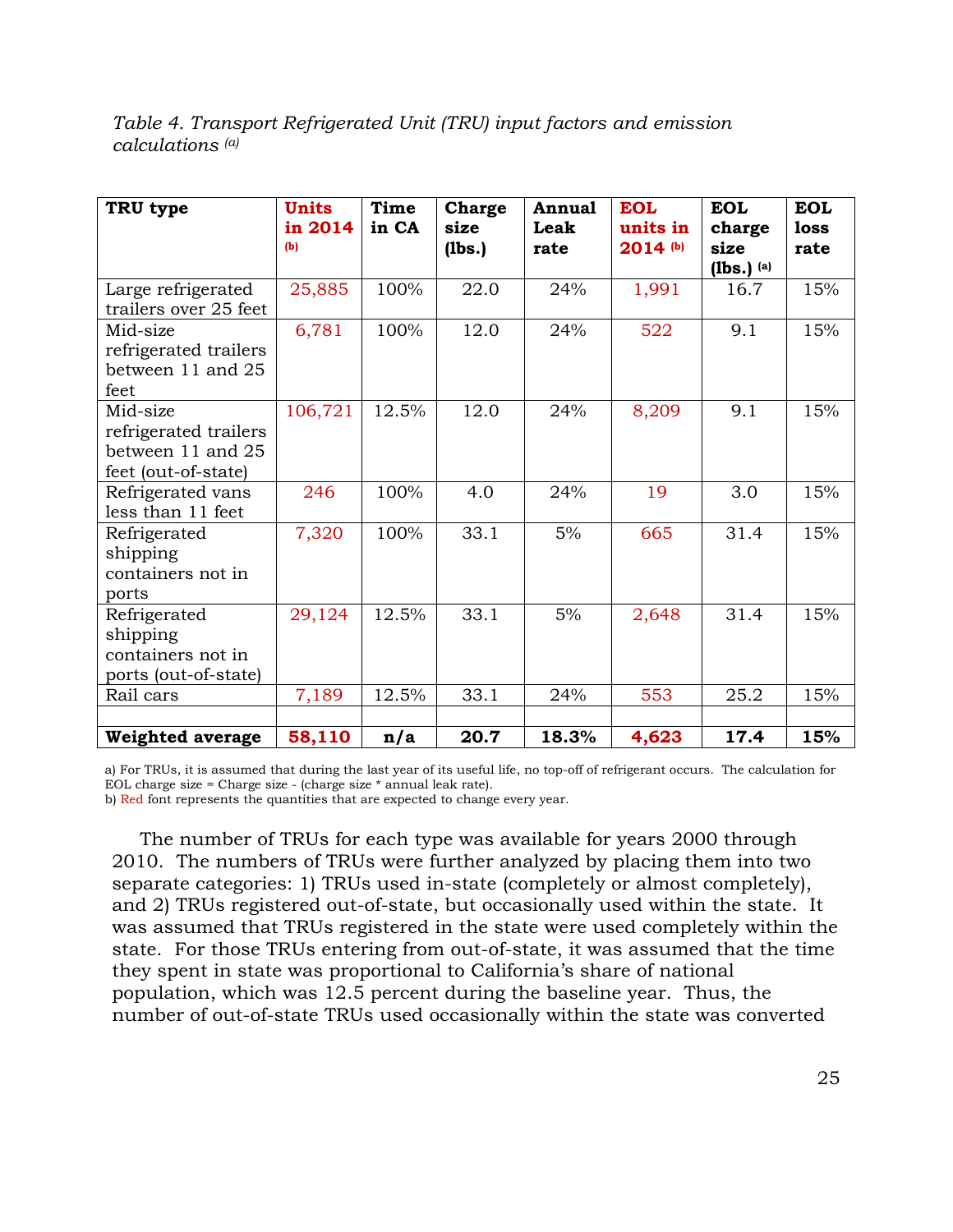to "full-time equivalents" based on the number of out-of-state TRUs registered for use within California.

The charge size and types of refrigerant used were also referenced against U.S. EPA and UNEP information (US EPA, 2006; UNEP, 1999). Refrigerant loss rates were from research by D. Godwin (Godwin, 2003), with additional input from Dutch transport research (Bouma, 2003). Because TRU refrigerant losses at EOL are poorly quantified, they were estimated to be the same as refrigerated shipping containers comparable in size and function to the TRU systems (Dwyer, 2012).

Refrigerant emissions from TRUs are assumed to be directly proportional to TRU traffic and numbers in use, although idled or mothballed TRUs can still leak refrigerant if it has not been removed from the system. Measured data from the ARB TRU program was used to estimate emissions between 2000 and 2010, which averaged a two percent annual growth rate. Due to a slowing economy, it was assumed that no growth would occur between 2010 and 2015, with an assumed growth rate of one percent annually for years 2016 through 2030. These assumptions will be checked against actual TRU numbers in use in California as reported to ARB annually.

# <span id="page-25-0"></span> **IV. Ships (Marine vessels)**

The same formula used to estimate refrigerant emissions for stationary equipment was used to estimate ship refrigerant emissions. Eight separate types of ship refrigeration or AC systems were identified. Ship categories are listed in Table 5 below.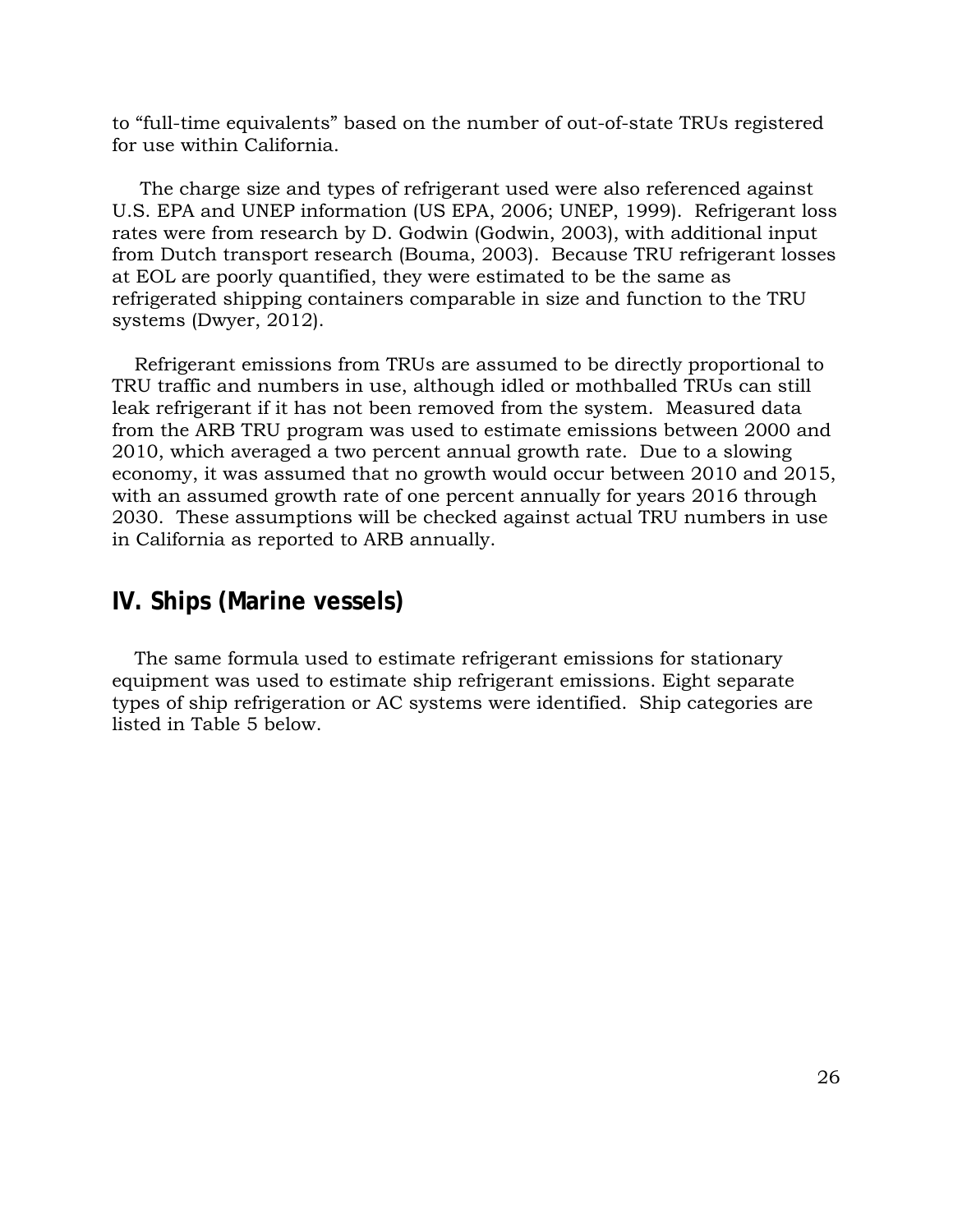| <b>Ship Type</b>                      | Units in 2014<br>(full-time-<br>equivalents) (a) | <b>Charge</b><br>size<br>(lbs.) | Annual<br>leak rate |
|---------------------------------------|--------------------------------------------------|---------------------------------|---------------------|
| Merchant ships (direct refrigeration) | 67                                               | 441                             | 40%                 |
| Merchant ships (indirect              | 8                                                | 110                             | 20%                 |
| refrigeration)                        |                                                  |                                 |                     |
| Naval ships                           | 15                                               | 441                             | 40%                 |
| Large fishing vessels (25 meters or   | 9                                                | 3,977                           | 40%                 |
| longer) (direct refrigeration)        |                                                  |                                 |                     |
| Large fishing vessels (25 meters or   | $\overline{4}$                                   | 1,989                           | 20%                 |
| longer) (indirect refrigeration)      |                                                  |                                 |                     |
| Small fishing vessels (less than 25   | 515                                              | 36.5                            | 39%                 |
| meters)                               |                                                  |                                 |                     |
| Cruise ship AC                        | 5.5                                              | 13,228                          | 40%                 |
| Cruise ship refrigeration             | 5.5                                              | 882                             | 40%                 |

<span id="page-26-0"></span>*Table 5. Ship refrigeration and AC categories and emissions data summary* 

 a) A "full-time-equivalent" approach was used to normalize the mobile and transitory nature of shipping, where the number of hours (in California waters) for each type of vessel was aggregated, then divided by 8,760 hours per year to derive the number of full-time "ship-years" in California waters. Red font represents the quantities that are expected to change every year

Refrigerant emission factors from ships (marine vessels) greater than 25 meters long or more than 100 gross tonnes) were based upon UNEP data for average refrigerant charge sizes, annual leak rates, and distribution of refrigerant types (UNEP, 2006a; UNEP, 2010b). The UNEP data were used for large marine vessels including merchant ships and navy ships. Two subcategories of merchant ships, large fishing vessels and cruise ships, had more specific emission factors as derived by W. Schwarz of Öko-Recherche and J.M. Rhiemeier of Ecofys, 2007. Another sub-category not large enough to be classified as a merchant ship is the small fishing vessel category, less than 25 meters long. For this category, the Öko-Recherche and Ecofys emission factors were used. Annual leak rates will be updated as more recent UNEP reports and other studies become available.

The number of large marine vessels and the time they spent within 12 miles of shore in California waters, ports, and harbors were determined from data reported to ARB as part of the California shipping emissions reduction program, and analyzed using the ARB Marine Model, version V2.3J (CARB, 2012a).

For each marine vessel category, the number of hours spent in California waters, harbors, and ports were aggregated. The aggregate hours were divided by 8,760 hours per year (24 hours/day \* 365 days/year) to calculate the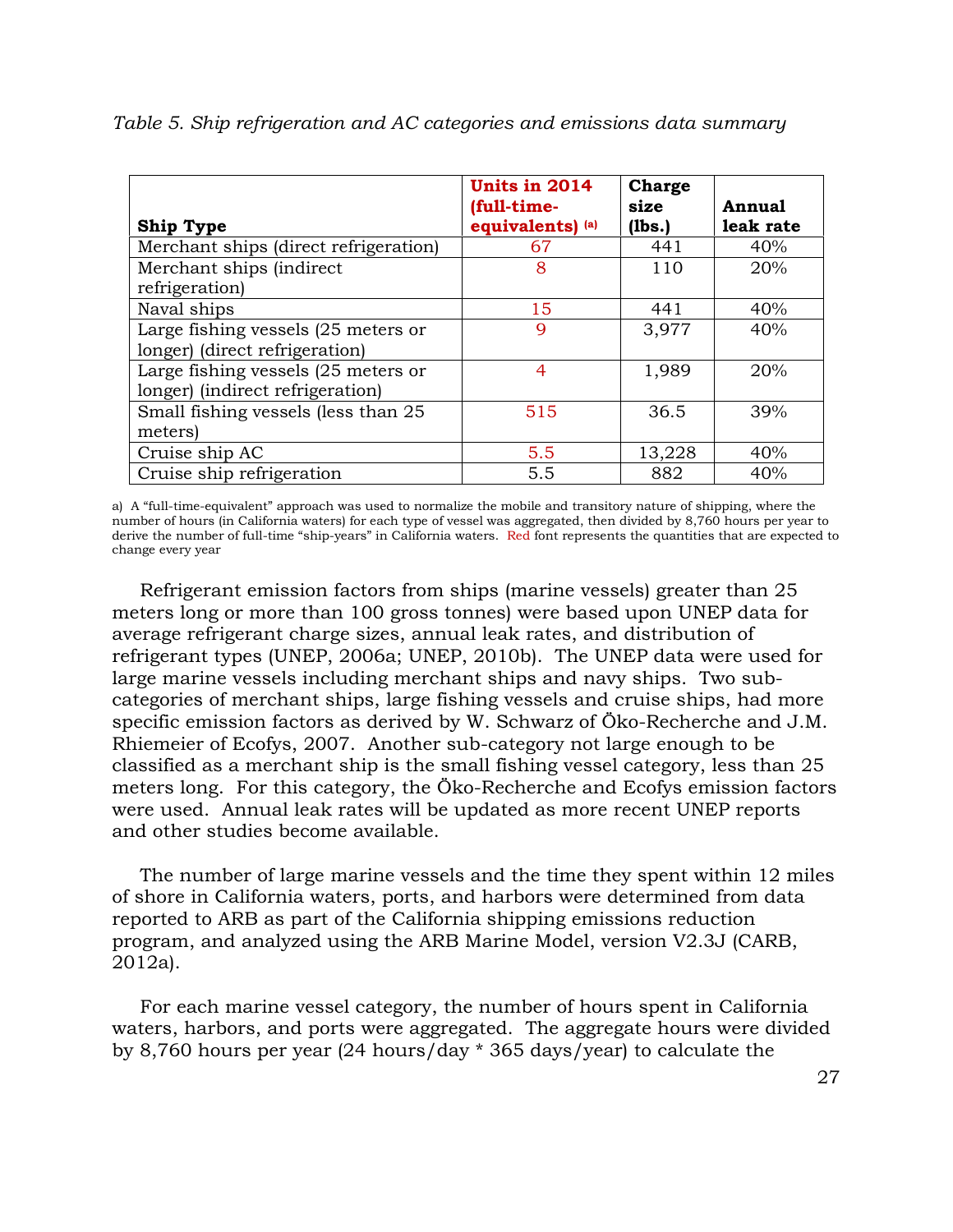number of "ship-year-equivalents", before average annual leak rates could be applied. Average refrigerant leak rates were expected to occur at a constant rate throughout the year.

The standard refrigerant equipment emissions formula was thus adapted for marine vessels as follows for each vessel type:

#### *Equation 4. Refrigerant emissions from marine vessels*

#### *Marine vessel emissions (lbs.)* = Average refrigerant charge (lbs.)/ship \* average annual leak or loss rate \* total ship-year equivalents

Additional Marine Vessel Data Used: Data on cruise ship port calls to California were included in the ARB Marine Model as part of the aggregated data that were combined with merchant ship port calls, and were not shown separately. The emission factors used for cruise ships were obtained from the U.S. Department of Transportation (US DOT, 2006). The average amount of time cruise ships spend in California waters is not known with certainty; therefore, the average time used is from the ARB Marine Model for merchant ships. To avoid double-counting, the number of cruise ships were deducted from the aggregate number of merchant ships.

 Marine Model, but as the emission factors are different from those of other Similarly, the numbers of large fishing vessels were included in the ARB merchant ships, it was necessary to estimate the number of large fishing vessels separately from aggregated merchant ship data, using the 2007 Öko-Recherche analysis (Schwarz and Rhiemeier, 2007). The number of smaller fishing vessels (less than 25 meters in length) is not included in the ARB Marine Model; these fishing vessel numbers were estimated using a separate data source (CARB, 2007b). Emission factors are from Öko-Recherche (Schwarz and Rhiemeier, 2007).

The ARB Marine Model also does not include Navy ships. Data on the number of Navy ships in CA ports were derived from the U.S. Naval list of ships and their homeports (US Navy, 2012). The amount of time Navy ships spent in port or harbor was not available, likely due to security concerns; therefore, a conservative factor of 25 percent of time spent at the home port was applied. Only those ships with a home port assignment in California were included. According to UNEP analysis, Navy ships have the same average refrigerant emissions profile as merchant ships (UNEP, 2006a, and 2010b).

Emissions were calculated for baseline years 2002, 2007, 2008, and 2010. Interpolation was used for years between 2002 and 2010 not previously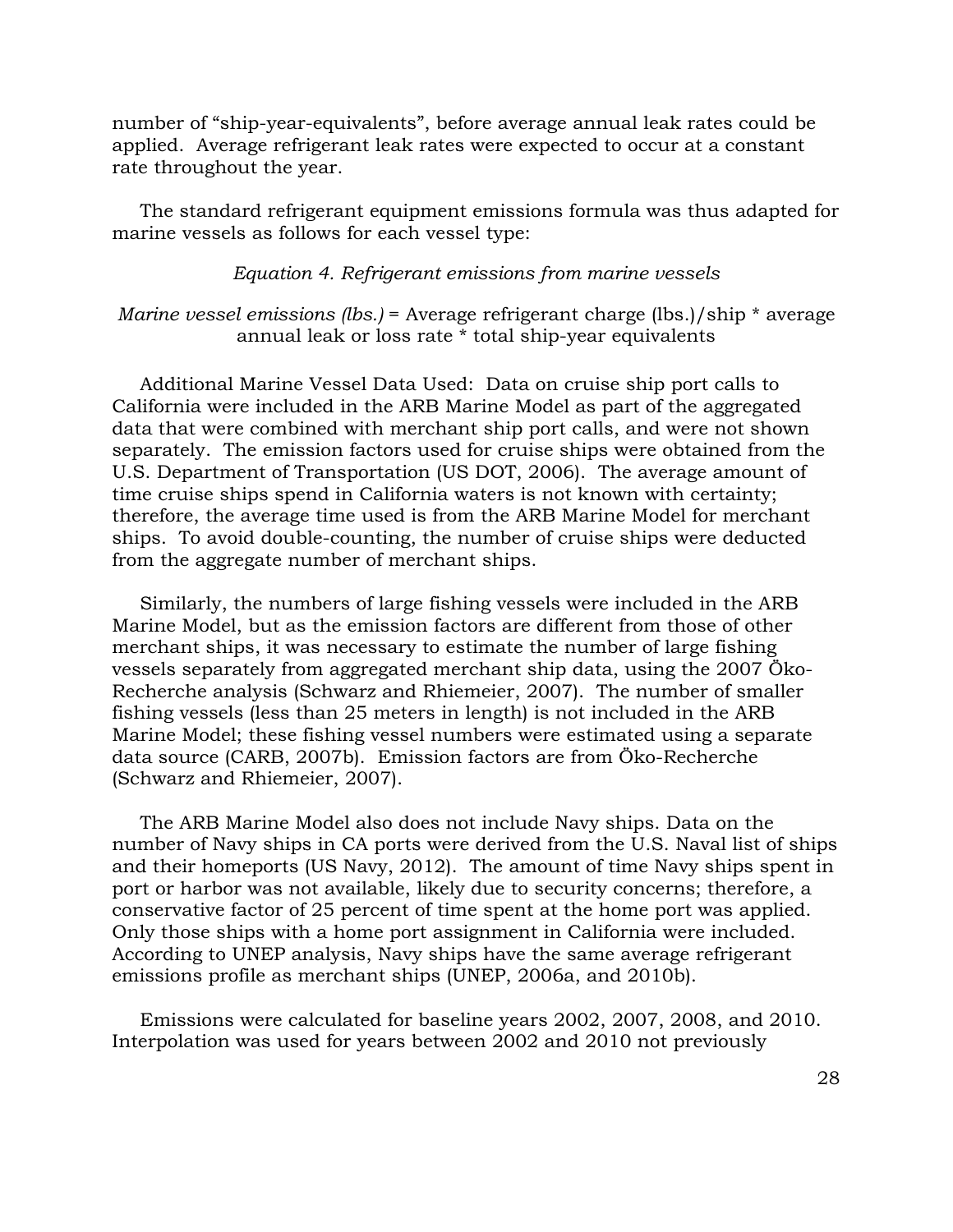estimated. Emissions are proportional to the amount of ship time spent in California waters, which is correlated with shipping traffic and trade. Therefore, growth or decrease in emissions was linked to shipping traffic data as collected by the ARB Marine Model. For years previous to 2002, the annual growth rate of 2 percent between 2002 and 2008 was applied to back-cast emissions. For years 2008 through 2015, it was estimated that shipping traffic and their refrigerant emissions would continue to decline one percent per year. For years 2016 and beyond, it was assumed that shipping traffic would increase to previous levels and continue growing at about one percent per year. These assumptions will be periodically double-checked against collected data for shipping traffic in California waters.

Due to the lack of data available, no EOL emissions from ship refrigerant and AC equipment were estimated. While likely to be greater than zero, it is also likely that with the large average refrigerant charge size of systems used, it is economically desirable to recover all refrigerant in refrigeration and AC equipment prior to disposal or recycling (ICF, 2011), and in accordance with good refrigerant management practice at ports as found by ARB-funded study (Dwyer, 2012). The EOL emissions loss factor will be updated should additional information becomes available.

# <span id="page-28-0"></span>**V. Aircraft air conditioning**

Based upon research conducted by W. Schwarz of Öko-Recherche and J.M. Rhiemeier of Ecofys (Schwarz and Rhiemeir, 2007), the refrigerant emissions from aircraft were assumed to be negligible, and were not included in the ARB F-gas inventory. Most aircraft do have AC units, but for flight altitudes greater than 10,000 feet, an HFC-based vapor cycle is not used to cool the aircraft; it is cooled with bleed air from the jet engine. For air-conditioning purposes prior to take-off and after landing, semi-mobile units at the plane docking sites are connected to the plane's air circulation system. Annual refrigerant emissions from aircraft in the European Union 27 (EU 27) countries were estimated to be less than 400 kilograms per year (Schwarz and Rhiemeier, 2007). With a population of approximately 500 million in EU 27 countries in 2010, these emissions, if scaled to California' population in 2010 (37.2 million), would be less than 30 kilograms.

### <span id="page-28-1"></span>**VI. Rail Air-conditioning**

Due to a lack of data on California's rail AC emissions, the Öko-Recherche and Ecofys study (Schwarz and Rhiemeier, 2007) for F-gas emissions from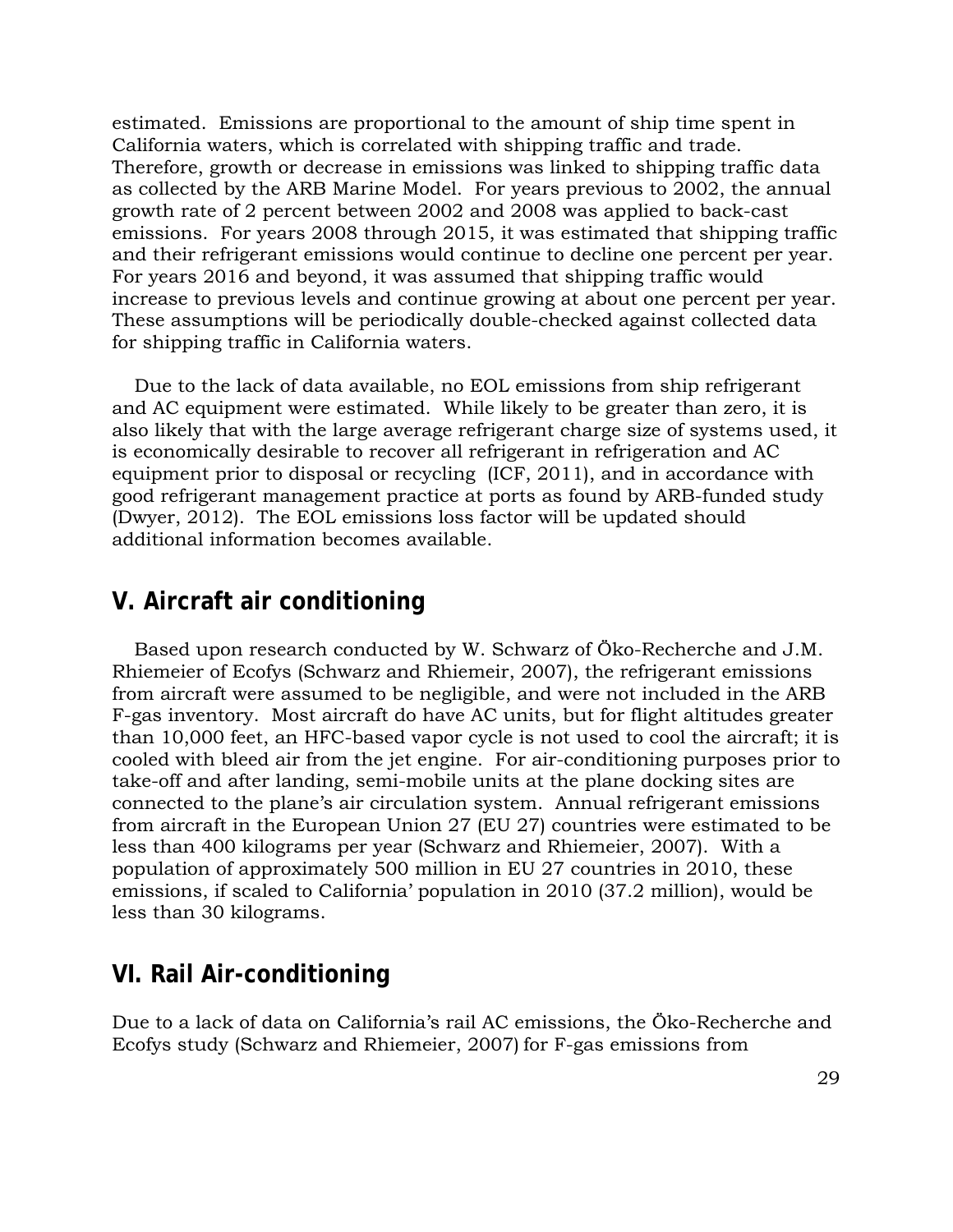European maritime, aircraft, and rail sectors was used as the best available study on rail AC, which could be used as a proxy for California rail emissions. To correlate European Union member states (EU 27) rail AC emissions to California rail AC emissions, the following assumptions were used and considered reasonable:

- The Öko-Recherche and Ecofys study used for EU-27 rail AC emissions provides reasonably accurate emissions estimates of F-gases from rail AC for the EU-27, in baseline year 2006.
- Rail AC emissions can be correlated to population, on a lbs. emissions/person/year basis.
- The per capita emissions of rail AC have not significantly increased or decreased since 2006.
- The rail AC emissions in California are not significantly greater, per capita, than they are in the EU-27.

The installed refrigerant charge in rail AC in Europe of 2.96 million pounds correlates to an installed charge in California of approximately 178,000 pounds. At an annual leak rate of five percent, the rail AC emissions in California are 8,900 pounds, or 0.05 percent of HFC emissions in the state.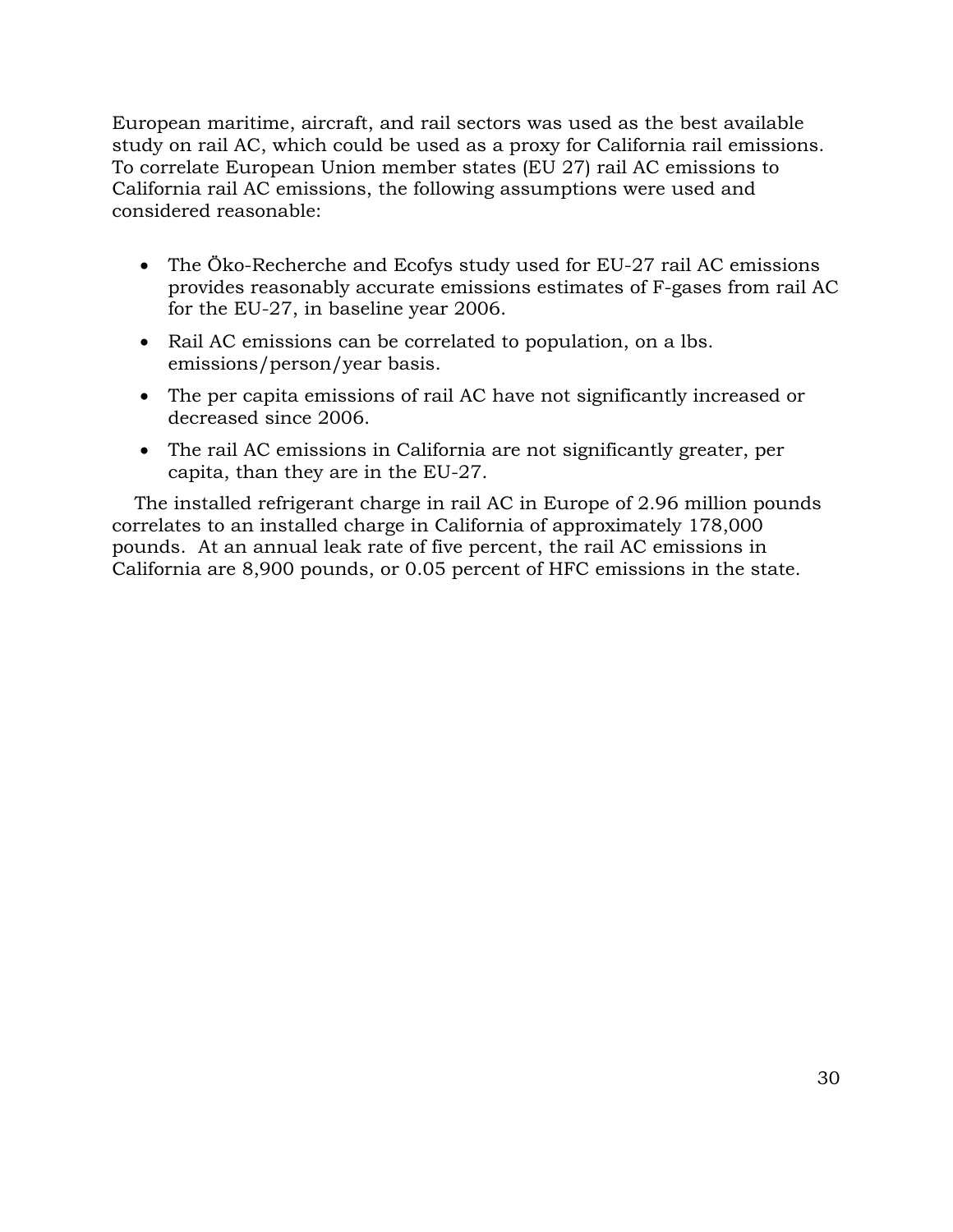### <span id="page-30-0"></span>**METHODOLOGY FOR NON-REFRIGERANT, NON-AC CATEGORIES**

Approximately 30 percent of all F-gas emissions are from non-refrigeration, non-AC categories. The sources of non-refrigerant F-gases are diverse and each source requires a separate methodology for estimating its F-gas emissions, as described in the following sub-sections.

# <span id="page-30-1"></span>**I. Metered dose inhalers (MDI) aerosol propellants**

Estimates based on the US EPA Vintaging Model (US EPA, 2008) were the initial source of data for F-gas emissions from MDI aerosols. The Vintaging Model inputs are proprietary and emission results are not speciated, they are expressed in teragrams of carbon dioxide equivalents ( $TgCO<sub>2</sub>e$ ). Scaling national Vintaging Model estimates to state population, emissions from this category for baseline year 2010 were estimated to be  $0.3 \text{ MMTCO}_2$ e HFCs for California. Because the Vintaging Model aggregates emissions and groups them as total HFC, it was necessary to further speciate usage by actual F-gas used, to develop a usage "distribution profile".

The primary data source for MDI aerosol speciation was the Department of Health and Human Services rule making (DHHS, 2005). Speciation assumptions were also compared to available MDI information cited in IPCC and UNEP reports (IPCC/TEAP, 2005; UNEP, 2010a). Speciation profiles for MDI usage were developed for HFCs (90 percent HFC-134a and 10 percent HFC-227ea). After developing the F-gas distribution profile for MDI aerosol propellants, the emission results were back-calculated into pounds of emissions from specific propellant.

To convert a known quantity of  $MMTCO<sub>2</sub>e$  into pounds of  $F-gas$  emissions, the following formula was used:

*Equation 5. Conversion of MMTCO2e into pounds of F-gas* 

 *4.53592 x 10-10 MMT/lb. conversion factor] + (repeat for all constituents)]]*  Lbs. = MMTCO<sub>2</sub>e (known) / [[(decimal portion constituent 1) \*GWP1 \* 4.53592 x *10-10 MMT/lb. conversion factor] + [(decimal portion constituent 2) \*GWP2 \** 

 Note: The conversion factor is derived from: 0.454 kg/lb. \*1 MT/1000 kg \* 1 Million MT/1000000 MT = 4.53592 x 10-10 MMT/lb.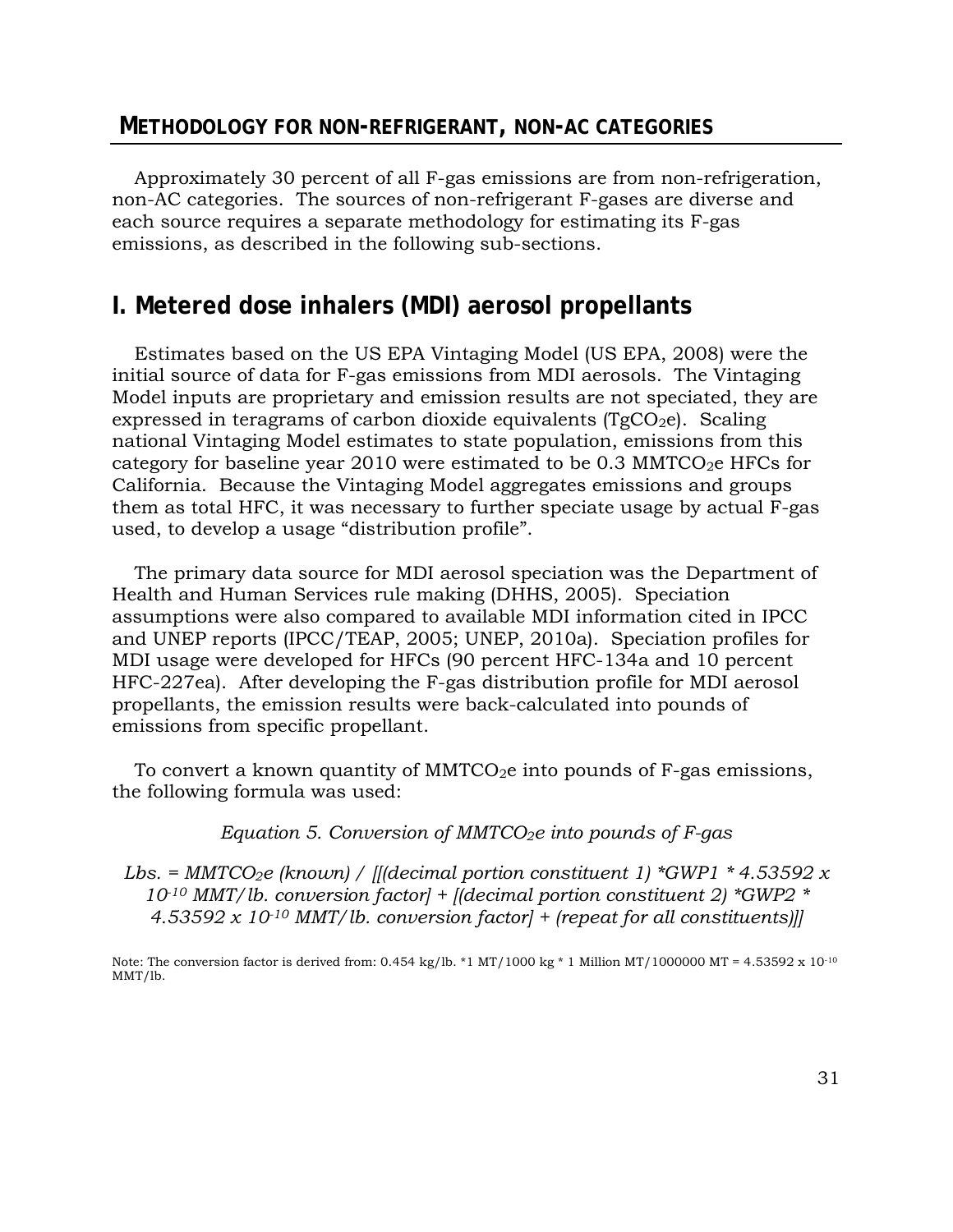Because the baseline year for MDI emission estimates were for year 2010, previous emission year total pounds emissions had to be back-cast based on annual growth factors of MDI usage of 1.5 to 3 percent/year (IPCC/TEAP, 2005). Speciation of propellants was also back-cast and can be forecast. Final phase-out of CFCs used in MDI manufacturing, sales, and dispensing in the U.S. was complete by December 31, 2013 (FDA, 2010). Starting in 2014, the annual GHG emissions from this source will be from (relatively) lower-GWP HFC propellants and the annual emissions are expected to decrease by 50 percent from 2010 emissions (US EPA, 2008). The U.S. EPA Vintaging Model emissions estimates were used as the source of data for all years through 2020, which estimated that HFC emissions would increase by 1.5 percent annually.

The following section of the MDI emissions methodology describes further analysis that were used to further refine F-gas emissions from MDIs, or used as a reference.

Usage estimated by Montreal Protocol "Essential Use" Nominations for MDI: The U.S. EPA Vintaging Model estimates were further refined after reviewing the United Nations Environment Programme (UNEP) Technology and Economic Assessment Panel (TEAP) progress reports for years 1999 through 2012 (UNEP, 1999-2012). National usage amounts were scaled to California's share on the national population.

Similarly, using IPCC/TEAP global estimates and UNEP global estimates, the scaled-down California estimates are 0.37 and 0.26 million pounds of emissions per year. With scaled F-gas emissions from MDIs in 2010 in California increasing to 0.68 million pounds (A.D. Little data), 0.73 million pounds (IPCC/TEAP data), and 0.51 million pounds (UNEP data).

For the global usage scaled to California, the average unit size of 23.9 grams/unit was selected from medical literature (Brock et al., 2002). Drypowder inhalers (DPIs) contain no propellant and their usage has been increasing globally (UNEP, 2011). Although dry powder inhalers have been commonly used in Europe for more than a decade, their acceptance in the United States has been slow (Atkins 2005).

 For this MDI category methodology, it is assumed that beginning in 2014, the only F-gases used will be HFC-134a (90 percent of F-gases) and HFC-227ea (10 percent of F-gases). An annual growth rate of 1.5 percent is used from the Vintaging Model. The growth rate in HFCs could be reduced by increased usage of dry-powder inhalers or by some non-HFC propellant to be determined.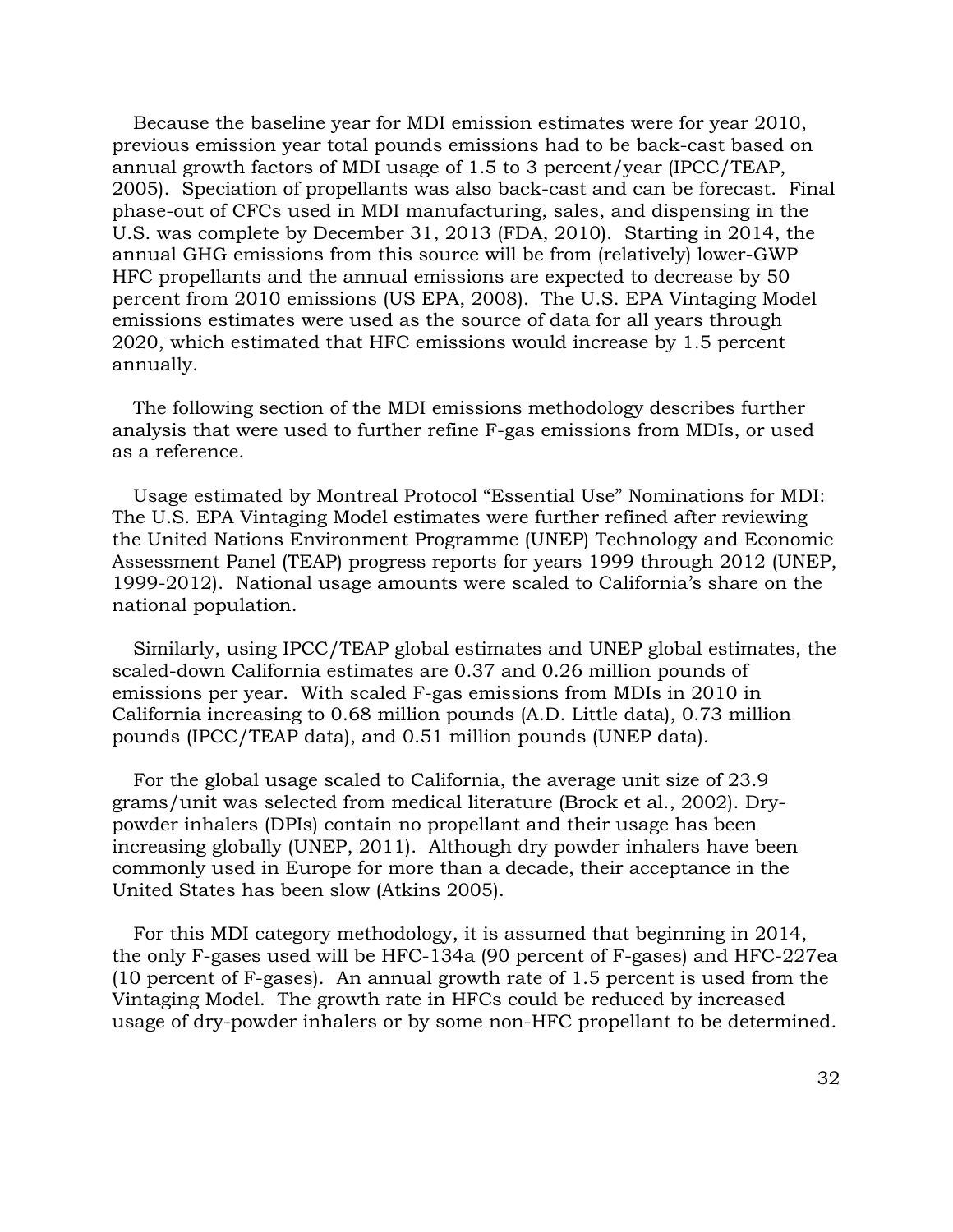U.S. EPA Vintaging model updates will be used for future estimates if no standalone methodology for California MDI usage is developed.

# <span id="page-32-0"></span>**II. Consumer product aerosol propellants**

For all non-MDI aerosol propellant emissions, four separate data sources were analyzed: 1) ARB survey data, 2) U.S. EPA Vintaging Model estimates, 3) National Aerosol Association (NAA) estimates, and 4) Alliance for Responsible Atmospheric Policy (ARAP) estimates. The ARB survey data were used as the data source because it best reflected actual aerosol propellant usage in California.

 emissions occur in the same year as aerosol can production. For aerosol propellant emissions, we assume 100% emissivity and that all

A 2006 ARB industry survey of consumer product emissions was used to estimate aerosol propellant F-gas emissions (CARB, 2011c), and supplemental data were used from ARB staff research in Consumer Products Regulatory Amendments (CARB, 2008c; CARB, 2009e; CARB, 2010b). The 2006 survey was back-cast to 2000 and forecast to 2050 based on population growth for consumer product aerosols. An exception was made for the assumed growth rate of duster (pressurized gas) spray, which was assumed to increase at the equivalent growth rate of personal computer at 8.5 percent annually between 2000 and 2008, due to the prevalent use of duster spray as a keyboard cleaner (EIA, 2009; IDC, 2012). From 2008 through 2050, the duster growth rate is assumed to more closely correlate to population growth. Approximately 5 million pounds of emissions in 2014 were estimated based on a forecast of the 2006 survey.

ARB staff research and regulations were used to establish the rate of transition for replacing HFC-134a with HFC-152 for duster use to estimate likely distribution. The ARB industry survey was also augmented by additional speciation and background data from UNEP and IPCC research (UNEP, 2002a; IPCC/TEAP 2005), and compared to consumer aerosol propellant usage data sources that include the U.S. EPA Vintaging Model, Earth911, the National Aerosol Association, and the Alliance for Responsible Atmospheric Policy (U.S. EPA, 2008; Earth911, 2011; NAA, 2005; ARAP, 2007).

applications (e.g., duster spray) (CARB, 2008c).<br>33 For emissions beyond baseline years, we assume that the ARB regulations for high-GWP consumer products will have full compliance, as HFC-134a aerosol propellant is replaced by HFC-152a or other lower-GWP propellants in specific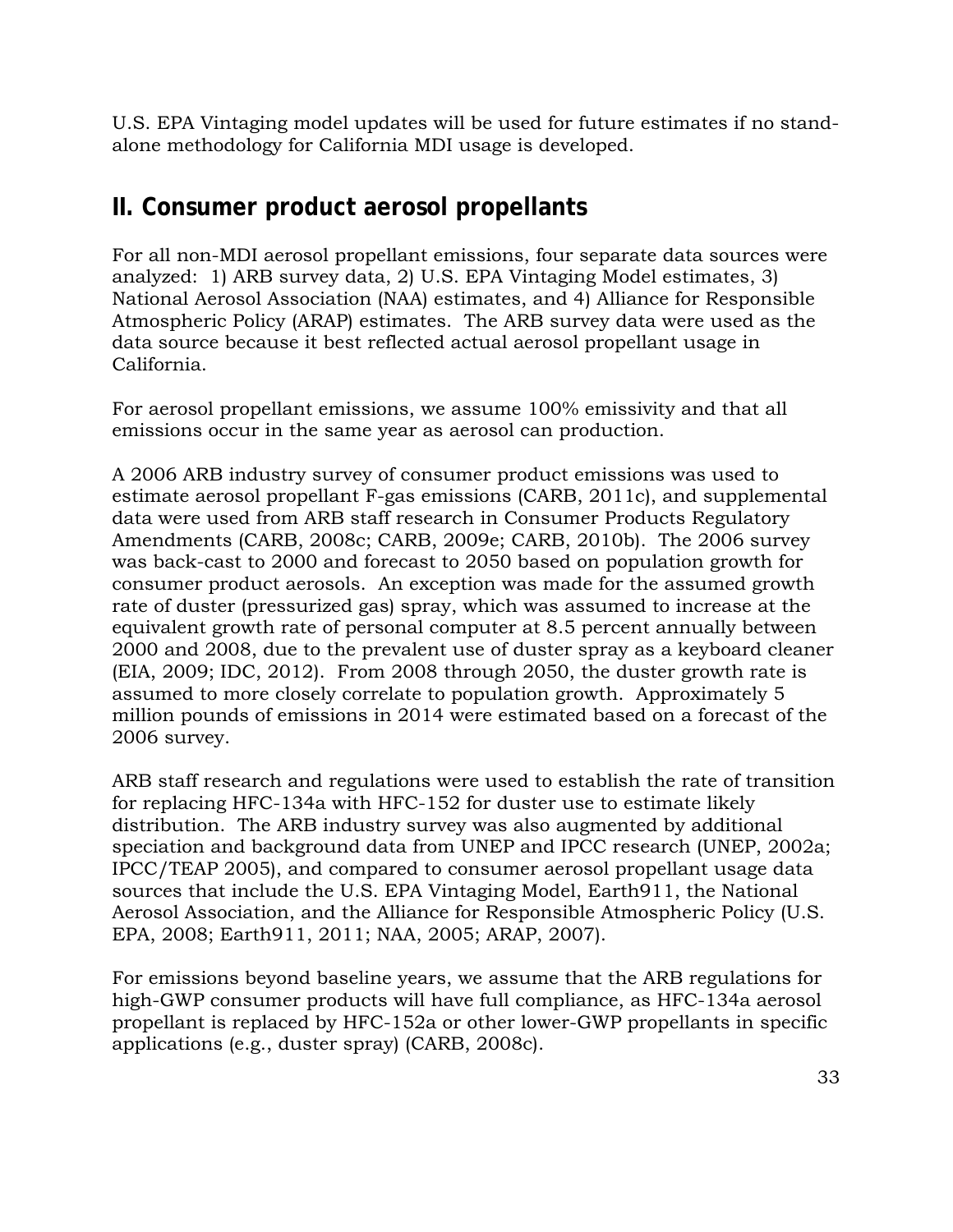### <span id="page-33-0"></span>**III. Fire suppressants**

Fire protection emissions data are from the ARB-funded project titled "Developing a California Inventory for Industrial Applications of Perfluorocarbons, Sulfur Hexafluoride, Hydrofluorocarbons, Nitrogen Trifluoride, Hydrofluoroethers, and Ozone Depleting Substances" and conducted by the Institute for Research Technology and Assistance (IRTA) (IRTA, 2011).

 Fire suppressants account for 0.0.22 percent of HFC emissions in 2013. High-GWP fire suppressant emissions occur from large total flooding systems, smaller streaming (extinguisher) emissions, and emissions that occur at the time of Halon recycling. The high-GWP fire suppressant compounds used are Halon 1211, Halon 1301 (both ODSs), and the ODS replacements HFC-125 and HFC-227. A negligible amount of PFC blends were also used in the early 2000s.

Emissions are estimated for baseline year 2010 and projected through 2020 in the IRTA report. Back-casting to 1990 estimates were based on data from the IRTA report that included the number and types of fire suppressant systems in the early 1990s in California. As noted in the IRTA report, fire suppressant systems are very leak tight, with very few accidental releases. Purposeful release of fire suppressants averages just two percent of the suppressant amount per year. Recycling fire suppressants for re-use emits another one percent per year of the recycled amount.

The high-GWP fire suppressant emissions have been decreasing since 1990, and are expected to continue to decrease through 2050. Lower-GWP suppressant replacements to Halons and HFCs such as Inergen and F-K-1-5- 12 continue to increase their share of total flooding and streaming fire suppressant systems. In 2011, just 51,000 lbs. of high-GWP fire suppressants were emitted, which had a GHG impact of  $0.09$  MMTCO<sub>2</sub>e, or  $0.2$  percent of all F-gas emissions. Methodology

### <span id="page-33-1"></span>**IV. Insulating foam**

F-gas emissions from insulating foam are from the ARB-funded research on insulating foam banks and emissions inventory conducted by Caleb Management Services, Ltd. The findings of the three-year project are in their Final Report, "Developing a California Inventory for Ozone Depleting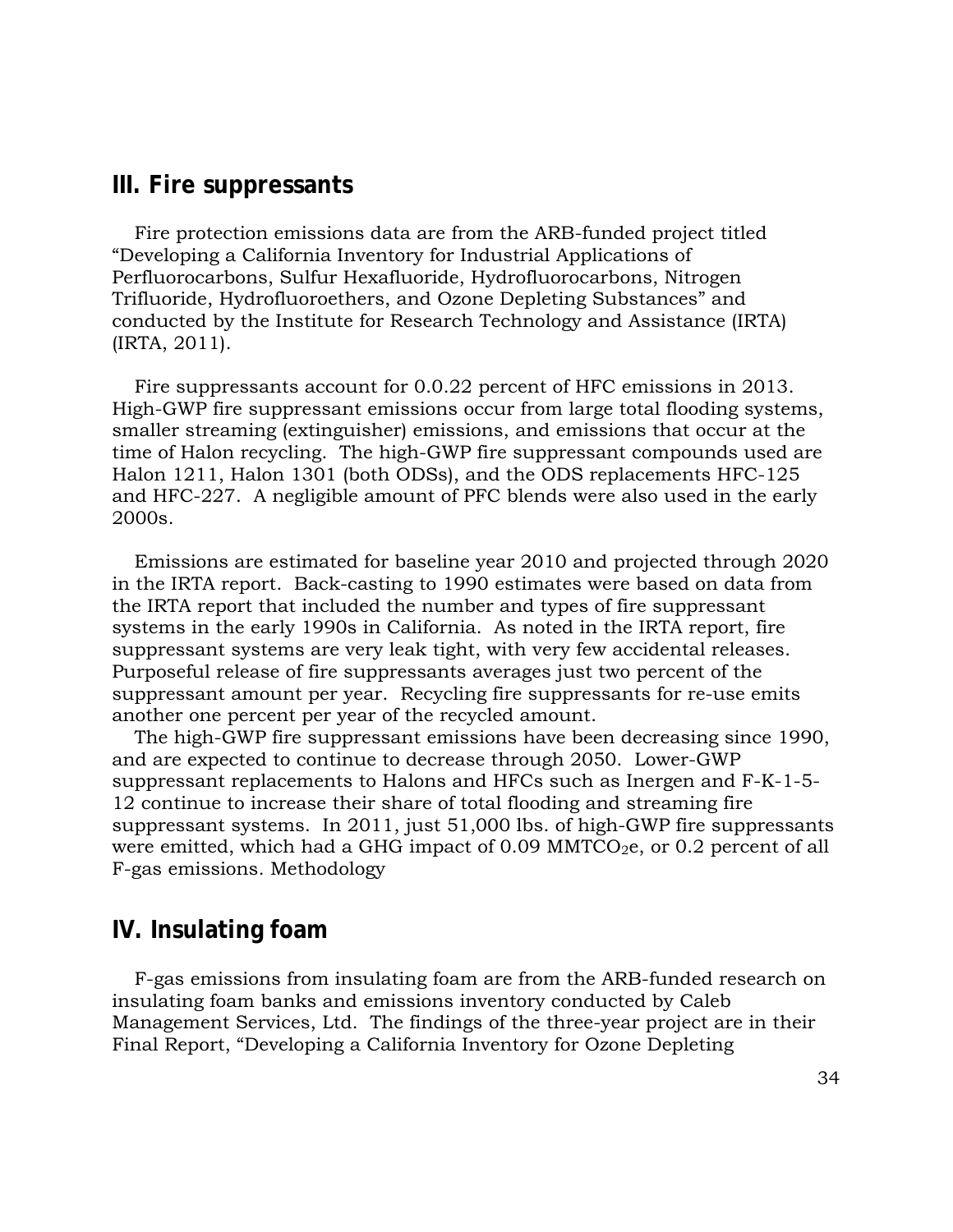Substances (ODS) and Hydrofluorocarbon (HFC) Foam Banks and Emissions from Foams" (Caleb, 2010). The Final Report also describes the emissions estimates methodology in detail.

A comprehensive inventory of foam in California was developed by Caleb through industry surveys and analysis of foam usage. Foam emission categories were identified and grouped into the following five foam GHG emission sources: 1) building insulation, 2) residential appliances (refrigeratorfreezers and water heaters), 3) commercial refrigeration equipment, 4) transport refrigerated units (TRUs), and 5) marine buoyancy. Building insulation was further divided into the following insulation types: extruded polystyrene (XPS), polyiso, polyurethane panel, and polyurethane spray. Additionally, there were three distinct sub-types of buildings: commercial, single-family, and multiplefamily buildings. Appliance inventory and foam types used were developed from data supplied by the Association of Home Appliance Manufacturers (AHAM, 2010). Residential appliances were divided into water heaters, refrigerator-freezers, and freezer-only.

As described in the Caleb report, commercial refrigeration equipment and transport refrigerated unit (TRU) foam emissions were developed by applying industry standard insulating foam profiles to the California inventory of commercial refrigeration equipment and TRU equipment. Transport refrigerated units includes refrigerated trailers and trucks, rail refrigerated units, and refrigerated shipping containers. In all, 19 separate foam categories were researched to estimate emissions from each type of foam and application combination.

 the 1980's and are not a GHG emissions source. Additionally, polystyrene The remaining foam application are in the marine categories buoyancy, including leisure boats, canoes, and buoyancy flotation aids. Industry surveys were used to develop foam profiles for this category. Surfboards and windsurfers were investigated as a possible source of GHG emissions, but these foam applications have used water-based foam expansion agents since (often called Styrofoam® after its trademarked name from Dow Chemical) used for cups, plates, and packaging has not been a source of F-gas emissions since the late 1970s and is no longer a source of F-gas emissions (Caleb, 2010; Kremer, 2003).

The foam emissions category is relatively complex which cannot be covered with a simple formula. Caleb (2010) developed emission profiles from the five emissive parts (processes) of the foam lifecycle: 1) at time of manufacturing, 2) during application (relevant to spray foams), 3) during lifetime of equipment, 4) at time of building decommissioning or equipment end-of-life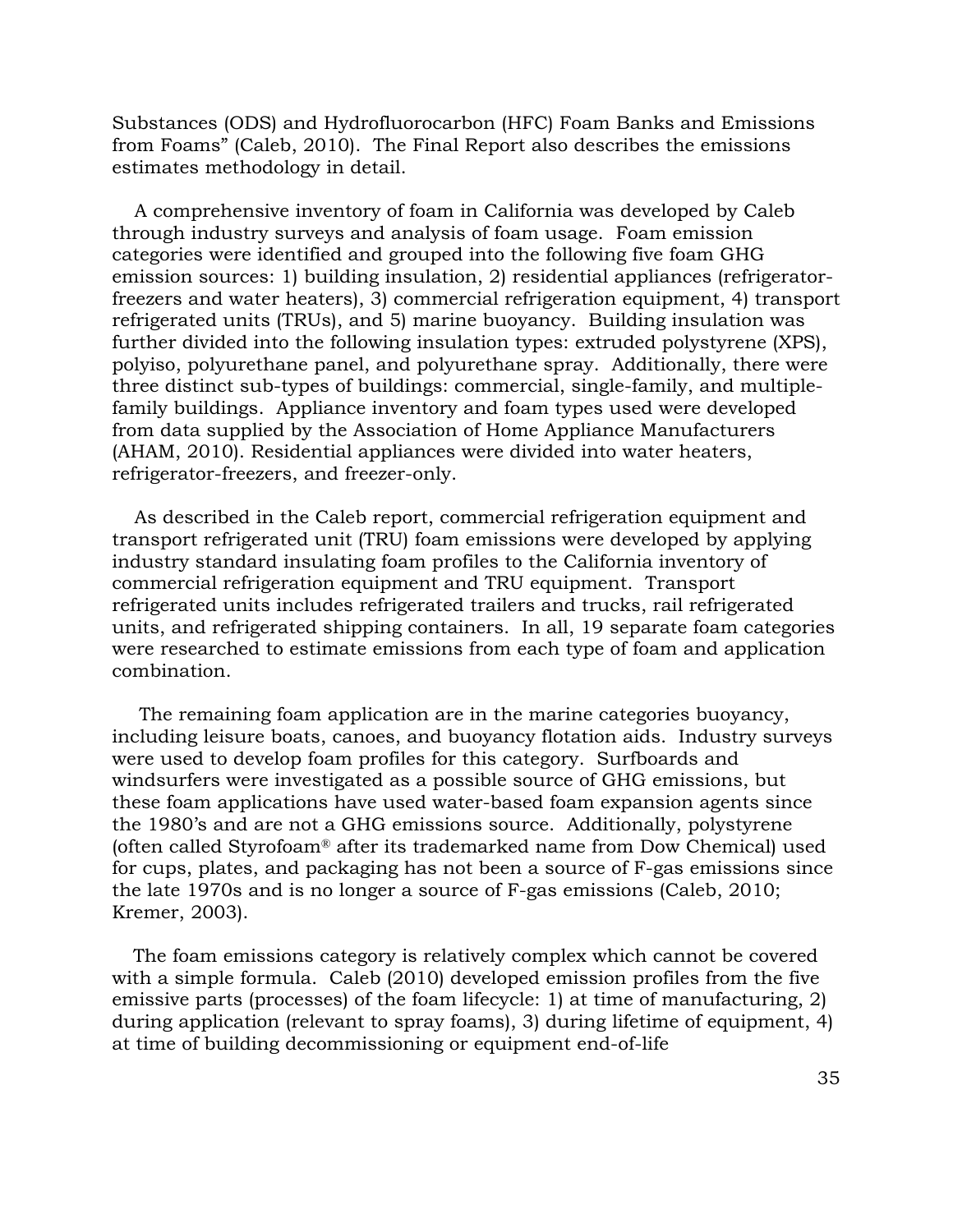shredding/recycling, and 5) after disposal and landfilling. Emission profiles were developed for each category (building, residential appliances, commercial refrigeration equipment, transport refrigeration, and marine buoyancy) and each type of foam within the category (spray foam, polyurethane block foam, extruded polystyrene foam, etc.). Profiles were further refined by assigning foam expansion agent distribution according to year of foam manufacture. The basic emissions formula for each of the emissive processes is shown below:

*Equation 6. Emissions from foam* 

*Emissions (lbs.)* = volume of foam  $[m^3]^*$  density of foam  $[kg/m^3]^*$  % of foam  *expansion agent by weight \* % of foam expansion agent loss/emitted \* 2.20462 kg/lb.* 

Foam GHG emissions were estimated from 1975 through 2020. To crosscheck back-casting emissions estimates from baseline year 2008, internal ARB analysis also refined historical foam expansion agent profiles with foam usage information contained in IPCC reports (IPCC/TEAP 2005), and UNEP reports (UNEP, 2002b; UNEP, 2006a; UNEP, 2010b; UNEP, 2010c).

For residential appliance foam insulation emissions and speciation forecasting, additional ARB-funded research conducted by ICF International was used to cross-check assumptions (ICF, 2011). Additional research on landfilled foam GHG emissions was conducted by the Global Waste Research Institute, associated with California Polytechnic State University, San Luis Obispo. Researchers concluded that ODS and HFC emissions were 90 percent less than previously assumed, due to the high capture rate and destruction of fluorinated gases recovered and combusted by methane recovery systems in landfills (CARB, 2012c).

### <span id="page-35-0"></span>**V. Solvents**

F-gas emissions estimates from industry solvents are from the ARBsponsored research conducted by the Institute for Research and Technical Assistance (IRTA), (IRTA, 2011). A survey of solvent-using industries in California was, along with a review of applicable air permits to determine emissions of specific F-gases from the solvent category. If no specific usage data could be obtained from the permit holder, it was assumed they had used the entire amount they were permitted to use during the year.

Emission estimates from the IRTA research were made during research years 2008-2010, and were used for 2007, 2008 and 2010 emission years. The 2000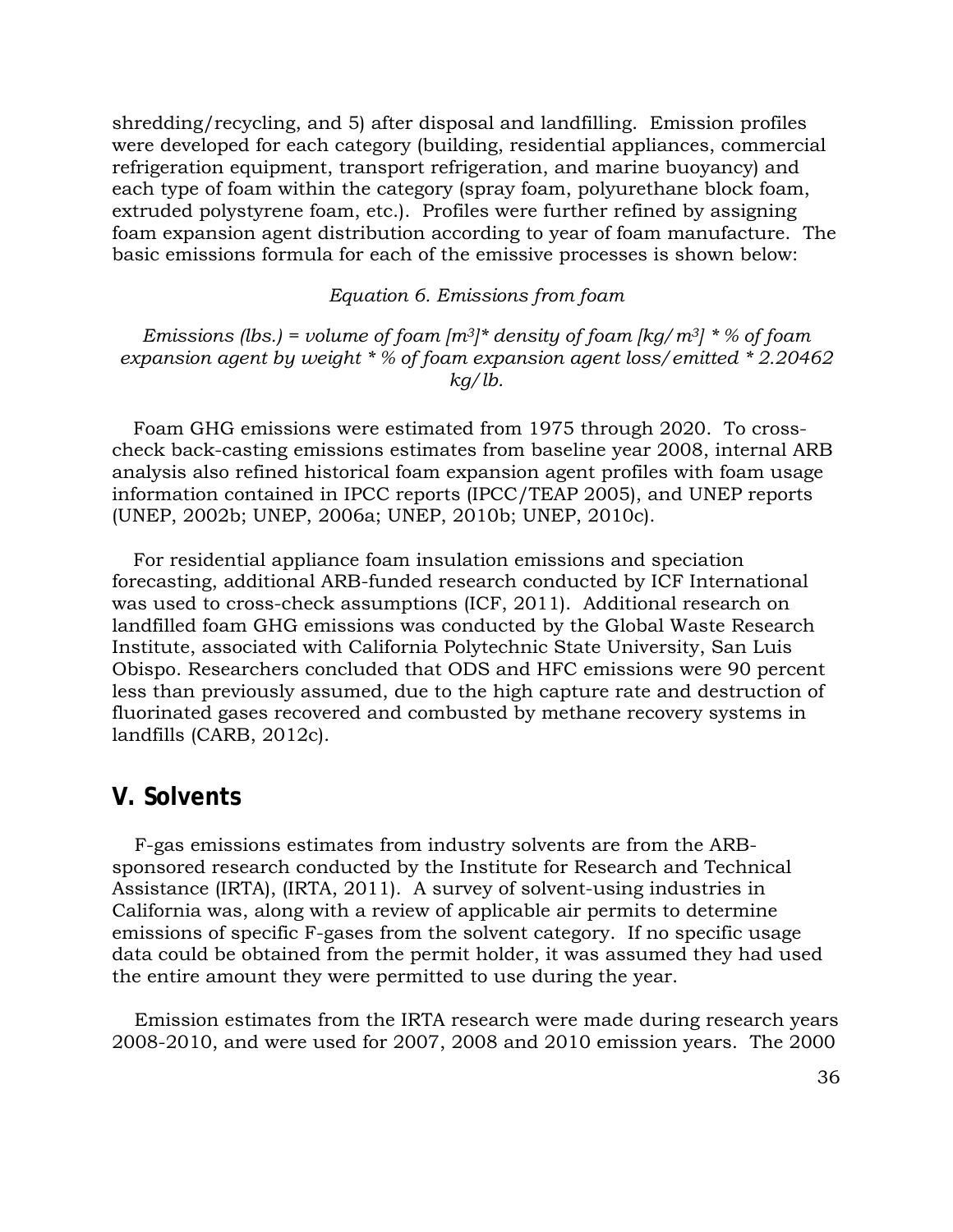through 2006 solvent F-gas emissions estimates were not within the timeframe of the IRTA research. To form a backwards trend analysis for solvent emissions prior to 2007, historical usage and speciation trends were informed by five research reports that included solvent usage trends (ICF, 2004; IPCC/TEAP, 2005; UNEP, 1998; UNEP, 2006b; and UNEP, 2002c).

Due to stringent VOC limitations in solvent usage in California, particularly for the South Coast Air Quality Management District, many industries have converted to low-VOC and water-based cleaners for industrial applications. There has been a concurrent decrease in the amount of HCFC and HFC solvent usage as well, with California using only 10 to 50 percent as much HCFC and HFC solvent, per capita, as average national usage (IRTA, 2011; US EPA, 2008). The U.S. EPA estimates that solvents account for only 1 percent of all emissions from ODS replacements (U.S. EPA, 2012a). We estimate that for 2013, solvents comprised only 0.6 percent of all HFC emissions, as well as all F-gas emissions. We assume that because HFC solvents continue to be manufactured, they are not stock-piled, and are 100 percent emissive in the year they are purchased and used.

## <span id="page-36-0"></span>**VI. Medical sterilants**

The F-gas emissions from medical sterilants were estimated using the same methodology as described for metered-dose inhalers, with U.S. EPA Vintaging Model national estimates scaled to California's population for  $CO<sub>2</sub>e$  emissions. Pounds of emissions were then back-calculated from the MMTCO<sub>2</sub>e.

Traditionally, CFCs and HCFC s were used in medical sterilants. For the ODS substitutes to medical sterilants, all sterilants approved by the U.S. EPA Significant New Alternatives Program (SNAP) are low-GWP, with none containing HFCs (U.S. EPA, 2011). Although one of the alternatives, trifluoromethyl iodide (CF3I), contains fluorines, it has a GWP of 1 (IPCC, 2001). Therefore, sterilants will no longer be a source of high-GWP F-gas emissions beginning 2015.

### <span id="page-36-1"></span>**VII. Semiconductor manufacturing**

Perfluorocarbons (PFCs) are the primary high-global warming potential compounds used in the manufacture of semiconductors. PFC emission estimates from semiconductor manufacturing are not within the primary emission boundaries of this particular methodology, but are briefly described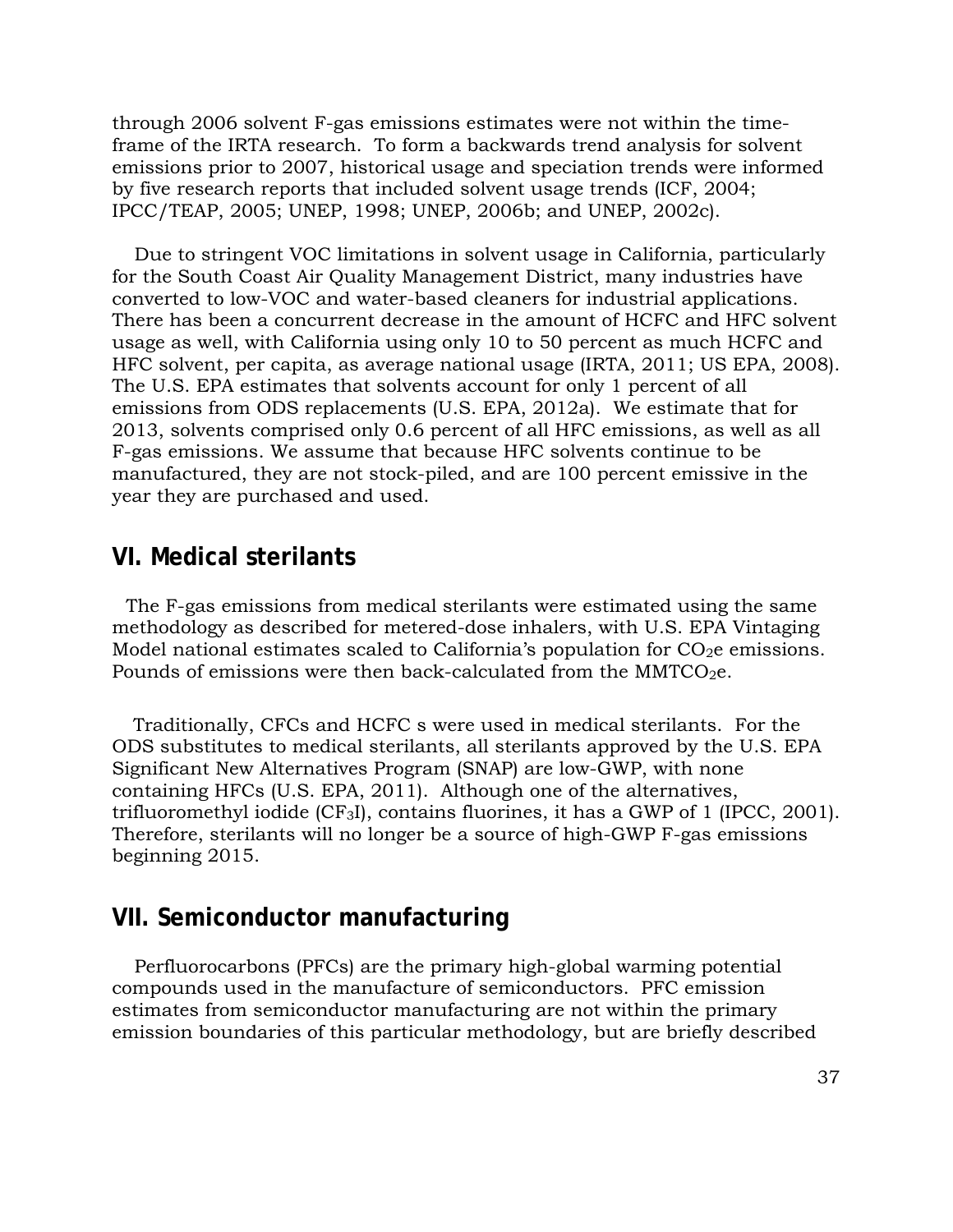here for reference. PFC emissions in California have previously been estimated by the ARB Greenhouse Gas Inventory (CARB, 2015).

The ARB Greenhouse Gas Inventory (CARB, 2015), estimates that a small amount of HFC-23 is used in the manufacture of semi-conductors in California, about 11,000 pounds/year statewide. The emissions of HFC-23 from this sector were taken directly from the ARB inventory, with no additional changes in methodology or emission estimates.

Nitrogen trifluoride  $(NF_3)$  is also used in semiconductor manufacturing and the manufacture of plasma screen televisions. Approximately 18,000 pounds are used per year statewide, as reported by the ARB Greenhouse Gas Inventory (CARB, 2015).

Due to ARB regulations, PFC emissions are expected to be reduced in the future, with only 44 percent of 2008 baseline emissions being emitted by 2015. HFC-23 emissions are expected to increase by 0.5 percent annually from 2010 onward, much slower than BAU estimated rates due to ARB regulations (CARB, 2009a). NF<sub>3</sub> emissions should conceivably increase even with industry GHG reduction requirements, because substituting NF<sub>3</sub> for PFC-116 ( $C_2F_6$ ) is an approved alternative chemistry for reduction of GHGs in chemical vapor deposition (CVD) chamber cleaning. Additionally, the semiconductor GHG emission regulations do not cover NF3 used in plasma televisions. Due to increasing NF3 use in semiconductor manufacturing and in plasma televisions, NF3 emissions were estimated to increase 11 percent annually between 1978 and 2008 (Weiss, et al., 2008). We conservatively estimate continued NF3 emissions increases at one-fourth the previous growth rate, for an annual emissions increase of 2.75 percent annually through 2020.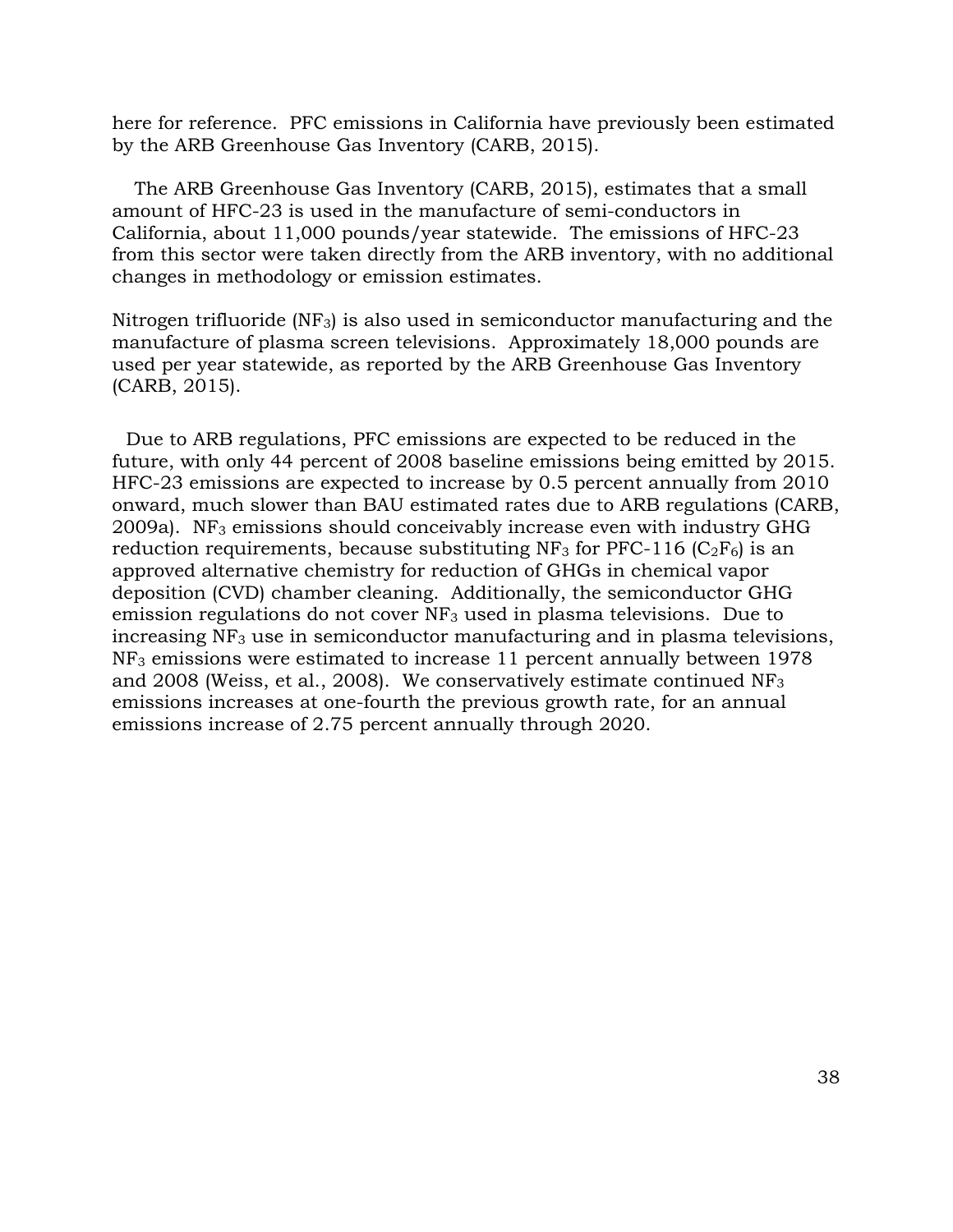# <span id="page-38-0"></span>**END-USE CATEGORY SPECIATION METHODOLOGY**

In addition to the previously discussed methodology used to determine highglobal warming potential (GWP) emissions, the following methodology describes how emissions were segregated into end use categories used by the ARB greenhouse gas (GHG) annual inventory. High-GWP emissions were reported using the follow matrix template:

# <span id="page-38-1"></span>**I. Refrigeration and AC**

Refrigerant emissions were categorized into the appropriate sectors of commercial, industrial, transportation, and residential. For most refrigerant sources, the appropriate sector had already been determined by definition, for example, industrial process refrigeration by definition belongs in the industrial sector. Many of the refrigeration and AC sub-categories are used in both commercial and industrial applications. For these sub-categories, the Armines Center for Energy and Processes report (Armines 2009) was used to determine the relative proportions of emissions from either commercial or industrial.

All refrigerant emissions are assumed to take place at the location of the refrigeration and AC equipment, with the following exceptions where a portion of the emissions take place at the time of equipment recycling and disposal (and attributed to the industrial sector): residential refrigerator-freezers, residential and commercial window AC units, and mobile vehicle AC (light duty vehicles, heavy duty vehicles, bus, and off-road vehicles) (ICF, 2011; Wimberger, 2010; Zhan, 2012b).

The following ODS replacements are emitted from the refrigeration and AC category: HFC-32, HFC-125, HFC-134a, HFC-143a, HFC-152a, and HFC-236fa.

The following table shows the 21 refrigeration/AC sub-categories analyzed and the relative proportions of their emissions from the commercial, industrial, residential, and transportation sectors.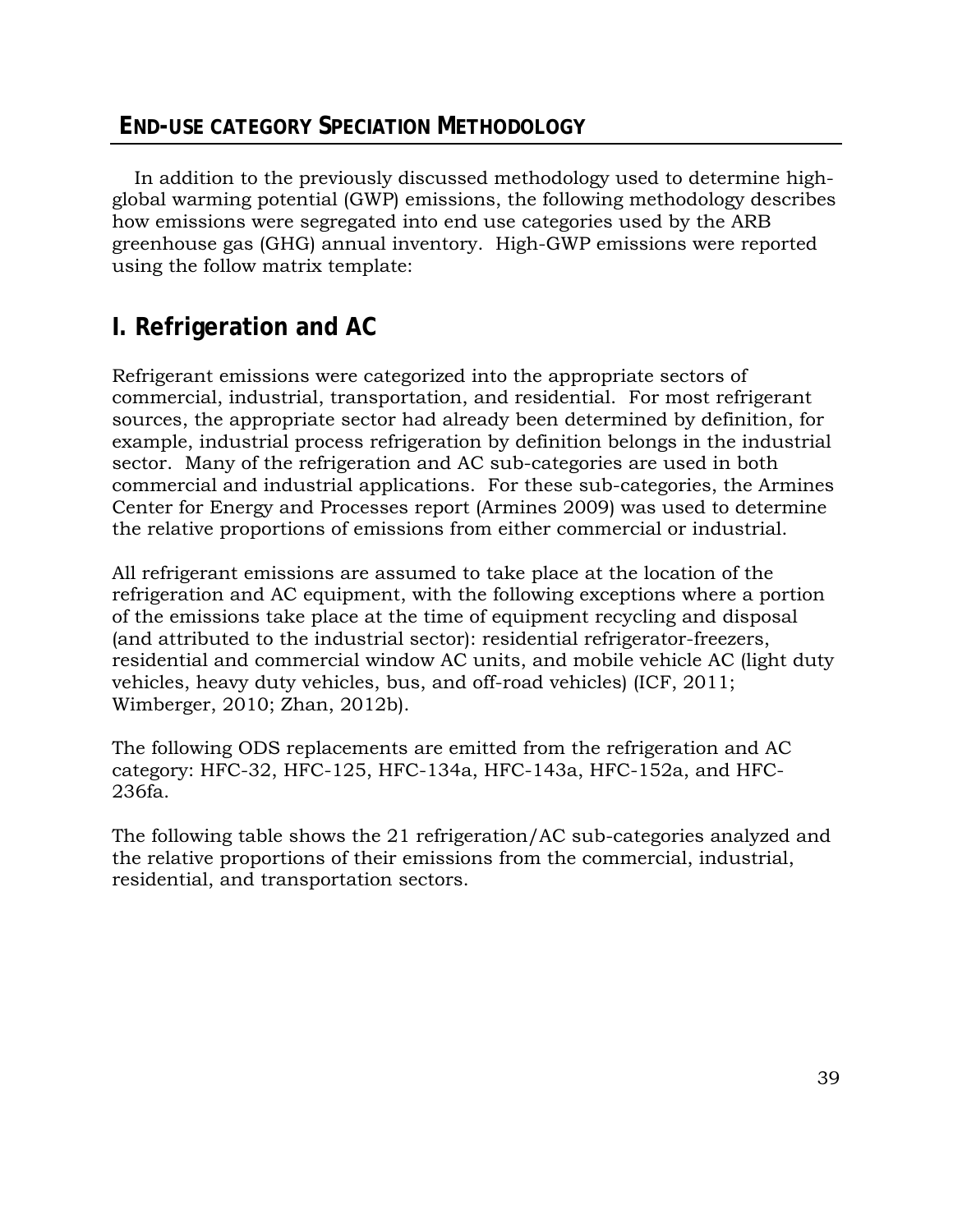| Refrigeration/AC sub-category         | Commercial | <b>Industrial</b> | <b>Residential</b> | Transportation |
|---------------------------------------|------------|-------------------|--------------------|----------------|
|                                       | portion    | portion           | portion            | portion        |
| Centralized system large              | 0.77       | 0.23              |                    |                |
| $(2000 \text{ or more lbs.})$         |            |                   |                    |                |
| Centralized system medium             | 0.77       | 0.23              |                    |                |
| $(200-1999$ lbs.)                     |            |                   |                    |                |
| Chiller - centrifugal large           | 0.77       | 0.23              |                    |                |
| $(2000 \text{ or more lbs.})$         |            |                   |                    |                |
| Chiller - centrifugal medium          | 0.77       | 0.23              |                    |                |
| $(200-1999$ lbs.)                     |            |                   |                    |                |
| Chiller - packaged medium             | 0.77       | 0.23              |                    |                |
| (200-1999 lbs.)                       |            |                   |                    |                |
| Cold storage large                    | 1.00       |                   |                    |                |
| $(2000 \text{ or more lbs.})$         |            |                   |                    |                |
| Cold storage medium                   | 1.00       |                   |                    |                |
| (200-1999 lbs.)                       |            |                   |                    |                |
| Marine vessels (ships)                |            |                   |                    | 1.00           |
| Mobile Vehicle AC (MVAC) Light        |            | 0.15              |                    | 0.85           |
| Duty (LD)                             |            |                   |                    |                |
| <b>MVAC Bus</b>                       |            | 0.15              |                    | 0.85           |
| MVAC Heavy Duty (HD) (non-            |            | 0.15              |                    | 0.85           |
| bus)                                  |            |                   |                    |                |
| MVAC Off-road                         |            | 0.15              |                    | 0.85           |
| Process cooling large                 |            | 1.00              |                    |                |
| $(2000 \text{ or more} \text{ lbs.})$ |            |                   |                    |                |
| Refrigerated condensing units         | 1.00       |                   |                    |                |
| small (50-199 lbs.)                   |            |                   |                    |                |
| Refrigerated condensing units         | 1.00       |                   |                    |                |
| very small (less than 50 lbs.)        |            |                   |                    |                |
| Refrigerated shipping containers      |            |                   |                    | 1.00           |
| Residential A/C                       |            | 0.06              | 0.94               |                |
| Residential appliance                 |            | 0.90              | 0.10               |                |
| (refrigerator-freezer)                |            |                   |                    |                |
| Transport refrigerated units          |            |                   |                    | 1.00           |
| (TRUs)                                |            |                   |                    |                |
| Unitary A/C small (50-199 lbs.)       | 1.00       |                   |                    |                |
| Unitary A/C very small                | 0.99       | 0.01              |                    |                |
| (less than 50 lbs.)                   |            |                   |                    |                |

### <span id="page-39-0"></span>*Table 6. Refrigeration and AC sub-categories*

 Residential A/C and Unitary A/C in the "very small" category (less than 50 lbs.) are similar in that they both consist of small centralized AC units plus small window AC units. Emissions from central units are assumed to take place at their location. Due to the hermetically sealed structure of small window AC units, only 10 percent of their emissions are estimated to occur where they are used (residential or business), with the remainder of emissions inadvertently window AC unit emissions compared to the number of commercial central AC units (18 percent of very small commercial AC units are window units, compared to 34 percent for residential). occurring at the time of recycling or disposal (industrial) (ICF, 2011). The emission factors seen in the table are different between unitary AC less than 50 pounds and residential AC due to the relatively lower number of commercial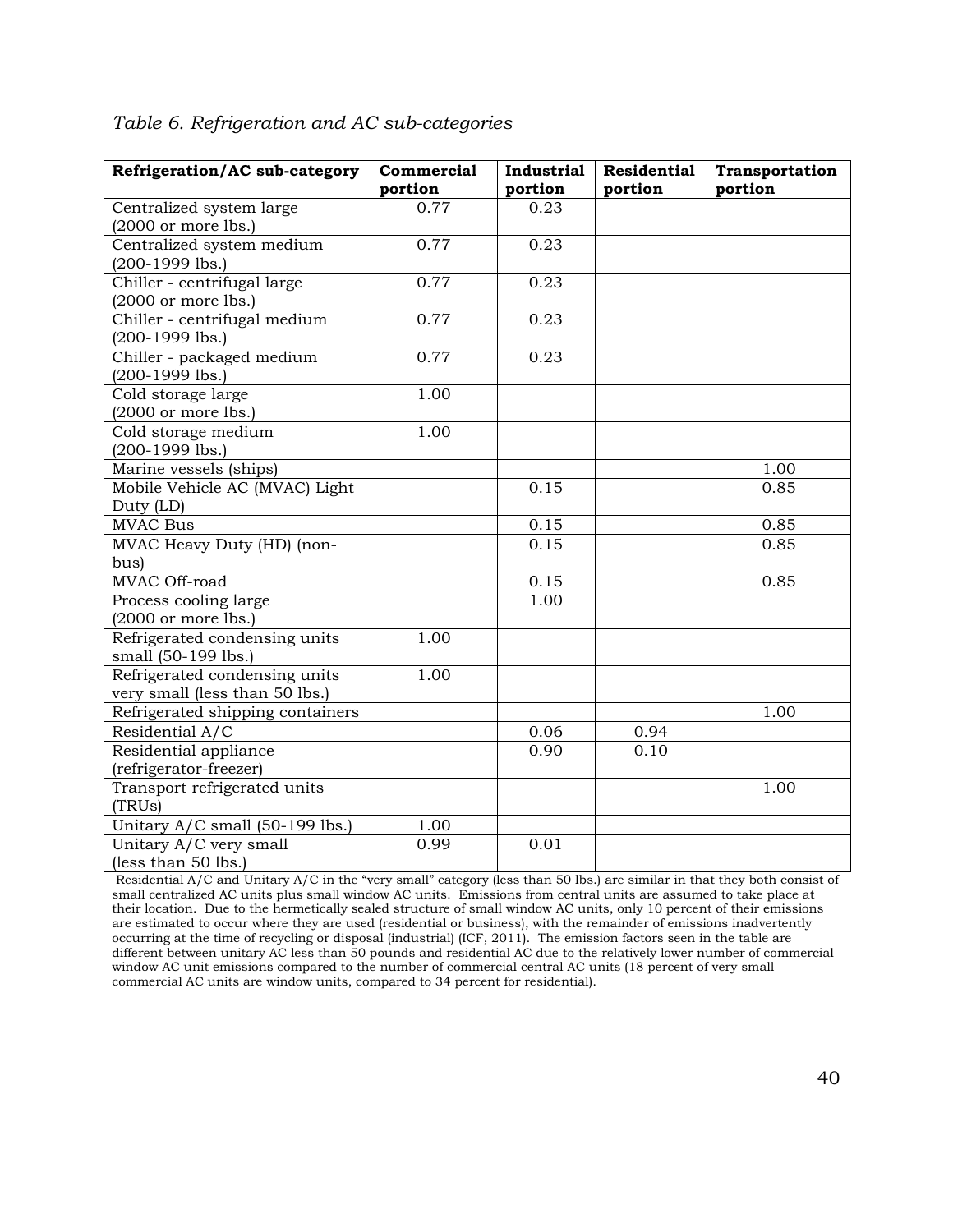# <span id="page-40-0"></span>**II. Aerosol propellants**

Metered dose inhaler (MDI) data are derived from U.S. EPA and United Nations emission and usage estimates, which were then scaled to California's population (U.S. EPA, 2008; UNEP, 1999-2012). All aerosol propellants used in metered dose inhalers are assigned to the residential sector, as they are used for personal health in the treatment for symptoms of asthma and chronic obstructive pulmonary disease (COPD).

Non-MDI aerosol propellants were separated into the four economic sectors (commercial, industrial, residential, or transportation) by applying the ARB 2006 aerosol survey results which shows the pounds of aerosol used in California in 2006 by 26 specific categories of aerosol products (CARB, 2011b).

For each product category, the pounds of propellant were broken out into one of the three HFC propellants used; HFC 43-10mee, HFC-134a, or HFC-152a. Each of the product categories was then placed into its best fit of economic sector. For example, all personal care products were deemed residential use, tire inflator products were assigned to the transportation sector, and degreasers for manufacture were placed into the industrial sector. The product categories and their relative apportionment by emissions sector are listed below.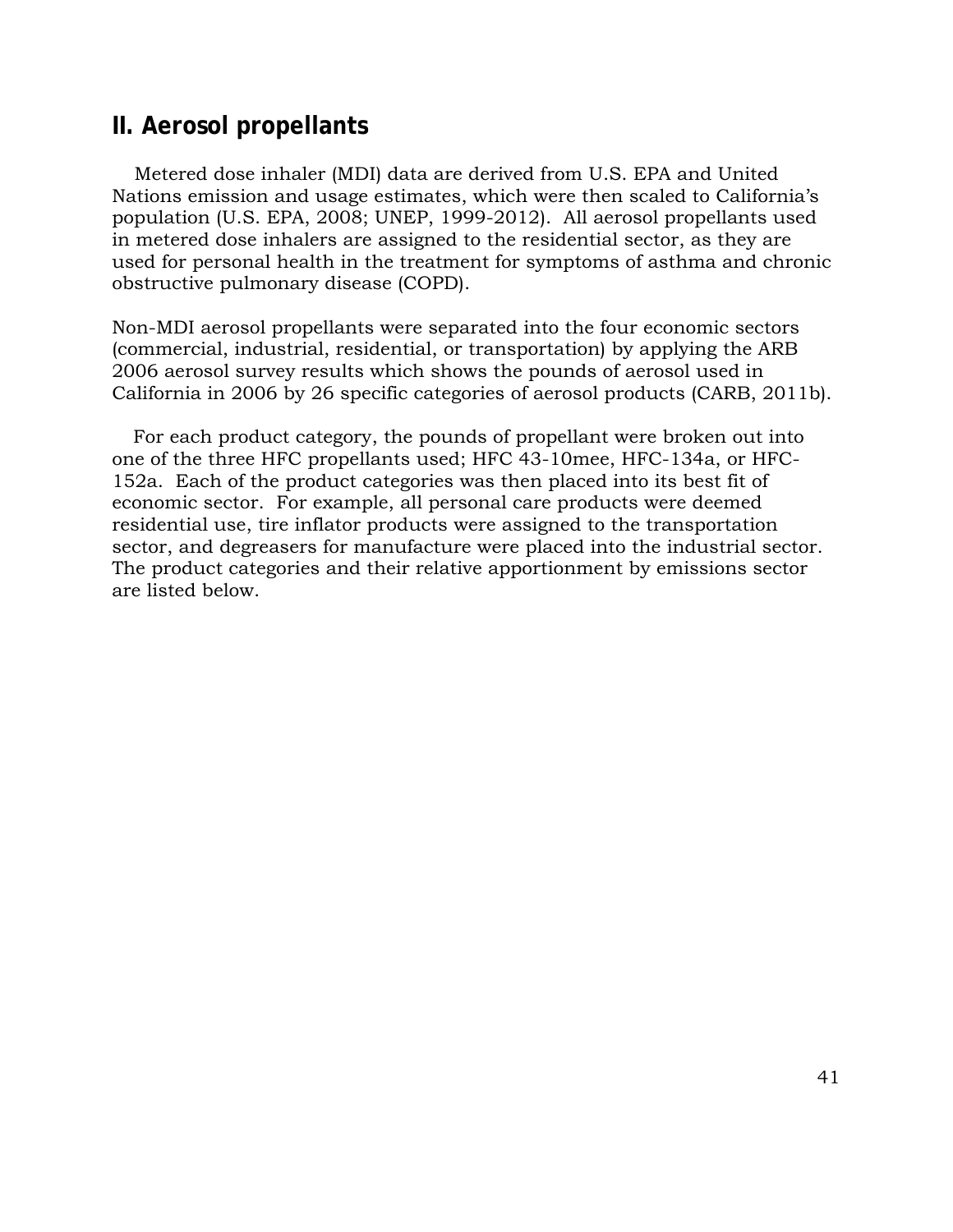<span id="page-41-0"></span>

|  |  | Table 7. Types of aerosol propellants |
|--|--|---------------------------------------|
|  |  |                                       |

| <b>Code and Type of Aerosol</b><br>Product Surveyed by ARB,                                                                                         | Commercial<br>portion | Industrial<br>portion | <b>Residential</b><br>portion | Transportation<br>portion |
|-----------------------------------------------------------------------------------------------------------------------------------------------------|-----------------------|-----------------------|-------------------------------|---------------------------|
| 2006<br>20101 - Double phase aerosol air<br>freshener                                                                                               | 0.04                  |                       | 0.96                          |                           |
| 20327 - General purpose<br>degreaser sold exclusively to<br>establishments which<br>manufacture or construct goods<br>(labeled not for retail sale) |                       | 1.00                  |                               |                           |
| 21010 - Silicone-based multi-<br>purpose lubricant                                                                                                  |                       | 1.00                  |                               |                           |
| 21015 - Lubricants sold<br>exclusively to establishments<br>which manufacture or construct<br>goods (labeled not for retail sale)                   |                       | 1.00                  |                               |                           |
| 21018 - Special purpose<br>lubricant: gear, chain and wire<br>lubricant                                                                             |                       | 1.00                  |                               |                           |
| 21019 - Special purpose<br>lubricant: mold release (aerosol)                                                                                        |                       | 1.00                  |                               |                           |
| 21021 - Other special purpose<br>lubricants                                                                                                         |                       | 1.00                  |                               |                           |
| 21022 - Defense spray (e.g.<br>pepper spray)                                                                                                        |                       |                       | 1.00                          |                           |
| 21405 - Furniture maintenance<br>product (aerosol)                                                                                                  |                       |                       | 1.00                          |                           |
| 21501 - Hobby gun compressed<br>gas                                                                                                                 |                       |                       | 1.00                          |                           |
| 21509 - Aerosol party/festive<br>spray (e.g. foam string); see also<br>80127                                                                        |                       |                       | 1.00                          |                           |
| 21510 - Aerosol air horn                                                                                                                            |                       |                       | 1.00                          |                           |
| 30508 - Deodorant body spray                                                                                                                        |                       |                       | 1.00                          |                           |
| 30606 - Hair shine (aerosol)                                                                                                                        |                       |                       | 1.00                          |                           |
| 40403 - Crawling bug insecticide<br>(aerosol)                                                                                                       | 0.04                  |                       | 0.96                          |                           |
| 40408 - Flying bug insecticide<br>(aerosol)                                                                                                         | 0.04                  |                       | 0.96                          |                           |
| 40414 - Insect repellent (aerosol)                                                                                                                  | 0.04                  |                       | 0.96                          |                           |
| 70101 - Automotive<br>wax/polish/sealant/glaze (all<br>other forms)                                                                                 |                       |                       |                               | 1.00                      |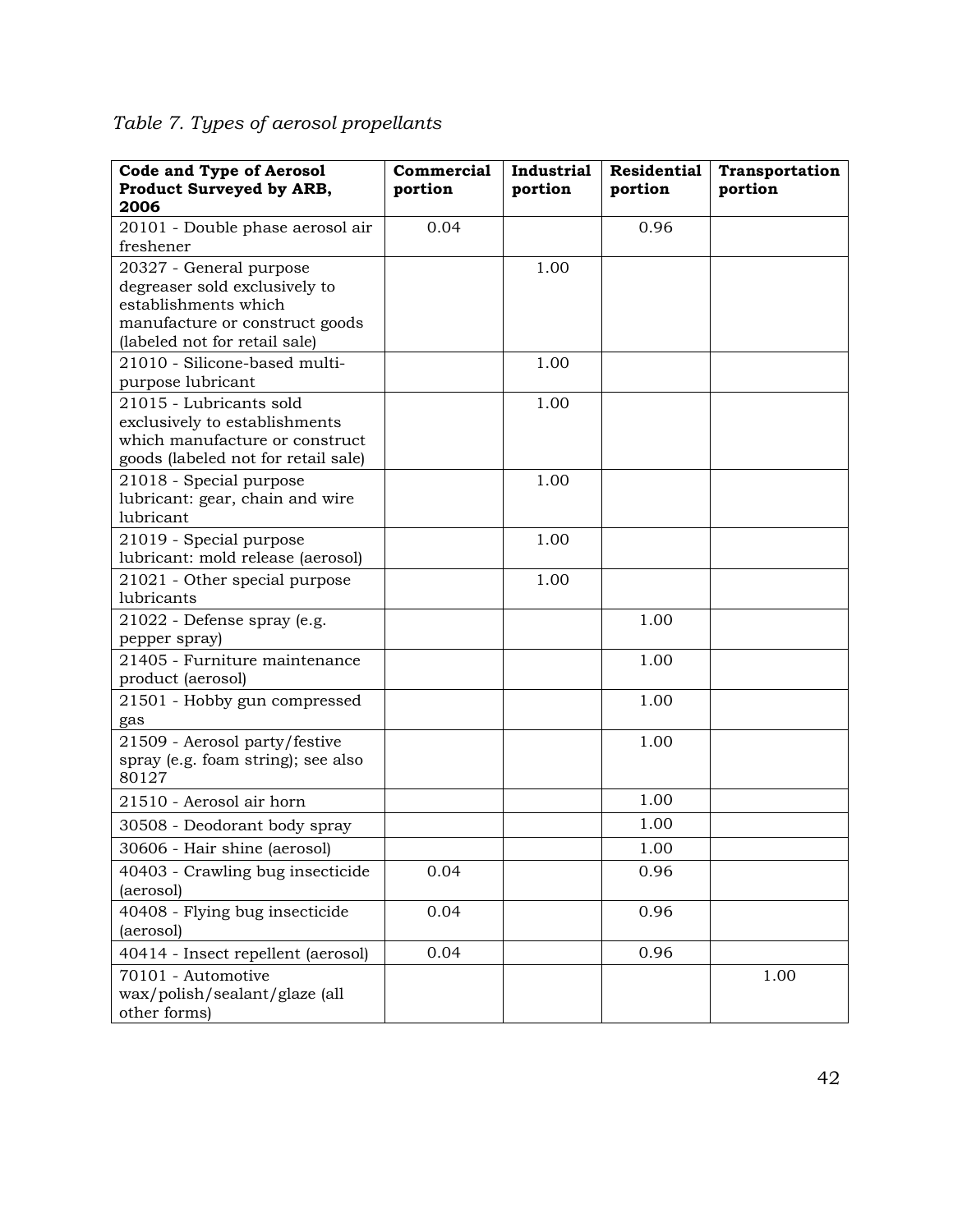| <b>Code and Type of Aerosol</b><br>Product Surveyed by ARB,<br>2006                                     | Commercial<br>portion | Industrial<br>portion | <b>Residential</b><br>portion | <b>Transportation</b><br>portion |
|---------------------------------------------------------------------------------------------------------|-----------------------|-----------------------|-------------------------------|----------------------------------|
| 70117 - Other products with<br>HFC-134a refrigerants (24 Oz.<br>sizes and smaller only)                 | 0.25                  | 0.25                  | 0.5                           |                                  |
| 80113 - Tackifying sprays                                                                               |                       | 1.00                  |                               |                                  |
| 80115 - Mold release coatings                                                                           |                       | 1.00                  |                               |                                  |
| 80120 - Conformal coatings<br>(silicone/acrylic/etc.)                                                   |                       | 1.00                  |                               |                                  |
| 80121 - Electrical coatings                                                                             |                       | 1.00                  |                               |                                  |
| 80124 - Anti-rust coatings                                                                              | 0.15                  | 0.75                  | 0.10                          |                                  |
| 80127 - Aerosol party/festive<br>coating products (e.g. foam<br>string/snow coating/glitter<br>coating) |                       |                       | 1.00                          |                                  |
| 99999 - Not a Surveyed Category<br>(Carpet & Spot Cleaners)                                             | 0.04                  |                       | 0.96                          |                                  |
| Tire Inflator                                                                                           |                       |                       |                               | 1.00                             |
| Pressurized Gas Duster                                                                                  | 0.35                  |                       | 0.66                          |                                  |

Several of the products can be used in both households and places of business (commercial sector). For these products, such as insecticides and carpet cleaners, a best estimate breakout of 96% was used in residential, and 4% are used in commercial business. The estimate is based on the following information and assumptions: Approximately 1 million businesses are operating in California (CEUS, 2006), with approximately 12.5 million households (U.S. Census, 2010). Therefore, businesses represent 8 percent of buildings (business facilities plus households) in California. It is assumed that the use of residential-type products in the business is half the rate of residential homes, which would decrease the 8 percent share to 4 percent.

Aerosol dusters for computers were an exception to the apportionment applied for a product typically used in both households and businesses. Based on the relative numbers of personal computers used for home and business, it was estimated that 66 percent of duster use is for households, and 34 percent for business (EIA, 2009; IDC, 2012).

The following were assumed to be used for industrial purposes because of their use in construction or manufacturing: tackifyng sprays, mold release coatings, conformal coatings, and electrical coatings. Anti-rust coatings were apportioned into the commercial, industrial, and residential sectors due to their use in a variety of applications.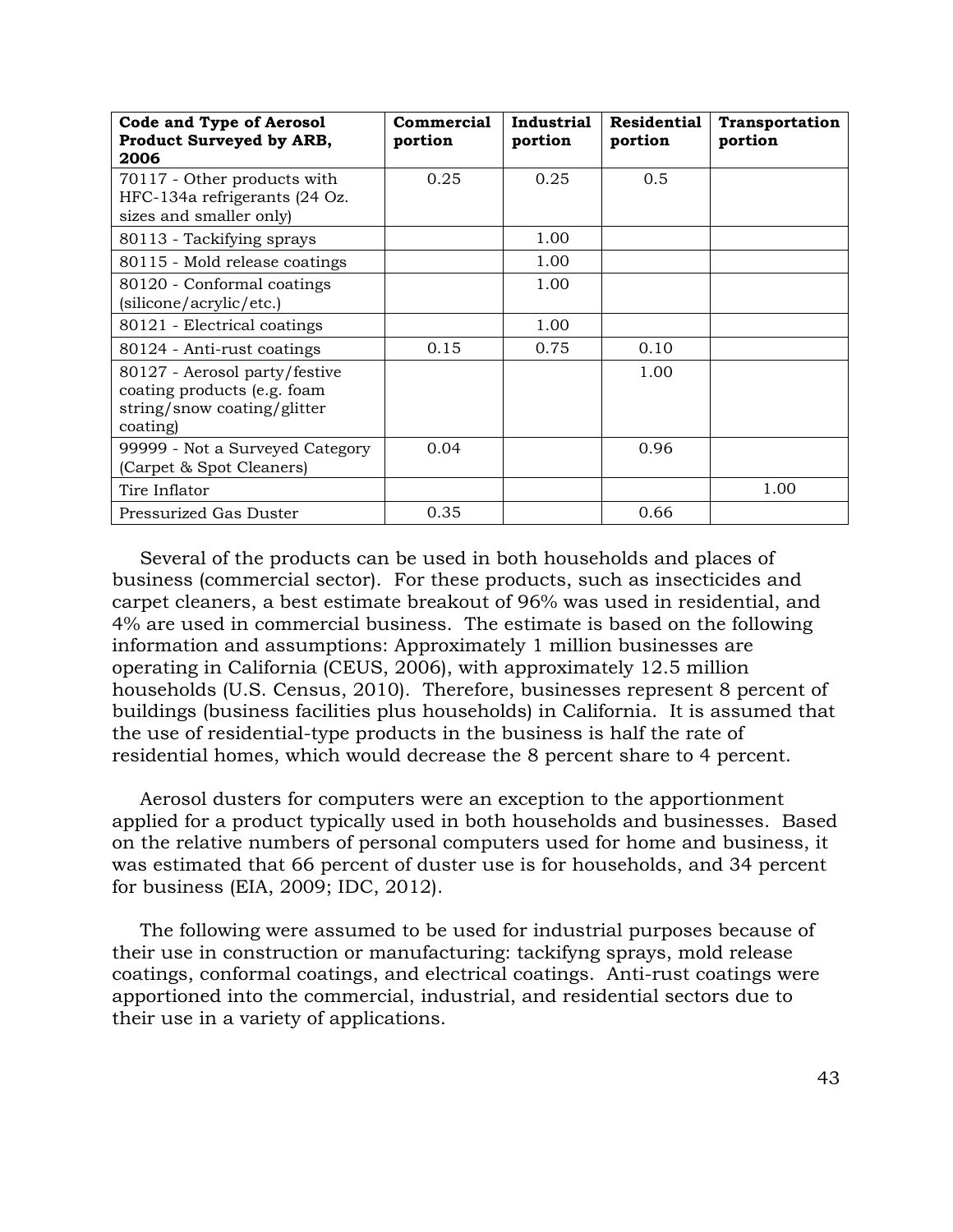### <span id="page-43-0"></span>**III. Insulating foam**

 The foams emissions category was broken out by 18 separate categories of foam, each with its own emissions characteristics and detailed emissions spreadsheet. Foam emission calculations are complicated by their dual nature of emissions history; they emit by steady off-gassing at the initial source of foam usage, and then emit again at the foam end-of-life, whether it be appliance recycling or building renovation and demolition. For example, residential refrigerator-freezers should clearly be considered a residential source of emissions. However, only 14 percent of the foam emissions occur during the residential use phase of the appliance, with the remaining emissions occurring at the time of appliance recycling and landfilling, both of which are industrial sector emissions. Similarly, for many types of building foam insulation, the majority of emissions occur after the foam has been removed from the building and landfilled. The Caleb study was augmented by additional foam off-gassing loss data (UNEP, 2010b) to determine the emissions occurring at the initial location of the foam compared to the emissions occurring at its end-of-life.

The following table shows the types of foam inventoried, and the relative amount of emissions by sector.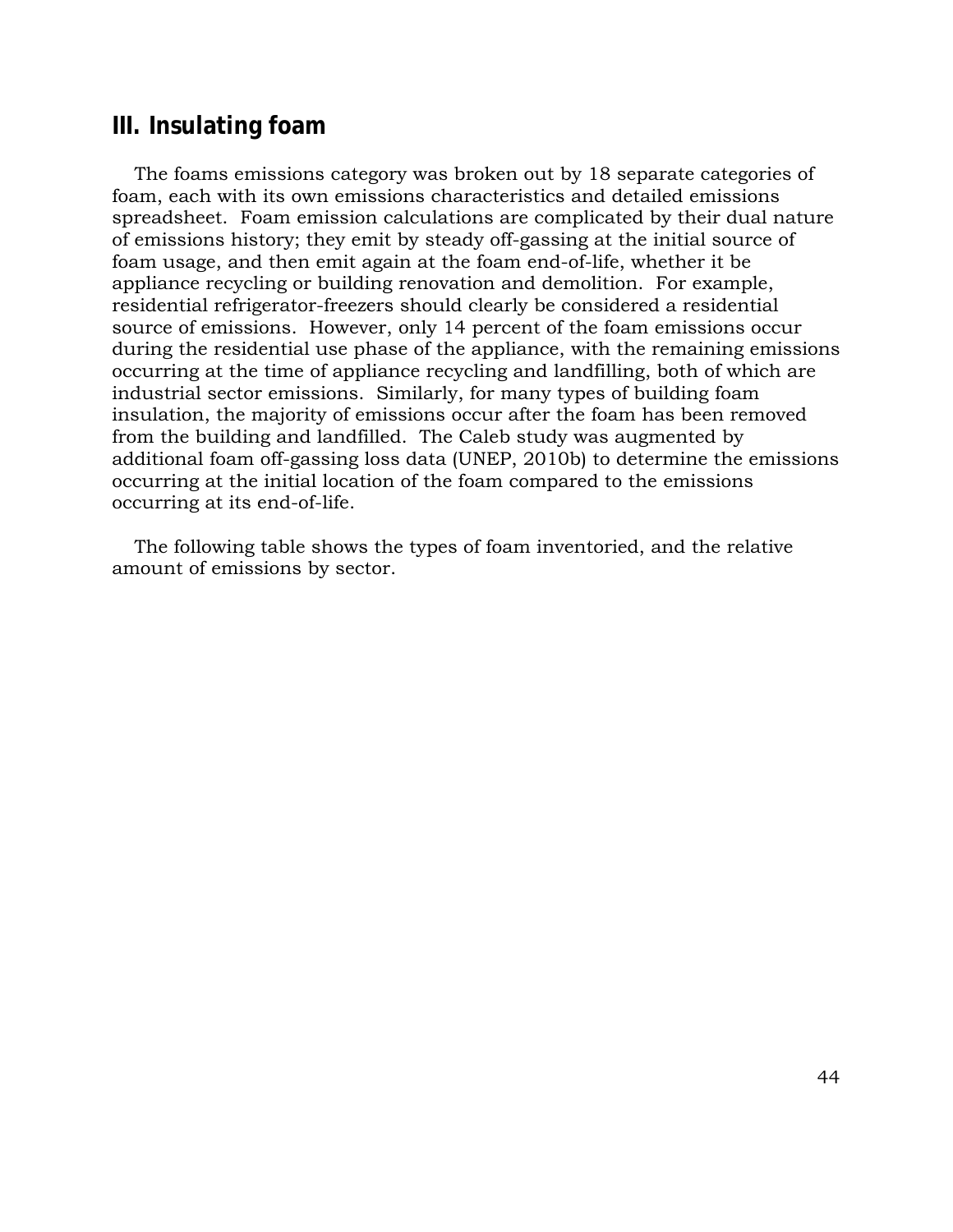<span id="page-44-1"></span>

| Table 8. Types of foam across sectors |  |  |  |  |
|---------------------------------------|--|--|--|--|
|---------------------------------------|--|--|--|--|

| Foam sub-category                           | Commercial<br>portion | <b>Industrial</b><br>portion | <b>Residential</b><br>portion | Transportation<br>portion |
|---------------------------------------------|-----------------------|------------------------------|-------------------------------|---------------------------|
| Appliances (refrigerator-freezer)           |                       | 0.86                         | 0.14                          |                           |
| Appliances (water heater)                   |                       | 0.86                         | 0.14                          |                           |
| Buoyancy foam for boats                     |                       | 0.80                         |                               | 0.20                      |
| Cold storage and foam buoys                 | 0.35                  | 0.65                         |                               |                           |
| Commercial building extruded<br>polystyrene | 0.62                  | 0.38                         |                               |                           |
| Commercial building<br>polyisocyanurate     | 0.35                  | 0.65                         |                               |                           |
| Commercial building<br>polyurethane panel   | 0.35                  | 0.65                         |                               |                           |
| Commercial building spray foam              | 0.35                  | 0.65                         |                               |                           |
| Commercial refrigeration and<br>vending     | 0.35                  | 0.65                         |                               |                           |
| Multi-family extruded<br>polystyrene        |                       | 0.38                         | 0.62                          |                           |
| Multi-family polyisocyanurate               |                       | 0.65                         | 0.35                          |                           |
| Multi-family polyurethane panel             |                       | 0.65                         | 0.35                          |                           |
| Multi-family spray foam                     |                       | 0.65                         | 0.35                          |                           |
| Single-family extruded<br>polystyrene       |                       | 0.38                         | 0.62                          |                           |
| Single-family polyisocyanurate              |                       | 0.65                         | 0.35                          |                           |
| Single-family polyurethane<br>panel         |                       | 0.65                         | 0.35                          |                           |
| Single-family spray foam                    |                       | 0.65                         | 0.35                          |                           |
| Transport refrigerated units                |                       | 0.65                         |                               | 0.35                      |

# <span id="page-44-0"></span>**IV. Solvents**

Solvent emissions from semiconductor manufacturing are not included in this section of the inventory, which are included in the separate semiconductor section.

Solvent data for non-semiconductor uses were taken from the ARB-funded research inventory project number 07-313, titled "Developing a California Inventory for Industrial Applications of Perfluorocarbons, Sulfur Hexafluoride, Hydrofluorocarbons, Nitrogen Trifluoride, Hydrofluoroethers, and Ozone Depleting Substances" and conducted by the Institute for Research Technology and Assistance (IRTA) (IRTA, 2011). Fluorinated solvent usage was inventoried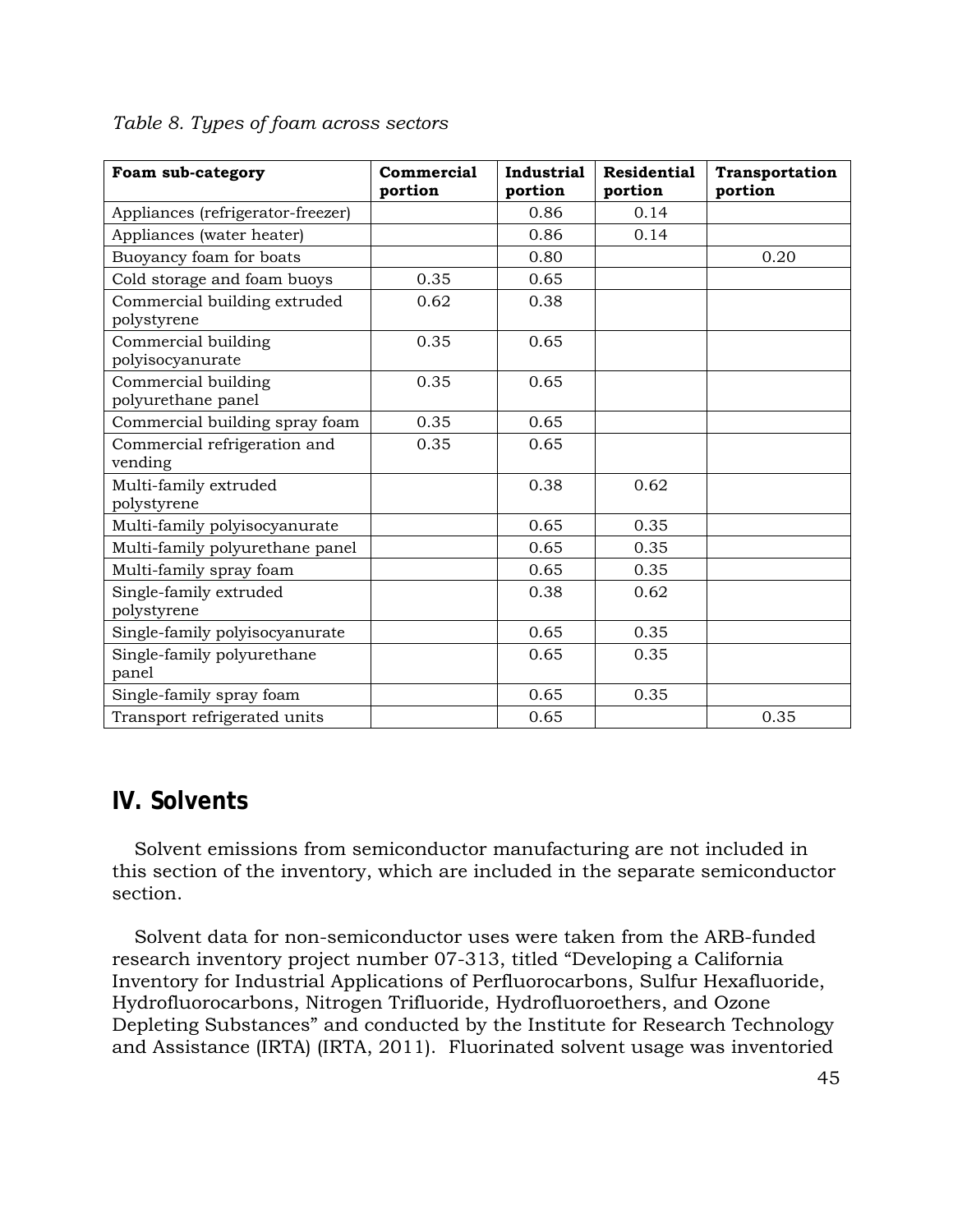in California for baseline year 2010, with projections through 2020. All fluorinated solvent use inventoried was for industrial applications.

<span id="page-45-0"></span>ODS substitutes used as solvents consist of HFC-125, HFC-227ea, HFC-236fa, and negligible amounts of PFCs.

## **V. Fire protection**

Fire protection data were taken from the same 2011 IRTA report used for solvents. Fire suppressant chemicals were inventoried for the state and their uses by sector were described in the report. Based upon a careful analysis of the IRTA inventory, a best estimate was made that assigned 80 percent of the fire protection to the commercial sector, with the remaining 20 percent assigned to the industrial sector. Note that although there is a minimal amount of older Halon fire suppressants used in the aviation (transportation) sector, Halon is an ozone-depleting substance that is still being recycled and reused, and their replacements are typically not-in-kind non-fluorinated substitutes, such as Inergen, which consists of nitrogen, argon, and carbon dioxide.

ODS substitutes used for fire protection consist of HFC-43-10mee, HFC-245fa, HFC-365mfc, and perfluorocarbon/perfluoropolyethers (PFC/PFPEs).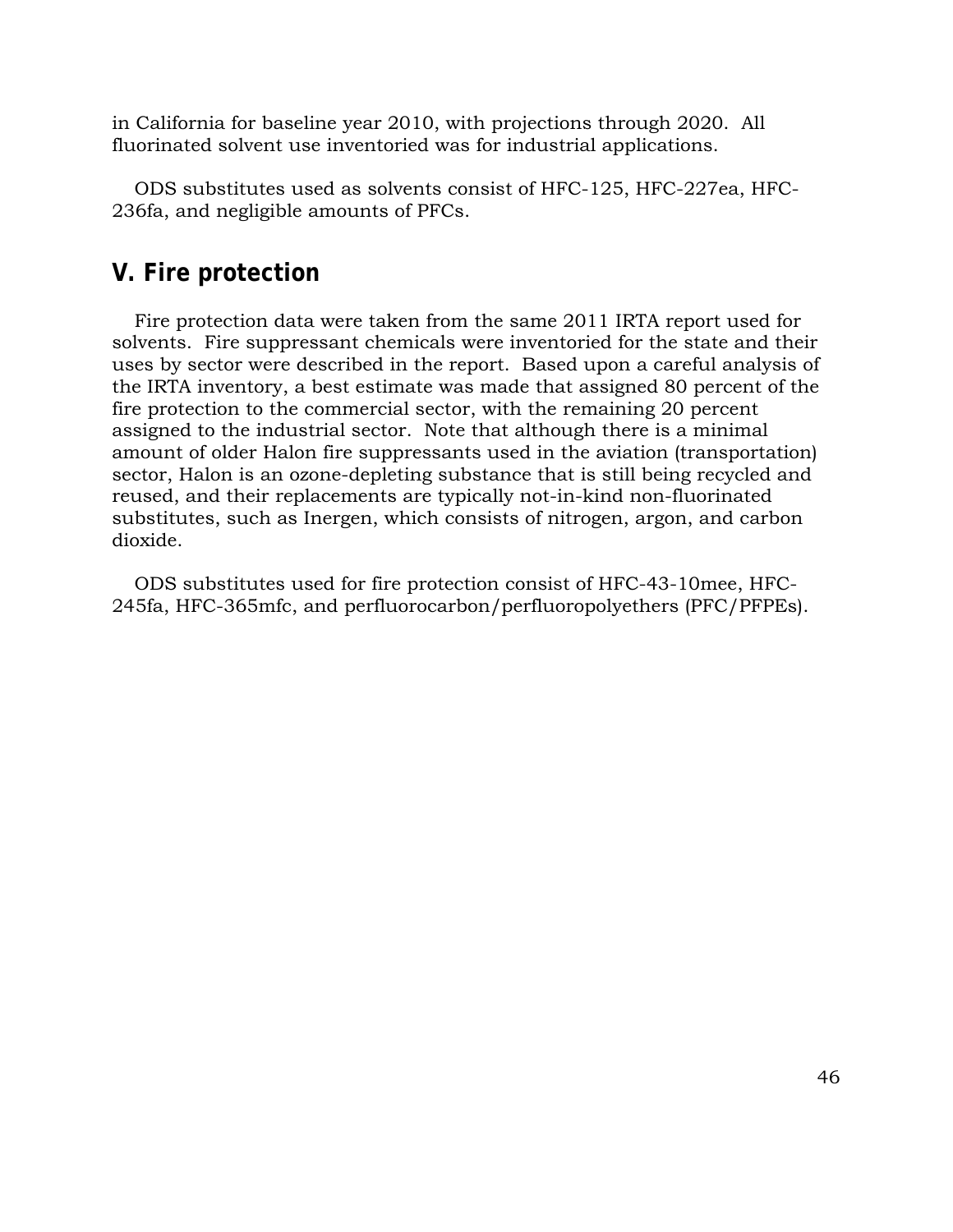# <span id="page-46-0"></span>**REFERENCES**

A.D. Little, 2002. Arthur D. Little, Inc. Global Comparative Analysis of HFC and Alternative Technologies for Refrigeration, Air Conditioning, Foam, Solvent, Aerosol Propellant, and Fire Protection Applications, Final Report to the Alliance for Responsible Atmospheric Policy, March 21, 2002. Available at: <http://www.arap.org/adlittle/toc.html> (accessed 12 July 2012).

AHAM, 2010. Association of Home Appliance Manufacturers, personal communication from Kevin Messner of AHAM to ICF International, June 2010. Domestic refrigerator-freezer blowing agent substitutions data forwarded to Caleb Management Services, Ltd, and California Air Resources Board, July 2010. (Table 3-13 in Caleb, 2010 report.)

ARAP, 2007. Source: "Fluorocarbons: Balanced Solutions for Society" Aerosol Propellants - A Working Example", September 2007. Alliance for Responsible Atmospheric Policy (ARAP). Available at:

[http://www.arap.org/docs/Propellants907\\_Final.pdf](http://www.arap.org/docs/Propellants907_Final.pdf) (accessed 1 November 2011).

Armines, 2009. "Inventory of Direct and Indirect GHG Emissions from Stationary Air conditioning and Refrigeration Sources, with Special Emphasis on Retail Food Refrigeration and Unitary Air Conditioning". Final Report, March 2009. Prepared by Sabine Saba, Rayan Slim, Lionel Palandre, and Denis Clodic of Armines Center for Energy and Processes; for California Air Resources Board. ARB research contract 06-325. Available at: [http://www.arb.ca.gov/cc/commref/stationary\\_refrigeration\\_ghg\\_emissions\\_ar](http://www.arb.ca.gov/cc/commref/stationary_refrigeration_ghg_emissions_ar) mines\_report\_march\_2009.pdf (accessed 17 August 2011).

Atkins, 2005. "Dry Powder Inhalers: An Overview" October 2005. P.J. Atkins. [Respir Care.](http://www.ncbi.nlm.nih.gov/pubmed/16185366) 2005 Oct; 50 (10):1304-12. Abstract available at [PubMed.gov,](https://PubMed.gov) <http://www.ncbi.nlm.nih.gov/pubmed/16185366>(accessed 12 July 2012).

Baker et al., 2010. Characterizing MAC Refrigerant Emissions from Heavyduty On and Off-road Vehicles in California. Rick Baker and Andrew Burnette, Eastern Research Group (ERG) Inc. ARB Sponsored Study Final Report, September 2010. Available at: <www.arb.ca.gov/research/apr/past/06-342.pdf> (accessed 8 October 2011).

BLS, 2012. Bureau of Labor Statistics historical consumer price index (CPI) table and inflation statistics 2000-2011 as reported by [inflationdata.com.](https://inflationdata.com) Available at: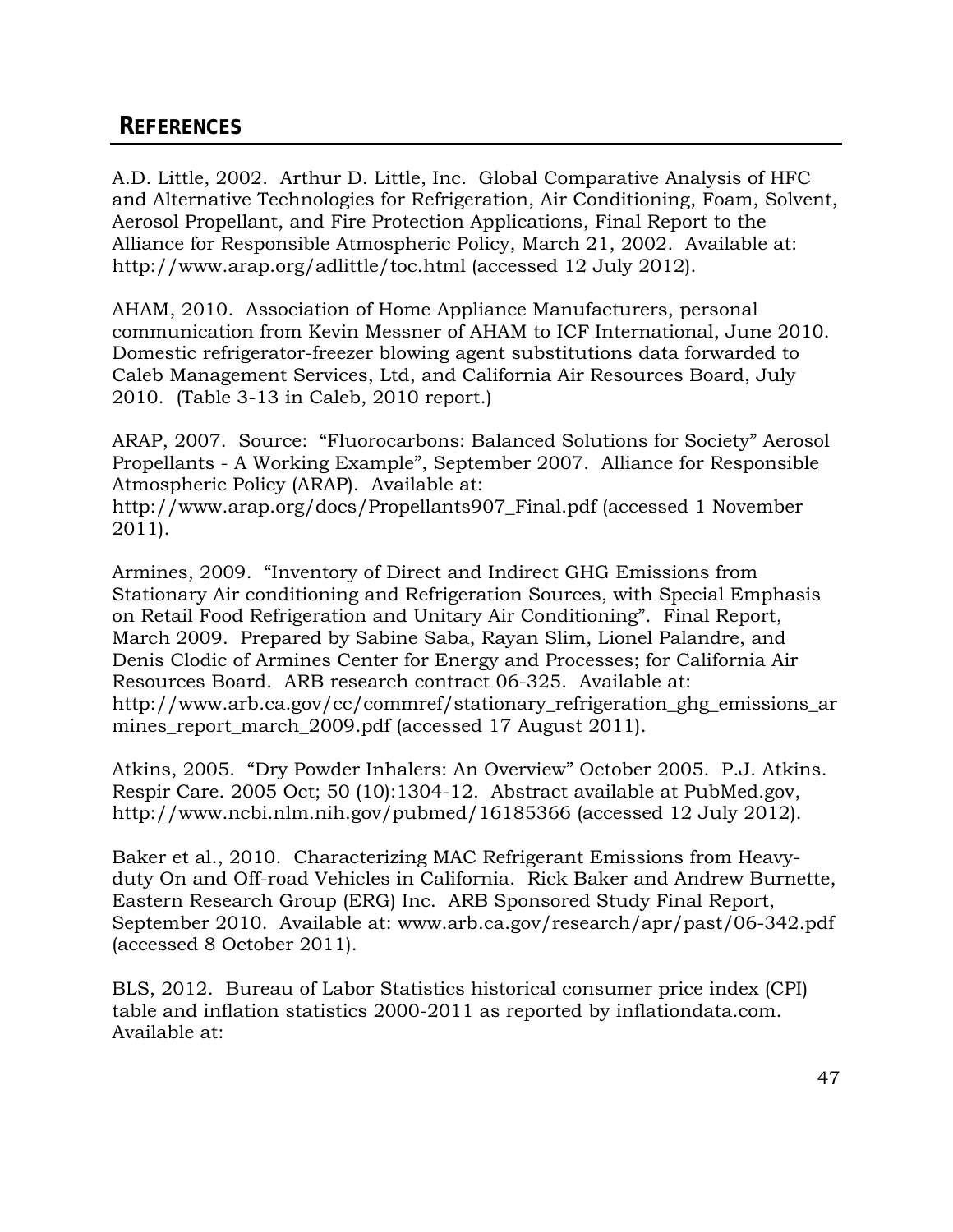[http://inflationdata.com/inflation/Inflation\\_Rate/HistoricalInflation.aspx](http://inflationdata.com/inflation/Inflation_Rate/HistoricalInflation.aspx) (accessed 13 November 2012).

Bouma, 2003. "Refrigerant Conservation Programs in International Perspective", Jos Bouma. June 2003, Xth European Conference on Technological Innovations in Air Conditioning and Refrigeration Industry, June 27-28, 2003. Available at:

<http://www.centrogalileo.it/nuovapa/Articoli%20tecnici/INGLESE%20CONVE> GNO/INDICE.htm (accessed 24 October 2011).

Brock et al., 2002. "Accuracy of Float Testing for Metered-Dose Inhaler Canisters", Tina Penick Brock, Andrea M. Wessell, Dennis M. Williams, James F. Donahue. J Am Pharm Assoc 42(4):582-586, 2002. 2002 American Pharmaceutical Association. Posted 03/11/2003. Available at [http://m.b5z.net/i/u/10039929/f/Accuracy\\_of\\_Float\\_Testing\\_for\\_MDI\\_Canist](http://m.b5z.net/i/u/10039929/f/Accuracy_of_Float_Testing_for_MDI_Canist) ers.pdf (accessed 6 March 2012).

CA DOF, 2011. California Department of Finance (DOF) Population Estimates webpage and spreadsheet "Historical Census Populations of Counties and Incorporated Cities in California, 1850–2010". Revised June 4, 2012. Available at:

[http://www.dof.ca.gov/research/demographic/reports/estimates/e-](http://www.dof.ca.gov/research/demographic/reports/estimates/e)1/view.php (accessed 5 June 2012).

Calabrese, 1997. "Appliance Recycling & Accelerated Replacement", David Calabrese, Association of Home Appliance Manufacturers. October 2004. Available at:

[http://www.energystar.gov/ia/partners/downloads/Plenary\\_C\\_David\\_Calabres](http://www.energystar.gov/ia/partners/downloads/Plenary_C_David_Calabres) e.pdf (accessed 27 October 2011).

Caleb, 2010. "Developing a California Inventory for Ozone Depleting Substances (ODS) and Hydrofluorocarbon (HFC) Foam Banks and Emissions from Foams". Final Report November 2010. Prepared by Caleb Management Services, Ltd. for California Air Resources Board. Available at: <http://www.arb.ca.gov/cc/foam/foam.htm>(accessed 17 October 2011).

CARB, 2003. "Revised Staff Report: Initial Statement of Reasons for Proposed Rulemaking Airborne Toxic Control Measure for In-use Diesel-Fueled Transport Refrigeration Units (TRU) And TRU Generator Sets, and Facilities Where TRUs Operate", October 28, 2003. California Air Resources Board. Available at: <http://www.arb.ca.gov/regact/trude03/revisor.pdf>(accessed 03 October 2011).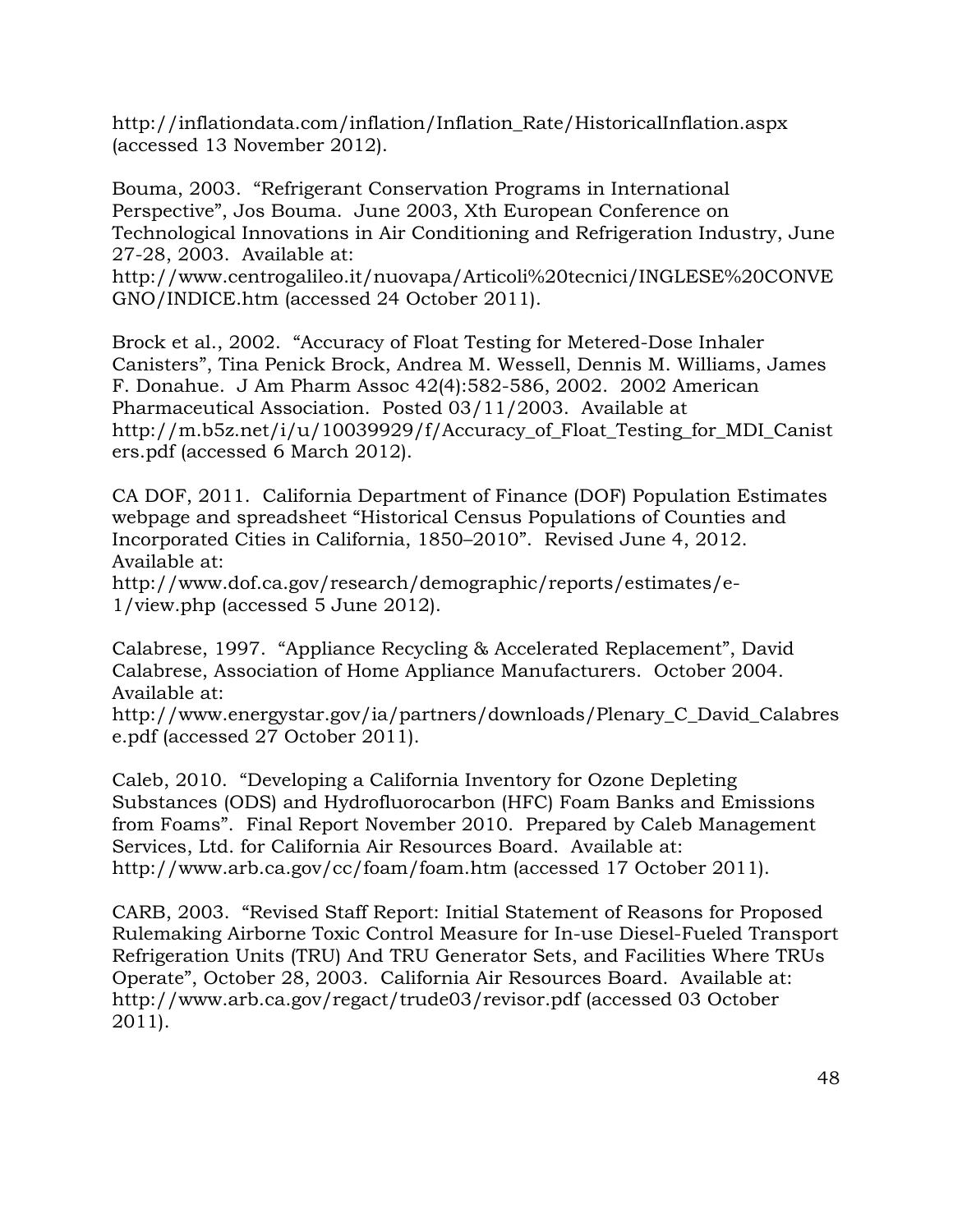CARB, 2006. " $CO<sub>2</sub>$  Emission Quantification from Vehicle Air Conditioning Operation in California-Specific Conditions". Steve Church, Alberto Ayala, Paul Hughes, and Richard Corey of the California Air Resources Board. 7th SAE Automotive Alternate Refrigerant Systems Symposium, June 27-29, 2006. Available at: [http://www.arb.ca.gov/cc/hfc-](http://www.arb.ca.gov/cc/hfc-mac/hfcdiy/references/references.htm)

[mac/hfcdiy/references/references.htm](http://www.arb.ca.gov/cc/hfc-mac/hfcdiy/references/references.htm) (accessed 20 September 2011).

CARB, 2007a California Air Resources Board. Mobile Source Inventory, OFFROAD model.

CARB, 2007b. "Staff Report - Initial Statement of Reasons for Proposed Rulemaking Proposed Regulation for Commercial Harbor Craft", Appendix B "Emissions Estimation Methodology for Commercial Harbor Craft Operating in California", September 2007. California Air Resources Board. Available at: Available at: <http://www.arb.ca.gov/regact/2007/chc07/isor.pdf> and at <http://www.arb.ca.gov/regact/2007/chc07/appb.pdf> (accessed 1 June 2012)

CARB, 2008a. "Initial Statement of Reasons for Proposed Regulation for Small Containers of Automotive Refrigerant", December 2008. California Air Resources Board. Available at:

<http://www.arb.ca.gov/regact/2009/hfc09/hfcisor.pdf> (accessed 17 May 17 2011).

CARB, 2008b. "California's Emissions of High-GWP GHGs and Approaches for Improved Inventory and Verification". Tao Zhan, Ying-Kuang Hsu, Brooke Baythavong, Glenn Gallagher, Elizabeth Scheehle, David Mallory, and Alberto Ayala of the California Air Resources Board. 5th Annual California Climate Change Research Conference, September 8-10, 2008, Sacramento, CA. Available at:

<http://www.arb.ca.gov/cc/hfc-mac/hfcdiy/references/references.htm> (accessed 20 September 2011).

CARB, 2008c. "Initial Statement of Reasons for Proposed Amendments to the California Consumer Products Regulations", May 9, 2008. California Air Resources Board. Available at:

<http://www.arb.ca.gov/regact/2008/cp2008/cpisor08.pdf> (accessed 19 December 2010).

CARB, 2008d. "Draft Concept Paper of Proposed Early Action for Residential Refrigeration Measure". [California](http://www.arb.ca.gov/cc/hfc-mac/rsc-ghg/references/shipping_container_total_process_01_13_2010.pdf) Air Resources Board, March 3, 2008. Available at:

[http://www.arb.ca.gov/cc/residref/residential\\_refrigeration\\_measure\\_draft\\_co](http://www.arb.ca.gov/cc/residref/residential_refrigeration_measure_draft_co) ncept\_paper.pdf (accessed 16 July 2011).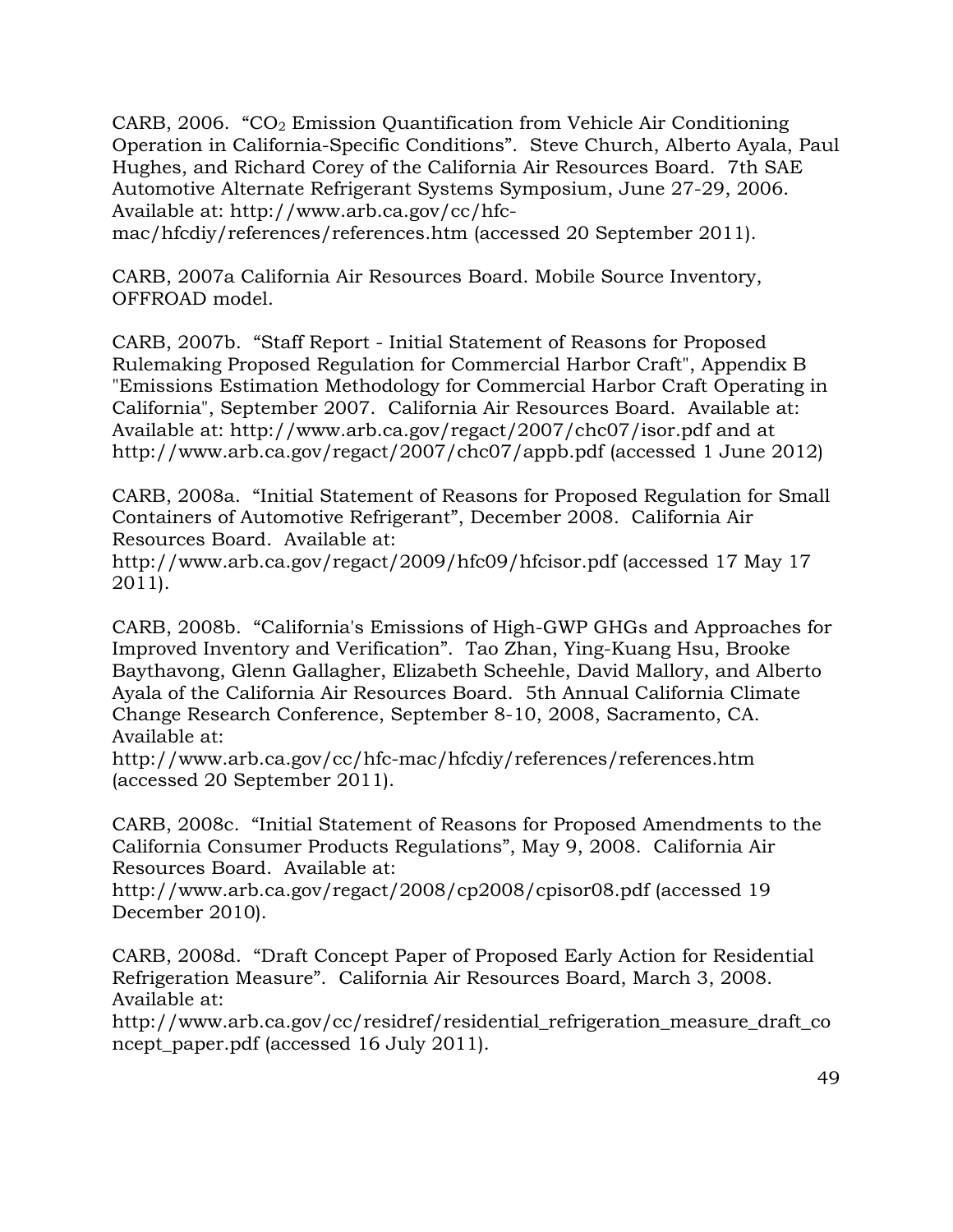CARB, 2009a. "Initial Statement of Reasons for Proposed Regulation to Reduce Greenhouse Gas Emissions from Semiconductor Operations". January, 2009. California Air Resources Board. Available at:

<http://www.arb.ca.gov/regact/2009/semi2009/semiisor.pdf>(accessed 23 July 2012).

CARB, 2009b. "Initial Statement of Reasons for Proposed Regulation for Reduction of Sulfur Hexafluoride from Non-Semiconductor and Non-utility Applications". January 9, 2009. California Air Resources Board. Available at: <http://www.arb.ca.gov/regact/2009/nonsemi09/nonsemiisor.pdf> (accessed 23 July 2012).

CARB, 2009c. "Defining and Determining Emissions from Refrigerated Shipping Containers and the Total Refrigeration Process in the Vicinity of Shipping Ports". [ARB White Paper,](http://www.arb.ca.gov/cc/hfc-mac/rsc-ghg/references/shipping_container_total_process_01_13_2010.pdf) September 2009. Harry Dwyer. Available at:<http://www.arb.ca.gov/cc/hfc-mac/rsc-ghg/references/references.htm> (accessed 4 October 2011).

 Emissions Inventory – High-Global Warming Potential Stationary Source CARB, 2009d. Appendix B: California Facilities and Greenhouse Gas Refrigerant Management Program. October 2009. Appendix to Initial Statement of Reasons (ISOR) for Proposed Regulation for the Management of High Global Warming Potential Refrigerants for Stationary Sources. California Air Resources Board. Available at

<http://www.arb.ca.gov/cc/reftrack/reftrack.htm> (accessed 3 June 2011).

CARB, 2009e. "Proposed Amendments to the California Consumer Products Regulations Initial Statement of Reasons", August 7, 2009. California Air Resources Board. Available at:

<http://www.arb.ca.gov/regact/2009/cpmthd310/cpmthdisor.pdf> (accessed 19 December 2010).

CARB, 2010a. "Proposed Regulation for Reducing Sulfur Hexafluoride Emissions from Gas Insulated Switchgear – Staff Report: Initial Statement of Reasons", January 7, 2010. California Air Resources Board. Available at: <http://www.arb.ca.gov/regact/2010/sf6elec/sf6isor.pdf>(accessed 23 July 2012).

CARB, 2010b. "Initial Statement of Reasons Proposed Amendments to the California Regulation for Reducing Emissions from Consumer Products and Test Method 310: Determination of Volatile Organic Compounds in Consumer Products and Reactive Organic Compounds in Aerosol Coating Products".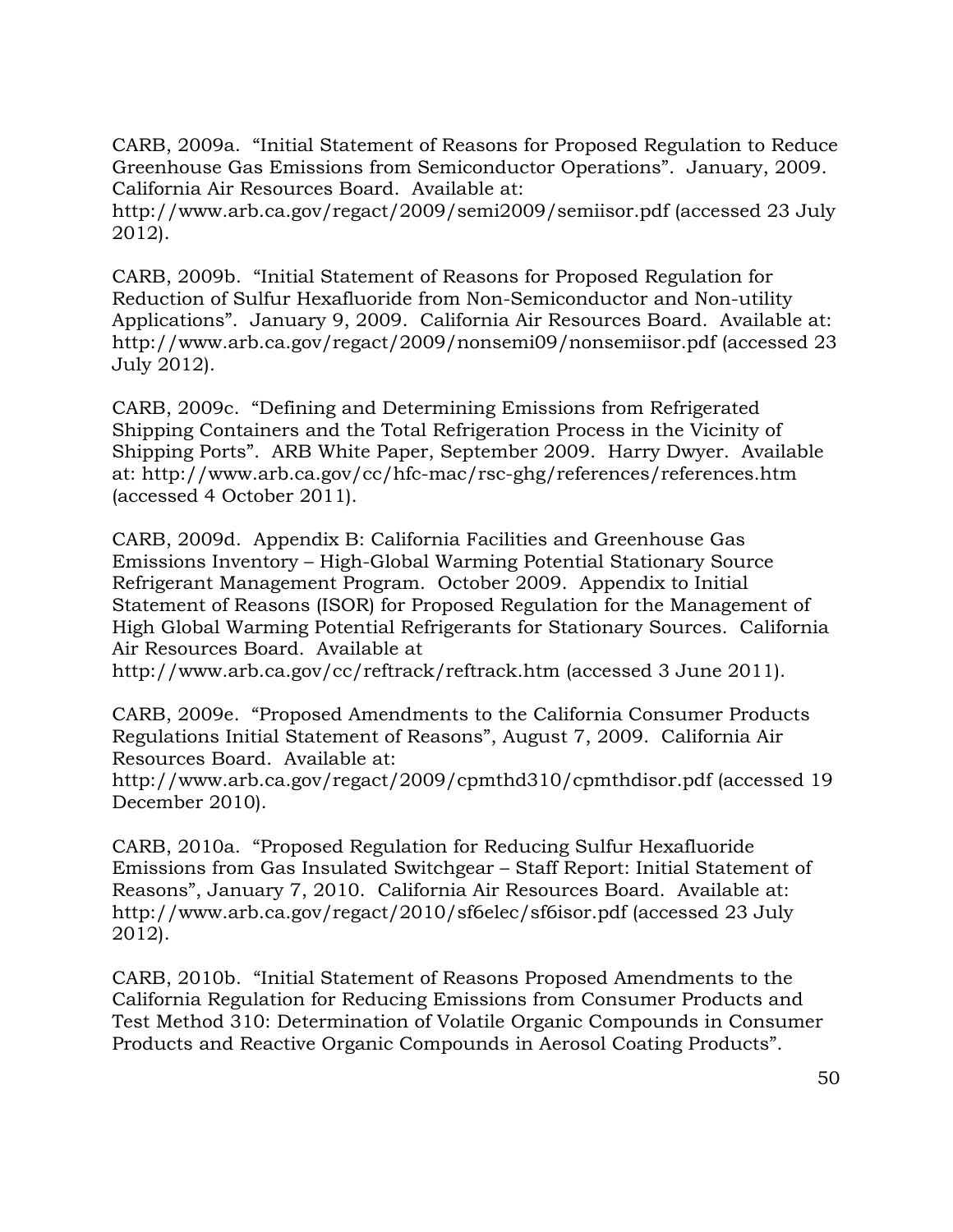September 29, 2010. California Air Resources Board. Available at: <http://www.arb.ca.gov/regact/2010/cp2010/cpisor.pdf> (accessed 30 June 2011).

CARB, 2011a. California Air Resources Board. Mobile Source Inventory, EMission FACtors (EMFAC) model.

CARB, 2011b. Transport refrigerated unit (TRU) average refrigerant charge amounts, non-published CARB data, as forwarded November 29, 2011; by Rod Hill of the Stationary Source Division, formerly with the Mobile Source Division.

CARB, 2011c. "Amounts of GHGs in Various Consumer Products Categories", California Air Resources Board consumer products sales and usage survey and emission estimates; based on 2006 industry survey. Non-published internal ARB data, as forwarded November 29, 2011; by Webster Tasat of the Emission Inventory Branch.

CARB, 2012a. Marine vessel numbers, and total time spent per ship in coastal waters, ports, and harbors are from data collected by ARB and analyzed using data model "CARB Marine Model" (for fuel combustion emissions), version V2.3J; run May 29, 2012 by Andrew Alexis of the CARB Mobile Source Analysis Branch.

CARB, 2012b. Transport refrigeration unit (TRU) data for TRUs operating in California, from data reported to the Air Resources Board Equipment Registration (ARBER) program for compliance with California Transportation Refrigeration Unit and the Drayage Truck Regulations. Data include numbers and types of TRUs operating in California, including trucking, rail cars, and refrigerated vans. Data for 2000 through 2010 summarized by Cory Parmer and Matthew Malchow of the Mobile Source Analysis Branch, provided May 14, 2012.

CARB, 2012c. California Air Resources Board research project 11-308 approved by Research Screening Committee on March 9, 2012, "Emissions of Potent Greenhouse Gases from Appliance and Building Waste in Landfills". Researcher is the Global Waste Research Institute of California Polytechnic State University, San Luis Obispo. Investigators will determine the emissions of CFC-11, HCFC-141b, HFC-245fa, and other F-gases from landfilled waste insulating foam in California. Results expected in 2015.

CARB, 2015. Greenhouse Gas Inventory Data – 2000 to 2013 (for California). California Air Resources Board, on-line emissions reports, trends, and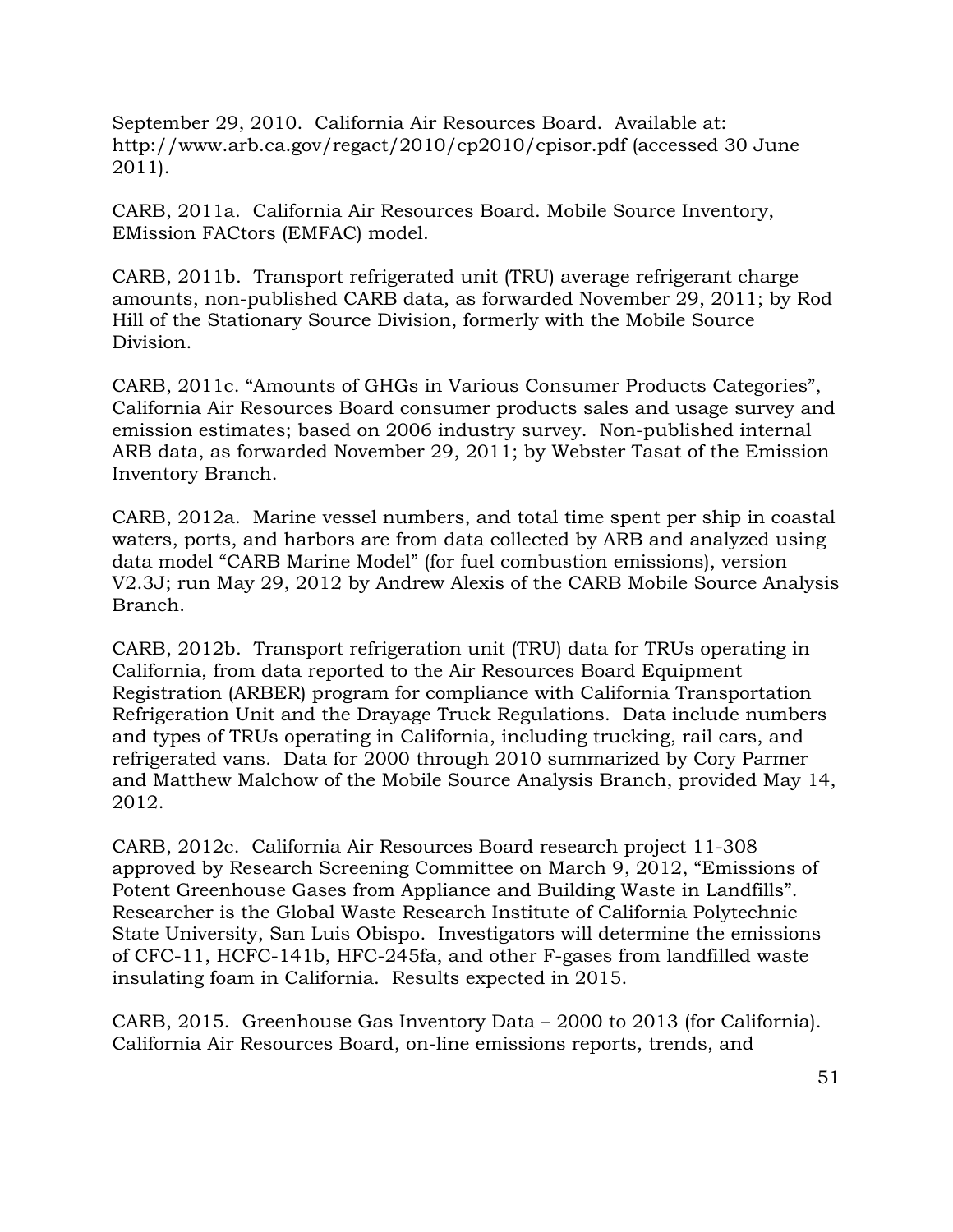technical support documents. Available at: <http://www.arb.ca.gov/cc/inventory/data/data.htm> (accessed 7 June 2015).

CEUS, 2006. California Commercial End-Use Survey (CEUS), California Energy Commission, March 2006. Available at: <http://www.energy.ca.gov/ceus/index.html> (accessed 19 October 2012).

DOF, 2014. "State and County Population Projections by Race/Ethnicity, Sex, and Age 2010-2060". State of California, Department of Finance, Sacramento, California, December 2014. Available at:

<http://www.dof.ca.gov/research/demographic/reports/projections>/ (accessed 17 August 2015).

Dwyer, 2012. "Evaluation of Potential for Refrigerant Recovery from Decommissioned Shipping Containers at California Ports", Final Report, April 2012. Harry Dwyer, Principal Investigator, Professor Emeritus, U.C. Davis; for California Air Resources Board. ARB research project 09-303. Available at: <http://www.arb.ca.gov/research/apr/past/09-303.pdf> (accessed 1 June 2012).

DHHS, 2005. "Use of Ozone-Depleting Substances Removal of Essential Use Designations Final Rule" Federal Register, Monday, April 4, 2005. Department of Health and Human Services (DHHS) Food and Drug Administration, 21 CFR Part 2.

At:<http://frwebgate.access.gpo.gov/cgi>bin/getdoc.cgi?dbname=2005\_register&docid= fr04ap05-15.pdf (accessed 2 November 2011).

Earth911, 2011. "Facts about Aerosol Cans", [Earth911.com](https://Earth911.com) at: <http://earth911.com/recycling/metal/aerosol-can/facts-about-aerosol-cans>/ (accessed 1 November 2011).

EIA, 2009. Energy Information Administration (EIA) statistical graphic titled "Distribution of U.S. households with computers in 2009, by number of computers per household\* (in millions)". Available at: <http://www.statista.com/statistics/187606/average-number-of-computers>per-household-in-the-united-states/ (accessed 7 September 2012).

FDA, 2010. United States Food and Drug Administration (FDA) news release April 13, 2010 "Asthma and COPD Inhalers That Contain Ozone-depleting CFCs to be Phased Out; Alternative Treatments Available". Available at: <http://www.fda.gov/NewsEvents/Newsroom/PressAnnouncements/ucm20830> 2.htm (accessed 2 November 2011).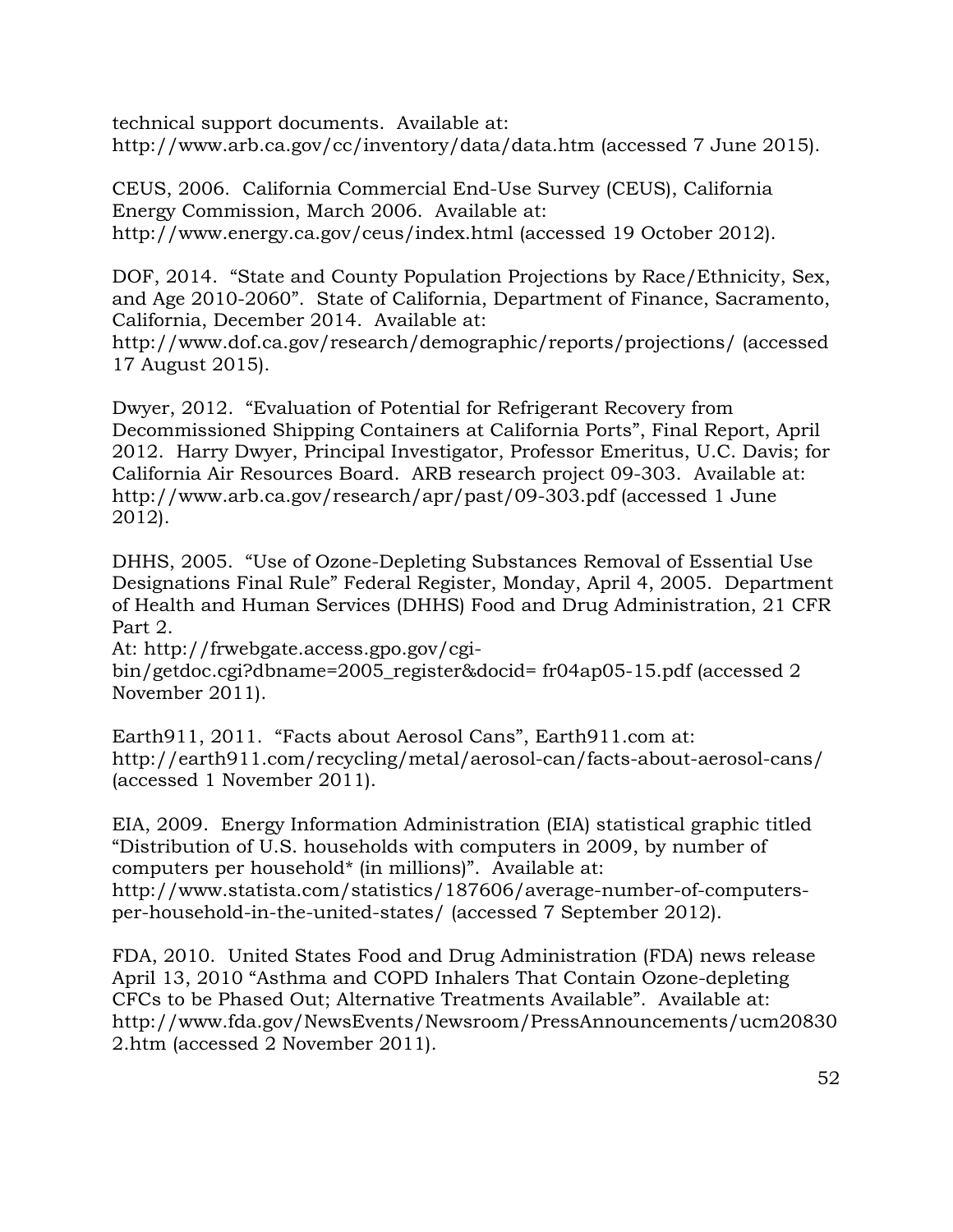Gallagher, et al., 2014. "High-global Warming Potential F-gas Emissions in California: Comparison of Ambient-based versus Inventory-based Emission Estimates, and Implications of Estimate Refinements". Glenn Gallagher, Tao Zhan, Ying-Kuang Hsu, Pamela Gupta, James Pederson, Bart Croes, Donald R. Blake, Barbara Barletta, Simone Meinardi, Paul Ashford, Arnie Vetter, Sabine Saba, Rayan Slim, Lionel Palandre, Denis Clodic, Pamela Mathis, Mark Wagner, Julia Forgie, Harry Dwyer, and Katy Wolf . Environmental Science and Technology 2014, 48, 1084−1093, [dx.doi.org/10.1021/es403447](https://dx.doi.org/10.1021/es403447v)v.

Godwin, 2003. "Modeling Emissions of High Potential Warming Gases". David S. Godwin, Marian Martin Van Pelt, and Katrin Peterson. 12th Annual Emission Inventory Conference, San Diego, 2003. Available at: <http://www.epa.gov/ttn/chief/conference/ei12/green/godwin.pdf> (accessed 27 August 2011).

Greer and Cianciarelli, 2005. "Characterization of Emissions from a 26 kWe Micro Turbine Fired with Landfill Gas. Shepard Landfill, Calgary, Alberta". Allan Greer and Dominic Cianciarelli. Report ERMD 2004-02, January 2005. Emissions Research and Measurement Division, Environmental Technology Advancement Directorate, Environment Canada. Available at: <http://www.arb.ca.gov/cc/foam/foamdocs.htm>(accessed 27 October 2011).

Honeywell, 2002. Honeywell Material Safety Data Sheet (MSDS) for Oxyfume 2002, non-CFC replacement for ethylene oxide and CFC-12 blend medical sterilants. Oxyfume 2002 contains 10 percent ethylene oxide, 27 percent HCFC-22, and 63 percent HCFC-124. Available at: [http://www51.honeywell.com/sm/oxyfume/common/documents/PP\\_Oxyfume](http://www51.honeywell.com/sm/oxyfume/common/documents/PP_Oxyfume)  \_2002\_Sterilant\_mixture\_MSDS.pdf (accessed 27 August 2011).

Honeywell, 2011. Honeywell technical data site for Oxyfume (r) Sterilant Gas Blends. At:<http://www51.honeywell.com/sm/oxyfume/sterilant-gases.html> (accessed 27 August 2011).

ICF, 2004. "The U.S. Solvent Cleaning Industry and the Transition to Non Ozone Depleting Substances". September 2004. Prepared by ICF Consulting for the U.S. EPA Significant New Alternatives Policy (SNAP) Program Office of Air and Radiation Stratospheric Protection Division. Available at: <http://www.epa.gov/ozone/snap/solvents/EPASolventMarketReport.pdf> (accessed 17 August 2011).

ICF, 2011. "Lifecycle Analysis of High-Global Warming Potential Greenhouse Gas Destruction". Final Report October 2011. Prepared by ICF International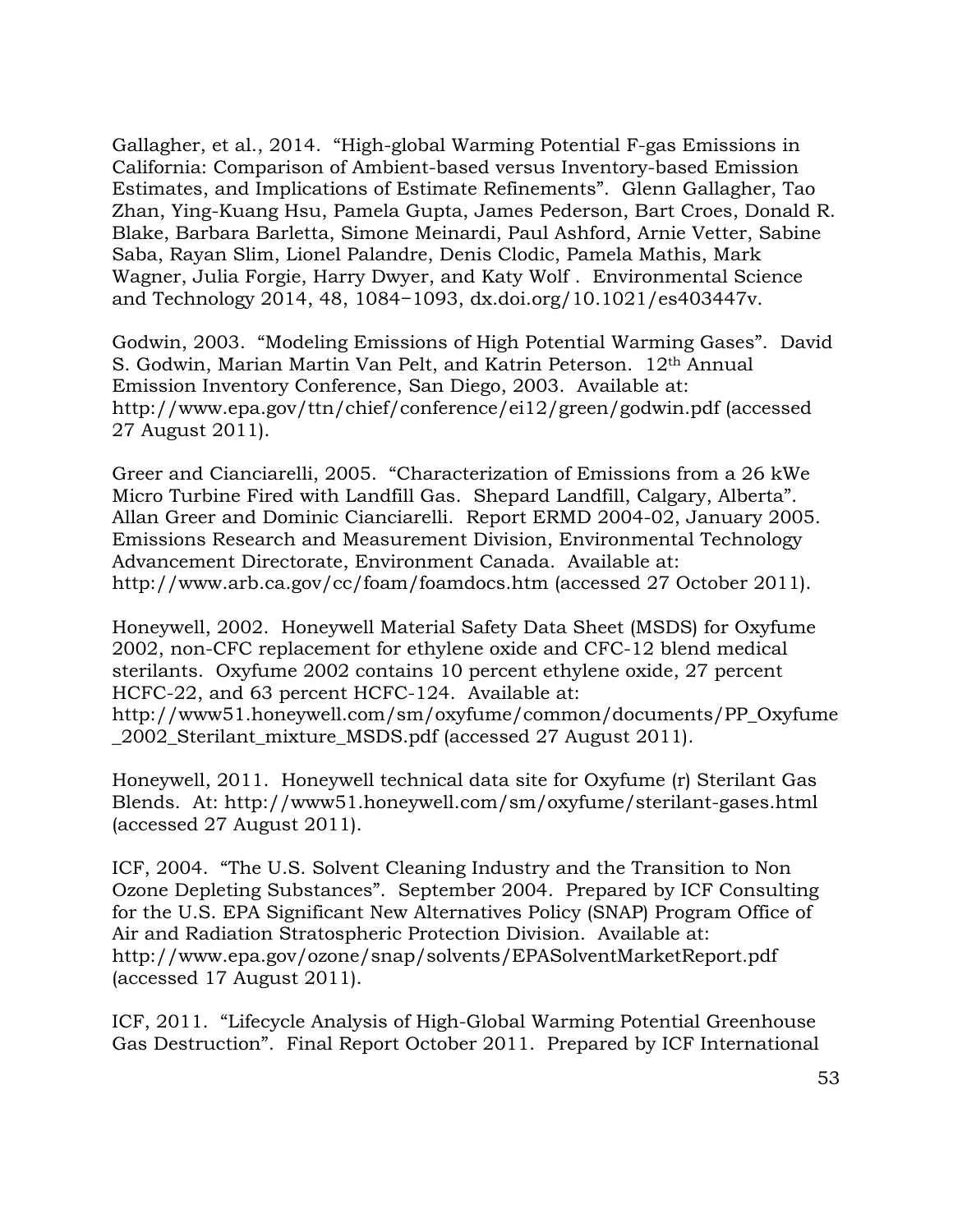for California Air Resources Board. ARB research contract 07-330. Available at:<http://www.arb.ca.gov/research/rsc/10-28-11/item7dfr07-330.pdf> (accessed 12 October, 2011]).

IDC, 2012. International Data Corporation (IDC) "Computer Sales Statistics", research date August 24, 2012. Available at: <http://www.statisticbrain.com/computer-sales-statistics>/ (accessed 7 September 2012).

IFT, 2009. "Food retailers experience sales decline in tough times", May 18, 2009, IFT on-line newsletter. Based on analysis of the Food Marketing Institute (FMI) report "2009 Food Retailing Industry Speaks: Annual State of the Industry Review". Available at:<http://www.ift.org/food-technology/daily>news/2009/may/18/food-retailers-experience-sales-decline-in-tougheconomy.aspx (accessed 13 November 2012).

IPCC, 2001. "IPCC Third Assessment Report – Climate Change 2001: Working Group 1: The Scientific Basis". Intergovernmental Panel on Climate Change. Chapter 6, Radiative Forcing of Climate Change; Section 6.12.2 Direct GWPs; Table 6.7 "Direct Global Warming Potentials (mass basis) relative to carbon dioxide" 100-year GWP. Available at:

[http://www.grida.no/publications/other/ipcc\\_tar/?src=/climate/ipcc\\_tar/wg1](http://www.grida.no/publications/other/ipcc_tar/?src=/climate/ipcc_tar/wg1) /248.htm (accessed 13 July 2012).

IPCC, 2006. "2006 IPCC Guidelines for National Greenhouse Gas Inventories – Volume 3 – Industrial Processes and Product Use", 2006. Intergovernmental Panel on Climate Change. Available at:<http://www.ipcc>nggip.iges.or.jp/public/2006gl/vol3.html (accessed 4 March 2011).

IPCC, 2007. Intergovernmental Panel on Climate Change (IPCC) "Climate Change 2007 – The Physical Science Basis". Contribution of Working Group I to the Fourth Assessment Report of the Intergovernmental Panel on Climate Change, 2007. (The IPCC "AR4" report.) Technical Section (TS) S.2.5 Net Global Radiative Forcing, Global Warming Potentials and Patterns of Forcing. Table TS.2, "Lifetimes, radiative efficiencies and direct (except for CH4) global warming potentials (GWP) relative to CO2." Available at: [http://www.ipcc.ch/publications\\_and\\_data/ar4/wg1/en/tssts-2-5.html](http://www.ipcc.ch/publications_and_data/ar4/wg1/en/tssts-2-5.html)  (accessed 28 January 2012).

IPCC/TEAP, 2005. "Safeguarding the Ozone Layer and the Global Climate System – Issues Related to Hydrofluorocarbons and Perfluorocarbons". Intergovernmental Panel on Climate Change (IPCC) and United Nations Environment Programme (UNEP) Technology and Economic Assessment Panel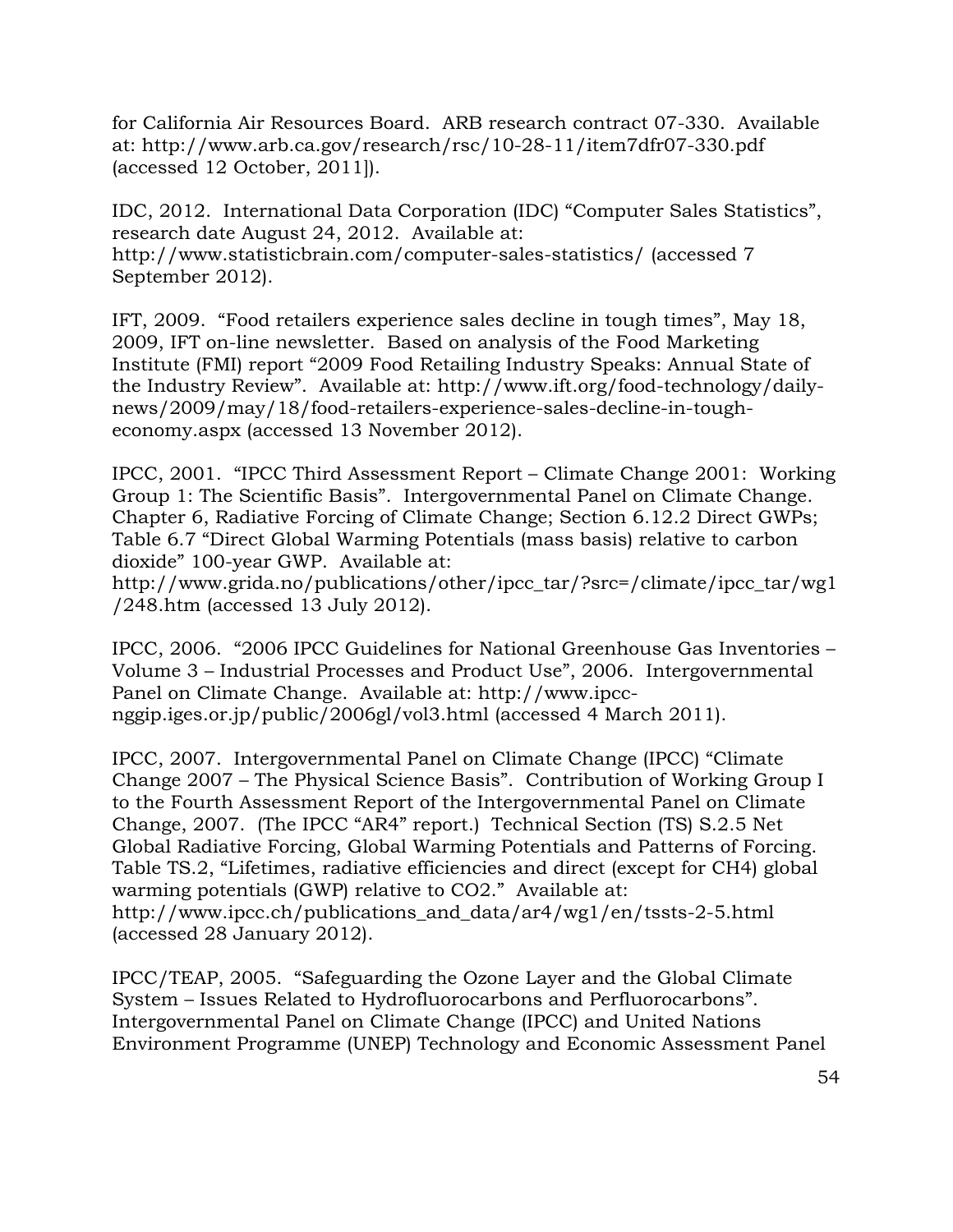(TEAP). Available at:<http://www.ipcc.ch/pdf/special>reports/sroc/sroc\_full.pdf (accessed 11 March 2011).

IRTA, 2011. "Developing a California Inventory for Industrial Applications of Perfluorocarbons, Sulfur Hexafluoride, Hydrofluorocarbons, Nitrogen Trifluoride, Hydrofluoroethers, and Ozone Depleting Substances". Final Report March 2011. Prepared by Institute for Research and Technical Assistance (IRTA) for California Air Resources Board. Available at: <http://www.arb.ca.gov/research/rsc/10-28-11/item6dfr07-313.pdf> (accessed 12 October, 2011]).

Kremer, 2003. "Cradle to Grave: The Life Cycle of Styrofoam®" by Andrea Kremer. PowerPoint presentation, Race, Poverty, and the Urban Environment, Professor Raquel Pinderhughes, Urban Studies Program, San Francisco State University, Spring 2003. Available at:

[bss.sfsu.edu/raquelrp/projects/Styrofoam.ppt](https://bss.sfsu.edu/raquelrp/projects/Styrofoam.ppt) (accessed 15 June 2010).

NAA, 2005. National Aerosol Association (NAA) aerosol information web page, including sales information at:<http://www.nationalaerosol.com/aerosol.htm> (accessed 2 November 2011).

OEHHA, 2011. California Office of Environmental Health Hazard Assessment Memo "Update of the Freon 113 Public Health Goal", February 8, 2011. Available at: [http://www.oehha.org/water/phg/pdf/Freon113\\_021011.pdf](http://www.oehha.org/water/phg/pdf/Freon113_021011.pdf)  (accessed 19 September 2011).

SCAQMD, 2008. South Coast Air Quality Management District, Rule 1415 "Reduction of Refrigerant Emissions from Stationary Refrigeration and Air Conditioning Systems" biannual reporting data, reporting years 2000-2006, submitted by commercial facilities with refrigeration or air-conditioning systems containing more than 50 pounds of ozone-depleting refrigerant. Unpublished reported biannual report data supplied by SCAQMD to the California Air Resources Board, September 2008.

SCAQMD, 2012. South Coast Air Quality Management District, Rule 1415 "Reduction of Refrigerant Emissions from Stationary Refrigeration and Air Conditioning Systems" biannual reporting data, reporting years 2007-2010, submitted by commercial facilities with refrigeration or air-conditioning systems containing more than 50 pounds of ozone-depleting refrigerant. Unpublished reported biannual report data supplied by SCAQMD to the California Air Resources Board, October 2012.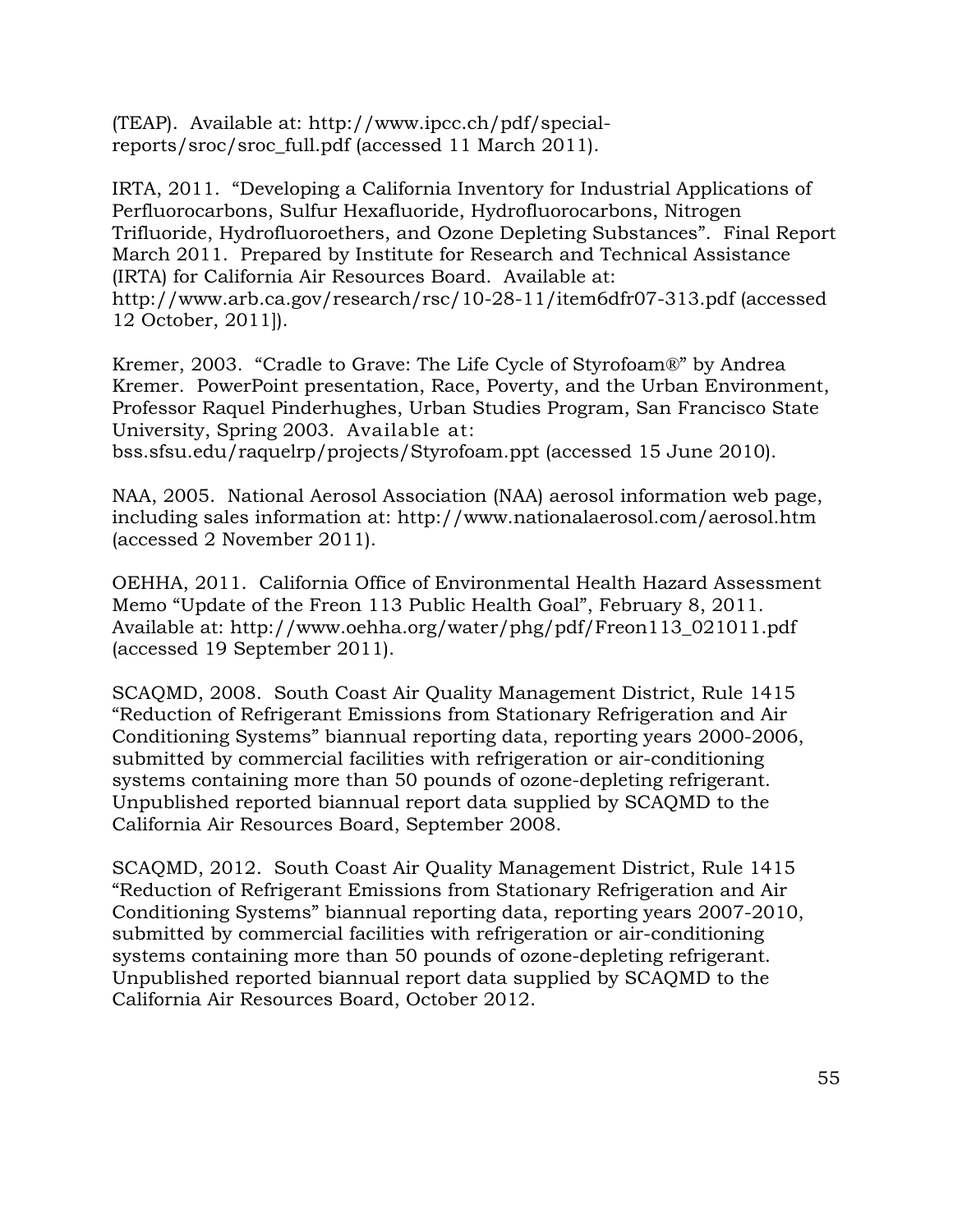Scheutz, et al., 2003. "Attenuation of Alternative Blowing Agents in Landfills". Charlotte Scheutz, Anders M. Fredenslund, and Peter Kjeldsen. Environment & Resources DTU, Technical University of Denmark. Report for the Appliance Research Consortium. August 2003. Available at:

<http://www.arb.ca.gov/cc/foam/foamdocs.htm>(accessed 28 October 2011).

Scheutz, et al., 2007. "Attenuation of Fluorocarbons Released from Foam Insulation in Landfills", Charlotte Scheutz, Yutaka Dote, Anders M. Fredenslund, Hans Mosbaek, and Peter Kjeldsen. Environmental Science Technology 2007, 41, 7714-7722. Available at: [http://www.uneptie.org/ozonaction/information/mmcfiles/5026-](http://www.uneptie.org/ozonaction/information/mmcfiles/5026) Blowing\_agent.pdf (accessed 3 March 2011).

Scheutz and Kjeldsen, 2003. "Capacity for Biodegradation of CFCs and HCFCs in a Methane Oxidative Counter-Gradient Laboratory System Simulating Landfill Covers". Charlotte Scheutz and Peter Kjeldsen. Environmental Science & Technology, Volume 37, No. 22, November 2003, 5143-5149. Available at: <http://pubs.acs.org/doi/pdfplus/10.1021/es026464%2B> (accessed 1 November 2011).

Schwarz and Rhiemeier, 2007. The analysis of the emissions of fluorinated greenhouse gases from refrigeration and air conditioning equipment used in the transport sector other than road transport and options for reducing these emissions – Maritime, Rail, and Aircraft Sector. Final Report, 2 November 2007. Prepared for the European Commission (DG Environment) by Winfried Schwarz (Öko-Recherche) and Jan-Martin Rhiemeier (Ecofys). Available at: <http://ec.europa.eu/clima/policies/f>gas/docs/2\_maritime\_rail\_aircraft\_en.pdf (accessed 10 May 2012).

Tremoulet, et al., 2008. Evaluation of the Potential Impact of Emissions of HFC-134a From Non Professional Servicing of Motor Vehicle Air Conditioning Systems", Final Report December 2008. Prepared by Arnaud Tremoulet, Youssef Riachi, David Sousa, Lionel Palandre, and Denis Clodic; for California Air Resources Board. Available at:

<http://www.arb.ca.gov/research/apr/past/06-341.pdf> (accessed 6 July 2011).

UNEP, 1998. "Montreal Protocol on Substances that Deplete the Ozone Layer 1998 Report of the Solvents, Coatings and Adhesives Technical Options Committee 1998 Assessment". April 1999. United Nations Environment Programme (UNEP). Available at:

<http://ozone.unep.org/teap/Reports/CTOC/STOC1998.pdf>(accessed 2 September 2011).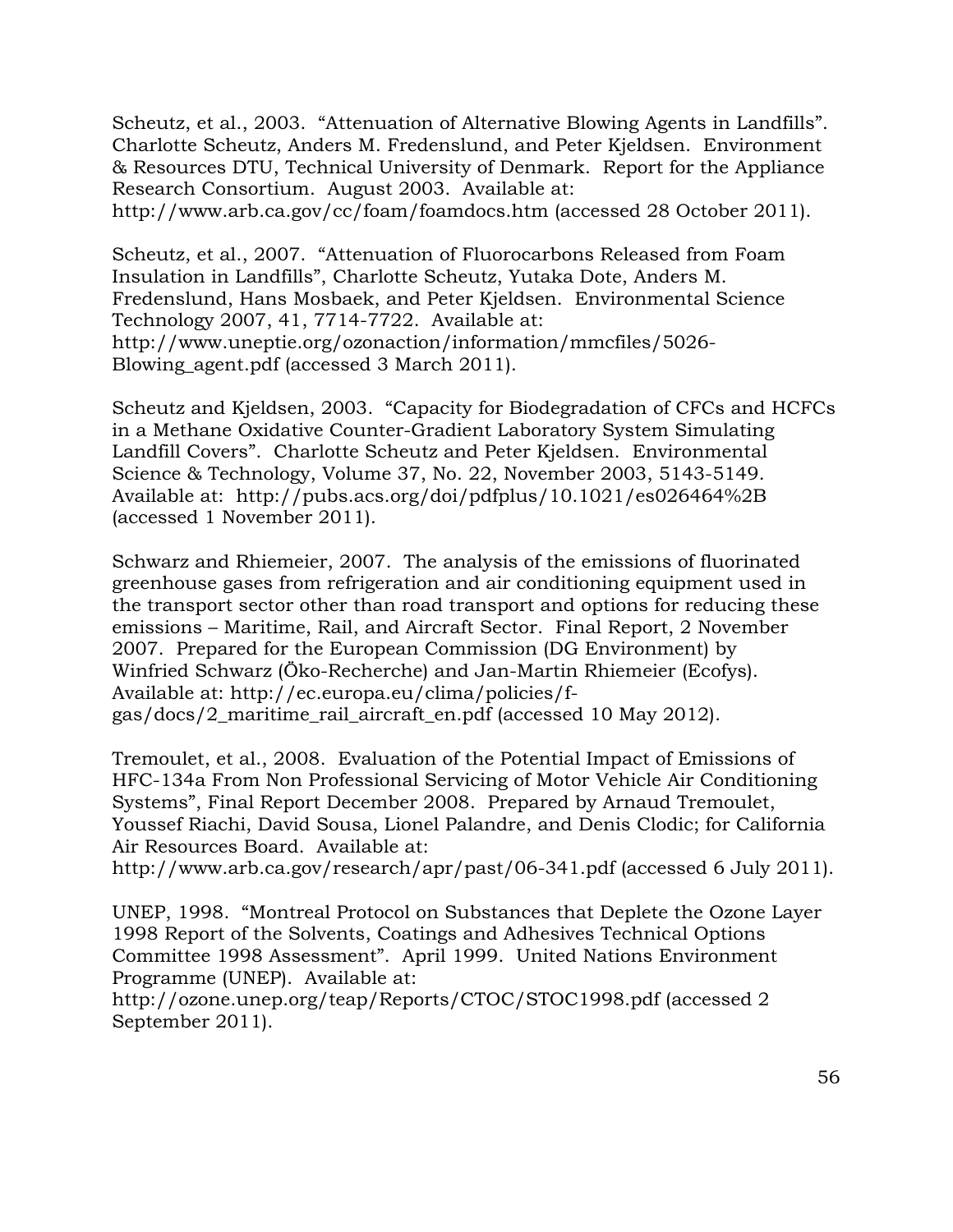UNEP, 1999. "Montreal Protocol on Substances that Deplete the Ozone Layer UNEP HFC and PFC Task Force of the Technology and Economic Assessment Panel. The Implications to the Montreal Protocol of the Inclusion of HFCs and PFCs in the Kyoto Protocol". October 1999. United Nations Environment Programme (UNEP). Available at:

[http://ozone.unep.org/teap/Reports/Other\\_Task\\_Force/HFCPFC.pdf](http://ozone.unep.org/teap/Reports/Other_Task_Force/HFCPFC.pdf)  (accessed 1 November 2011).

(TEAP). Available at: UNEP, 1999-2012. Annual reports for "UNEP Montreal Protocol on Substances that Deplete the Ozone Layer, Report of the Technology and Economic Assessment Panel" for years 1999 through 2012, by the United Nations Environment Programme (UNEP) Technology and Economic Assessment Panel

[http://ozone.unep.org/teap/Reports/TEAP\\_Reports/index.shtml](http://ozone.unep.org/teap/Reports/TEAP_Reports/index.shtml) (accessed 24 May 2012).

UNEP, 2002a. "Montreal Protocol on Substances that Deplete the Ozone Layer UNEP 2002 Report of the Aerosols, Sterilants, Miscellaneous Uses and Carbon Tetrachloride Technical Options Committee 2002 Assessment". 2002. United Nations Environment Programme (UNEP). Available at:

[http://ozone.unep.org/Assessment\\_Panels/TEAP/Reports/MTOC/ATOC2002](http://ozone.unep.org/Assessment_Panels/TEAP/Reports/MTOC/ATOC2002). pdf (accessed 6 September 2011).

pdf\_ (accessed 9 October 2010). UNEP, 2002b. "Montreal Protocol on Substances that Deplete the Ozone Layer UNEP 2002 Report of the Refrigeration, Air Conditioning and Heat Pumps Technical Options Committee 2002 Assessment". January 2003. United Nations Environment Programme (UNEP). Available at: [http://ozone.unep.org/Assessment\\_Panels/TEAP/Reports/RTOC/RTOC2002.](http://ozone.unep.org/Assessment_Panels/TEAP/Reports/RTOC/RTOC2002.pdf) 

UNEP, 2002c. "Montreal Protocol on Substances that Deplete the Ozone Layer 2002 Report of the Solvents, Coatings and Adhesives Technical Options Committee 2002 Assessment". March 2003. United Nations Environment Programme (UNEP). Available at:

<http://ozone.unep.org/teap/Reports/CTOC/STOC2002.pdf>(accessed 2 September 2011).

UNEP, 2006a. "Montreal Protocol on Substances that Deplete the Ozone Layer UNEP 2006 Report of the Refrigeration, Air Conditioning and Heat Pumps Technical Options Committee 2006 Assessment". January 2007. United Nations Environment Programme (UNEP). Available at:

[http://ozone.unep.org/Assessment\\_Panels/TEAP/Reports/RTOC/rtoc\\_assess](http://ozone.unep.org/Assessment_Panels/TEAP/Reports/RTOC/rtoc_assess)  ment\_report06.pdf (accessed 9 October 2010).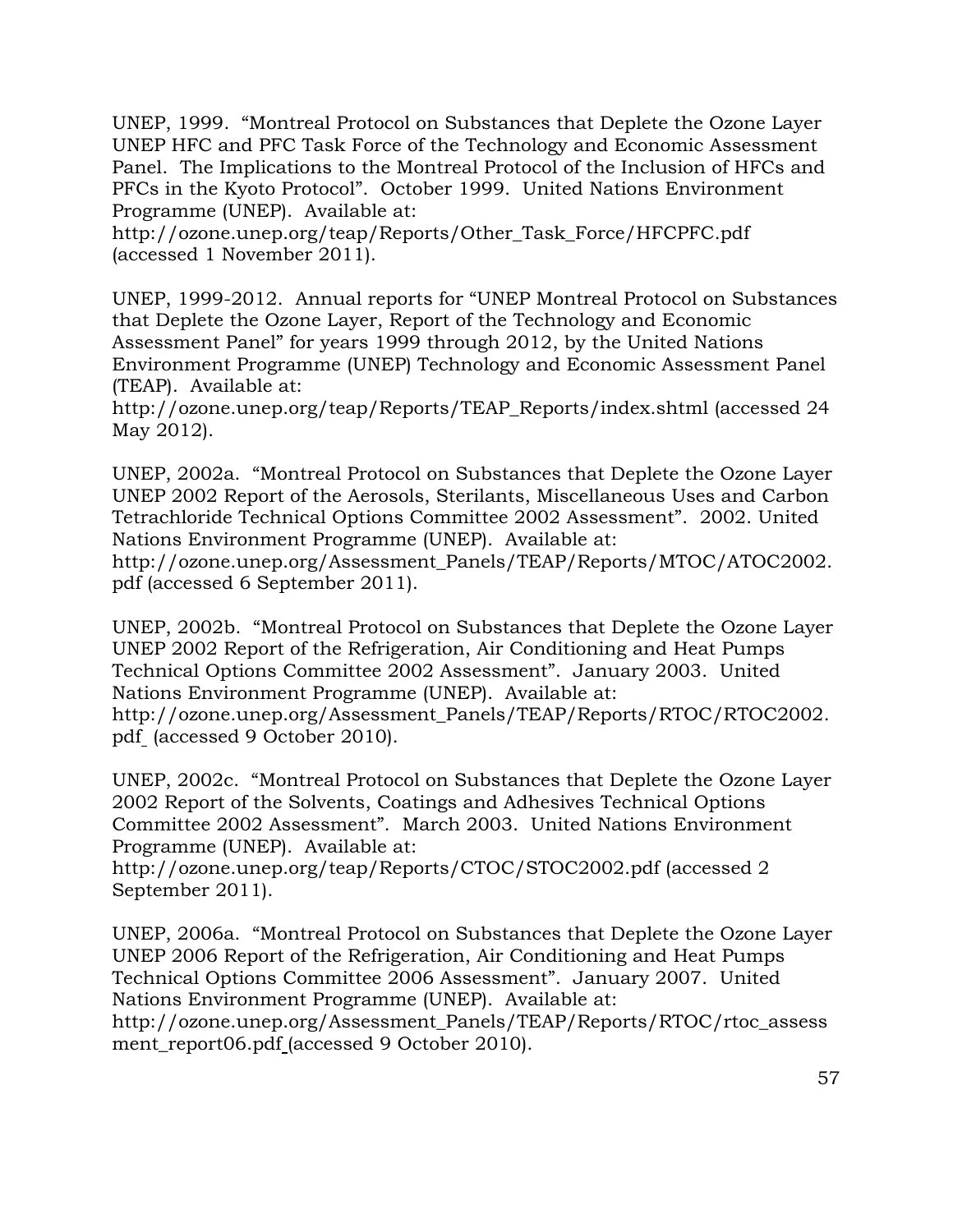UNEP, 2006b. "Montreal Protocol on Substances that Deplete the Ozone Layer 2006 Report of the Chemical Technical Options Committee 2006 Assessment". March 2007. United Nations Environment Programme (UNEP). Available at: [http://ozone.unep.org/teap/Reports/CTOC/ctoc\\_assessment\\_report06.pdf](http://ozone.unep.org/teap/Reports/CTOC/ctoc_assessment_report06.pdf)  (accessed 2 September 2011).

UNEP, 2010a. "Montreal Protocol on Substances that Deplete the Ozone Layer UNEP 2010 Report of the Medical Technical Options Committee 2010 Assessment Report". 2010. United Nations Environment Programme (UNEP). Available at:

[http://ozone.unep.org/Assessment\\_Panels/TEAP/Reports/MTOC](http://ozone.unep.org/Assessment_Panels/TEAP/Reports/MTOC)/ (accessed 6 September 2011).

UNEP, 2010b. "Montreal Protocol on Substances that Deplete the Ozone Layer UNEP 2010 Report of the Refrigeration, Air Conditioning and Heat Pumps Technical Options Committee 2010 Assessment". February 2011. United Nations Environment Programme (UNEP). Available at: [http://ozone.unep.org/Assessment\\_Panels/TEAP/Reports/RTOC/RTOC-](http://ozone.unep.org/Assessment_Panels/TEAP/Reports/RTOC/RTOC)Assessment-report-2010.pdf (accessed 14 April 2011).

UNEP, 2010c. "Guidance on the Process for Selecting Alternatives to HCFCs in Foam". July 2010. United Nations Environment Programme (UNEP) Division of Technology, Industry, and Economics (DTIE) Ozon Action Branch. Prepared by Caleb Management Services, Ltd. Available at:

[http://www.unep.fr/ozonaction/ebooks/foam-sourcebook/](http://www.unep.fr/ozonaction/ebooks/foam-sourcebook) (accessed 14 April 2011).

UNEP, 2011. "Report of the Technology and Assessment Panel - May 2011 - Volume 1 Progress Report". May 2011. United Nations Environment Programme (UNEP). Available at:

[http://ozone.unep.org/teap/Reports/TEAP\\_Reports/TEAP\\_Progress\\_Report\\_M](http://ozone.unep.org/teap/Reports/TEAP_Reports/TEAP_Progress_Report_M) ay\_2011.pdf (accessed 12 July 2012).

U.S. Census, 2010. Housing Characteristics, 2010. October 2011. <http://www.census.gov/prod/cen2010/briefs/c2010br-07.pdf> (accessed 19 October 2012).

USDA, 2012. United States Department of Agriculture (USDA), Economic Research Service. "Monthly retail sales for food at home and food away from home (formerly Table 36); and "Table 9—Expenditures for food at retail store prices, including home-produced food, excluding sales taxes and tips, at current prices and 1988 retail store prices", downloadable spreadsheets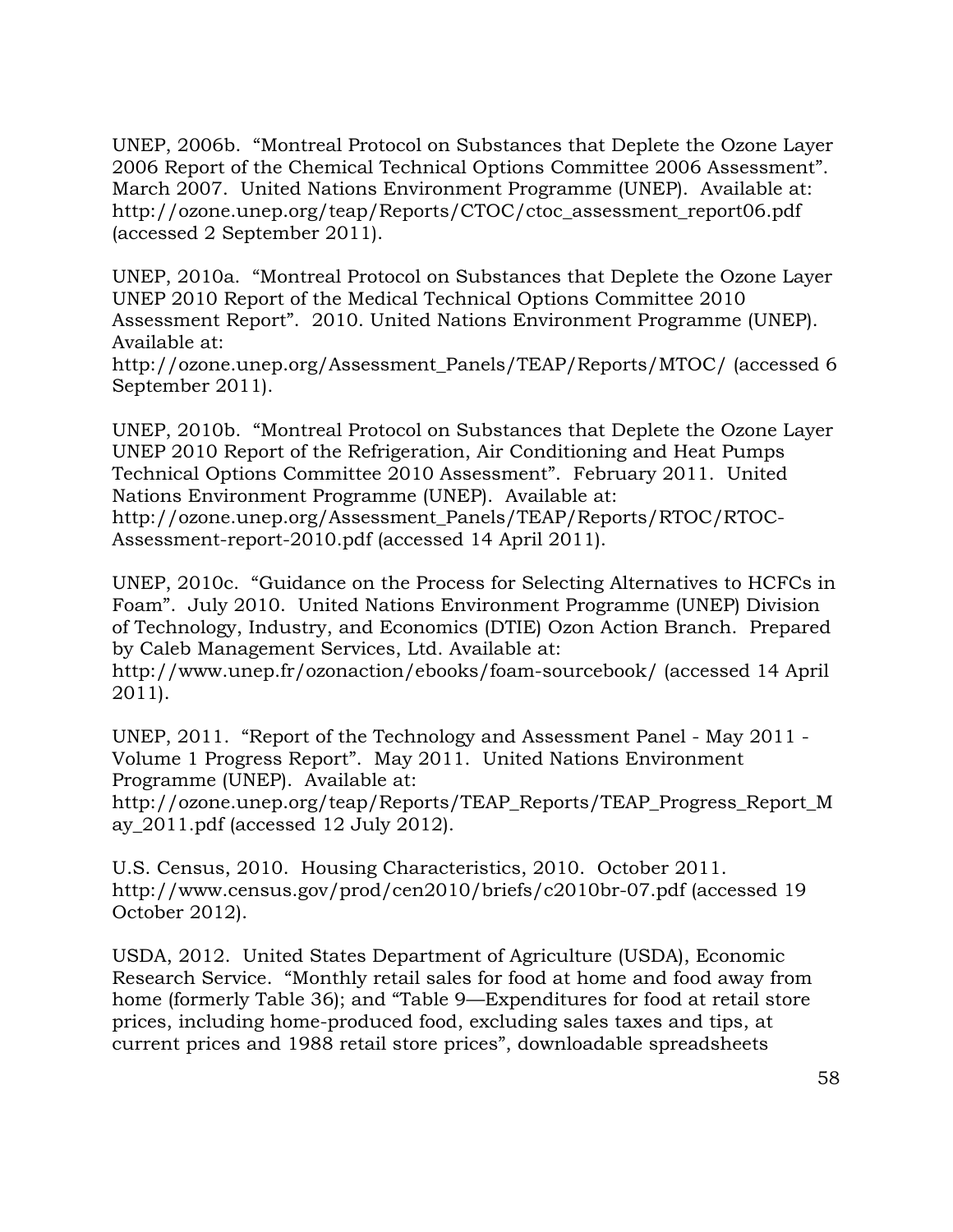available at: [http://www.ers.usda.gov/data-products/food-expenditures.aspx;](http://www.ers.usda.gov/data-products/food-expenditures.aspx) (accessed 13 November 2012).

U.S. DOC, 2012. United States Department of Commerce (DOC) Census Bureau online "Guide to Census Bureau Data Sources for NAICS 42" (North American Industrial Classification System code 42, Wholesale Trade). Annual Wholesale Trade Survey for NAICS 42, 1992-2010, which includes NAICS code 421730, "Warm air heating & air-conditioning equipment and supplies wholesale". Available at:

<http://www.census.gov/econ/industry/current/c42.htm>(accessed 13 November 2012).

U.S. DOT, 2006. United States Department of Transportation, Maritime Administration, North American Cruises data, available at: [www.marad.dot.gov/](www.marad.dot.gov) or

[http://www.marad.dot.gov/library\\_landing\\_page/data\\_and\\_statistics/Data\\_an](http://www.marad.dot.gov/library_landing_page/data_and_statistics/Data_an)  d\_Statistics.htm (accessed 1 May 2012).

U.S. EPA, 2006. "Global Mitigation of Non-CO2 Greenhouse Gases", United States Environmental Protection Agency. Document number EPA 430-R-06- 005, June 2006. Available at:

<www.epa.gov/climatechange/economics/downloads/GlobalMitigationFullRepor> t.pdf (accessed 28 October 2001).

U.S. EPA, 2008. Vintaging Model U.S. Emissions from CFCs, HCFCs, HFCs, and Halons, spreadsheet summary of emissions, and supporting documentation for equipment emissions, supplied to the California Air Resources Board 25 March 2008 from the United States Environmental Protection Agency.

U.S. EPA, 2011. United States Protection Agency Significant New Alternatives Program (SNAP) Substitute Sterilants website at: <http://www.epa.gov/ozone/snap/sterilants/list.html>(last updated February 7, 2011; accessed 12 July 2012).

U.S. EPA, 2012a. "Inventory of U.S. Greenhouse Gas Emissions and Sinks: 1990-2010", April 15, 2012. U.S. Environmental Protection Agency. Document number EPA 430-R-12-001. Available at: <http://www.epa.gov/climatechange/emissions/usinventoryreport.html> (accessed 18 May 2012).

U.S. EPA, 2012b. "Essential Uses of CFCs for Metered-Dose Inhalers" U.S. EPA Ozone Layer Protection web page at: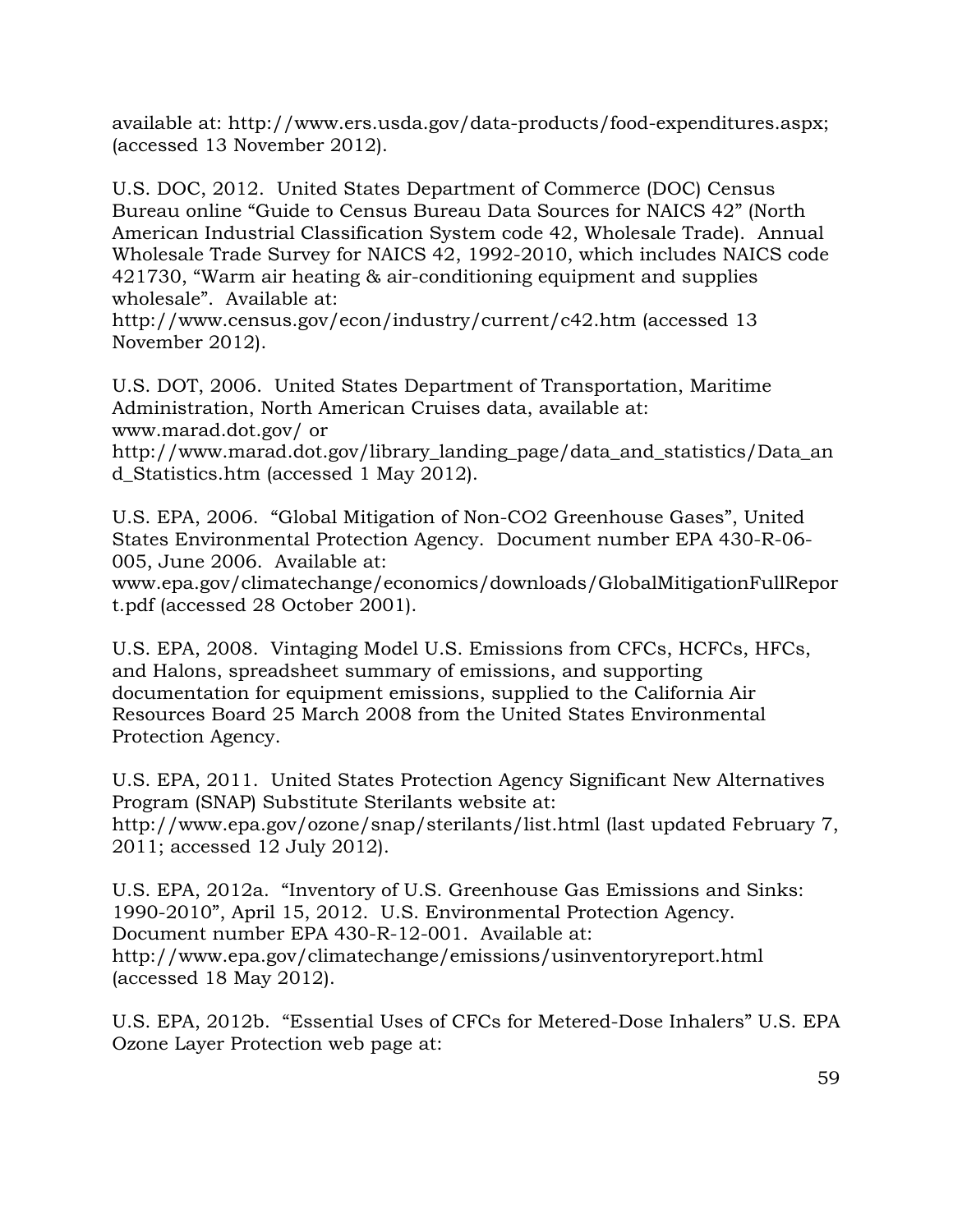<http://www.epa.gov/ozone/title6/exemptions/essential.html> (updated June 11, 2011; accessed 12 July 2012). Also linked from this page is the fact sheet page "Metered Dose Inhalers – The Transition to Ozone-Safe Propellants", at: <http://www.epa.gov/ozone/title6/exemptions/inhalers.html>(updated September 28, 2011; accessed 12 July 2012).

U.S. EPA, 2015. Federal Register. Volume 80, Number 138, Monday, July 20, 2015. Part II. Environmental Protection Agency. 40 CFR Part 82. Protection of Stratospheric Ozone: Change of Listing Status for Certain Substitutes Under the Significant New Alternatives Policy Program; Final Rule. Available at: <http://www.epa.gov/ozone/snap/regulations.html> (accessed 22 July 2015). For a shorter summary of the SNAP Rule, see "Fact Sheet - Final Rule - Protection of Stratospheric Ozone: Change of Listing Status for Certain Substitutes under the Significant New Alternatives Policy Program", U.S. EPA, revised July 20, 2015. Available at:<www.epa.gov/ozone/snap> (accessed 22 July 2015).

U.S. Federal Register, 2010. United States Federal Register, Volume 75, No. 115, Wednesday, June 16, 2010 / Rules and Regulations. Pages 34017- 34040. Environmental Protection Agency. 40 CFR Part 82. [FRL-9163-5] RIN 2060. Protection of Stratospheric Ozone: Notice 25 for Significant New Alternatives Policy.

US Navy, 2012. United States Navy list of Homeports and Ships Assigned, available at: <http://www.navy.mil/navydata/ships/lists/homeport.asp> (accessed 2 May 2012).

Vincent et al., 2004. Emissions of HFC-134a from Light-Duty Vehicles in California. Vincent, R.; Cleary, K.; Ayala, A.; Corey, R. *SAE Technical Paper*  2004-01-2256. Available at:<http://papers.sae.org/2004-01-2256>/ (accessed 14 November 2012).

Weiss, et al., 2008. "Nitrogen trifluoride in the global atmosphere", Ray F. Weiss, Jens Muhle, Peter K. Salameh, Christina M. Harth. Geophysical Research Letters, Vol. 35, L20821, 3 PP., 2008. Available at: <http://www.agu.org/pubs/crossref/2008/2008GL035913.shtml> (accessed 1 November 2012).

Welch and Rogers, 2010. "Estimating the Remaining Useful Life of Residential Appliances", Corey Welch and Brad Rogers, Navigant Consulting, Inc. 2010 American Council for an Energy Efficient Economy (ACEEE) Summer Study on Energy Efficiency in Buildings. Available at: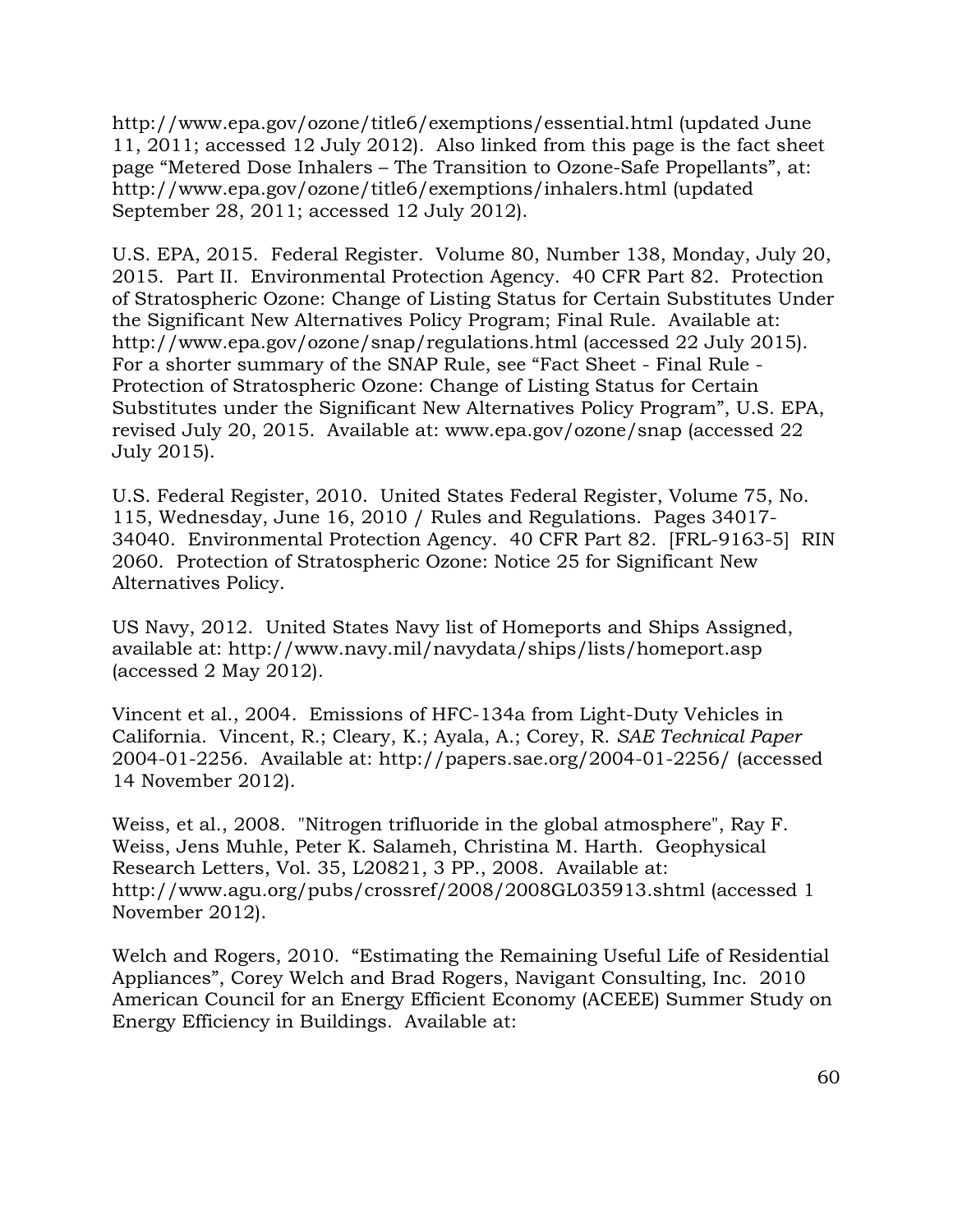<http://eec.ucdavis.edu/ACEEE/2010/data/papers/1977.pdf> (accessed 27 October 2011).

 Chicago. Abstract available at [http://www.cee1.org/eval/db\\_pdf/652.pdf](http://www.cee1.org/eval/db_pdf/652.pdf) (accessed August 25, 2011). Westberg, et al., 2007. "How Electric Customers Dispose of Used Refrigerators and Why They Choose a Utility Program; Steven Westberg, John H. Reed, Charles Bailey, Moria Morrissey, Don Dohrmann, John Peterson, and Shahana Samiullah; 2007 International Energy Program Evaluation Conference,

Wethje, 2005. "Disposal of Refrigerators-Freezers in the US: State of the Practice" EPA Grant # CXA831729-01-0. Submitted by Lawrence R. Wethje, P.E., of the Appliance Research Consortium, March 2005. Available at: <http://www.aham.org/industry/ht/a/GetDocumentAction/i/16317>(accessed 28 October 2011).

Wimberger, 2010. "Emissions of HFC-134a in Auto Dismantling and Recycling", Final Report, October 15, 2009; revised July 16, 2010. Prepared by Emily Wimberger, University of California at Davis, for California Air Resources Board, research contract 06-334. Available at: <http://www.arb.ca.gov/research/apr/past/06-334.pdf> (accessed 14 May 2011).

Zhan, 2012a. "Resolving Discrepancies between Inventories and Ambient Measurements for CFC-12 and HFC-134a Emissions in California", Tao Zhan, California Air Resources Board. Mobile Vehicle Air-Conditioning (MVAC) refrigerant emissions model methodology and description, unpublished research as of October 28, 2012; paper in progress.

Zhan, 2012b. Emissions analysis conducted by Tao Zhan of the California Air Resources Board. Approximately 15 percent of the total MVAC vehicle emissions occur at vehicle end-of-life (industrial), the rest are transportation. Tao Zhan, personal communication, 8 September 2012.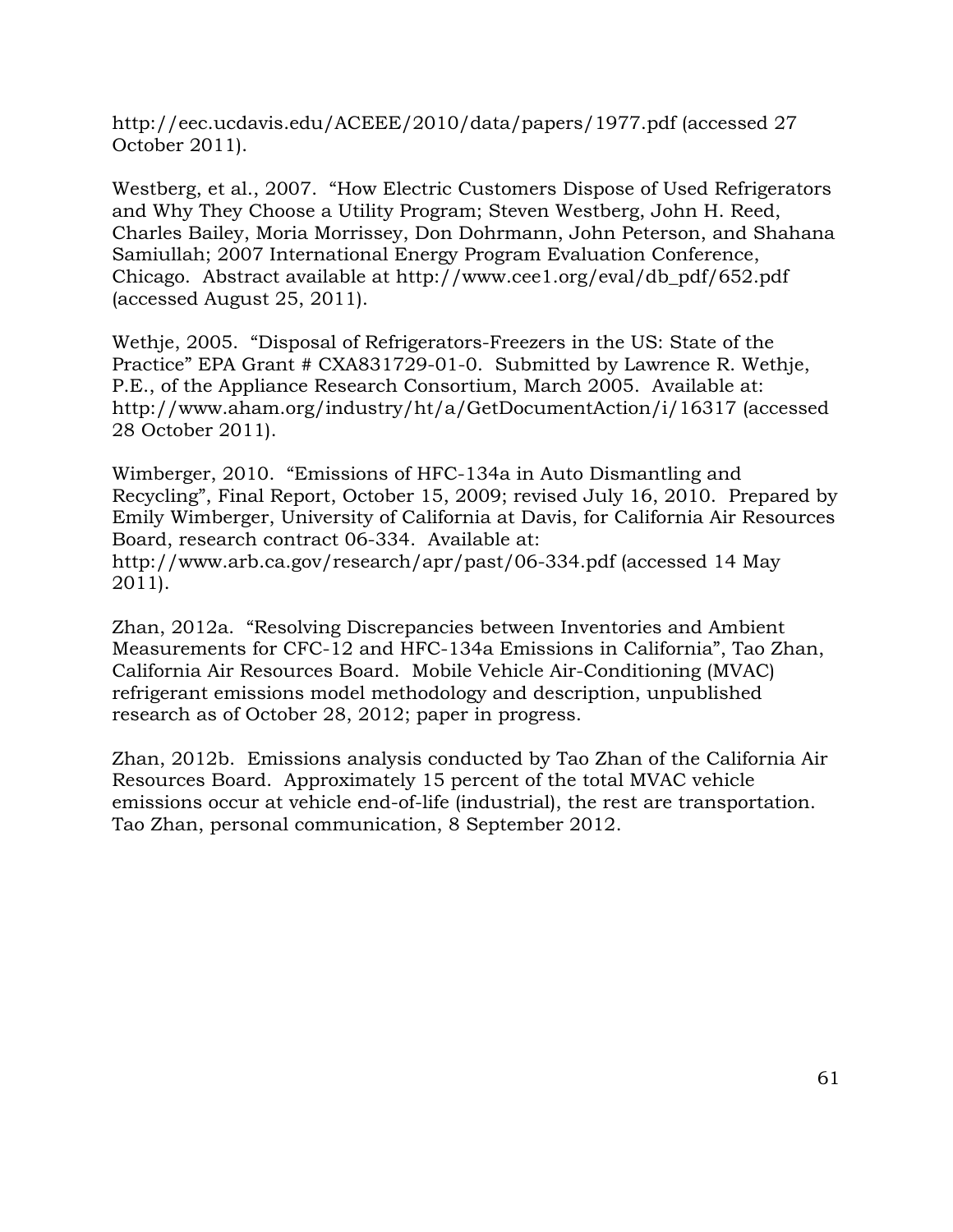# <span id="page-61-0"></span>**APPENDIX I**

### **U.S. EPA regulatory changes to high-GWP ODS Substitutes in July 2015**

(through the U.S. EPA Significant New Alternatives Policy (SNAP) Program changes July 22, 2015)

| <b>AEROSOLS - PROPELLANTS</b><br><b>Substitutes</b>      | <b>Decision</b>                                                                                         | Uses that Are Acceptable, Subject to Use<br><b>Conditions</b>                                                                                                                                                                                                                                                                                                                                           |
|----------------------------------------------------------|---------------------------------------------------------------------------------------------------------|---------------------------------------------------------------------------------------------------------------------------------------------------------------------------------------------------------------------------------------------------------------------------------------------------------------------------------------------------------------------------------------------------------|
| <b>HFC-125</b>                                           | Unacceptable as of January 1, 2016.                                                                     | None.                                                                                                                                                                                                                                                                                                                                                                                                   |
| <b>HFC-134a</b>                                          | Unacceptable as of July 20, 2016 except<br>for uses listed as acceptable, subject to<br>use conditions. | From July 20, 2016 to January 1, 2018:<br>acceptable, subject to use conditions for<br>the following specific uses:<br>products for which new formulations<br>require federal governmental review,<br>and<br>$\Box$ products for smoke detector<br>functionality testing.<br>As of July 20, 2016:<br>acceptable, subject to use conditions for<br>a number of additional uses specified in<br>the rule. |
| HFC-227ea and blends of HFC-227ea and<br><b>HFC-134a</b> | Unacceptable as of July 20, 2016 except<br>for uses listed as acceptable, subject to<br>use conditions. | As of July 20, 2016:<br>acceptable for FDA-approved MDIs for<br>medical purposes.                                                                                                                                                                                                                                                                                                                       |

| <b>FOAMS</b> End-use                                            | <b>Substitutes</b>                                                                       | Decision*                                                                                                                                                                                                                         |
|-----------------------------------------------------------------|------------------------------------------------------------------------------------------|-----------------------------------------------------------------------------------------------------------------------------------------------------------------------------------------------------------------------------------|
| Rigid Polyurethane and Polyisocyanurate<br>Laminated Boardstock | HFC-134a, HFC-245fa, HFC-365mfc and<br>blends thereof                                    | Acceptable subject to narrowed use<br>limits for military or space- and<br>aeronautics-related applications* and<br>unacceptable for all other uses as of                                                                         |
| Flexible Polyurethane                                           | HFC-134a, HFC-245fa, HFC-365mfc, and<br>blends thereof                                   | January 1, 2017. Unacceptable for all<br>uses as of January 1, 2022.                                                                                                                                                              |
| Integral Skin Polyurethane                                      | HFC-134a, HFC-245fa, HFC-365mfc, and<br>blends thereof; Formacel TI, and<br>Formacel Z-6 |                                                                                                                                                                                                                                   |
| Polystyrene Extruded Sheet                                      | HFC-134a, HFC-245fa, HFC-365mfc, and<br>blends thereof; Formacel TI, and<br>Formacel Z-6 |                                                                                                                                                                                                                                   |
| <b>Phenolic Insulation Board and Bunstock</b>                   | HFC-143a, HFC-134a, HFC-245fa, HFC-<br>365 mfc, and blends thereof                       |                                                                                                                                                                                                                                   |
| Rigid Polyurethane Slabstock and Other                          | HFC-134a, HFC-245fa, HFC-365mfc and<br>blends thereof; Formacel TI, and<br>Formacel Z-6  | Acceptable subject to narrowed use<br>limits for military or space- and<br>aeronautics-related applications* and<br>unacceptable for all other uses as of<br>January 1, 2019. Unacceptable for all<br>uses as of January 1, 2022. |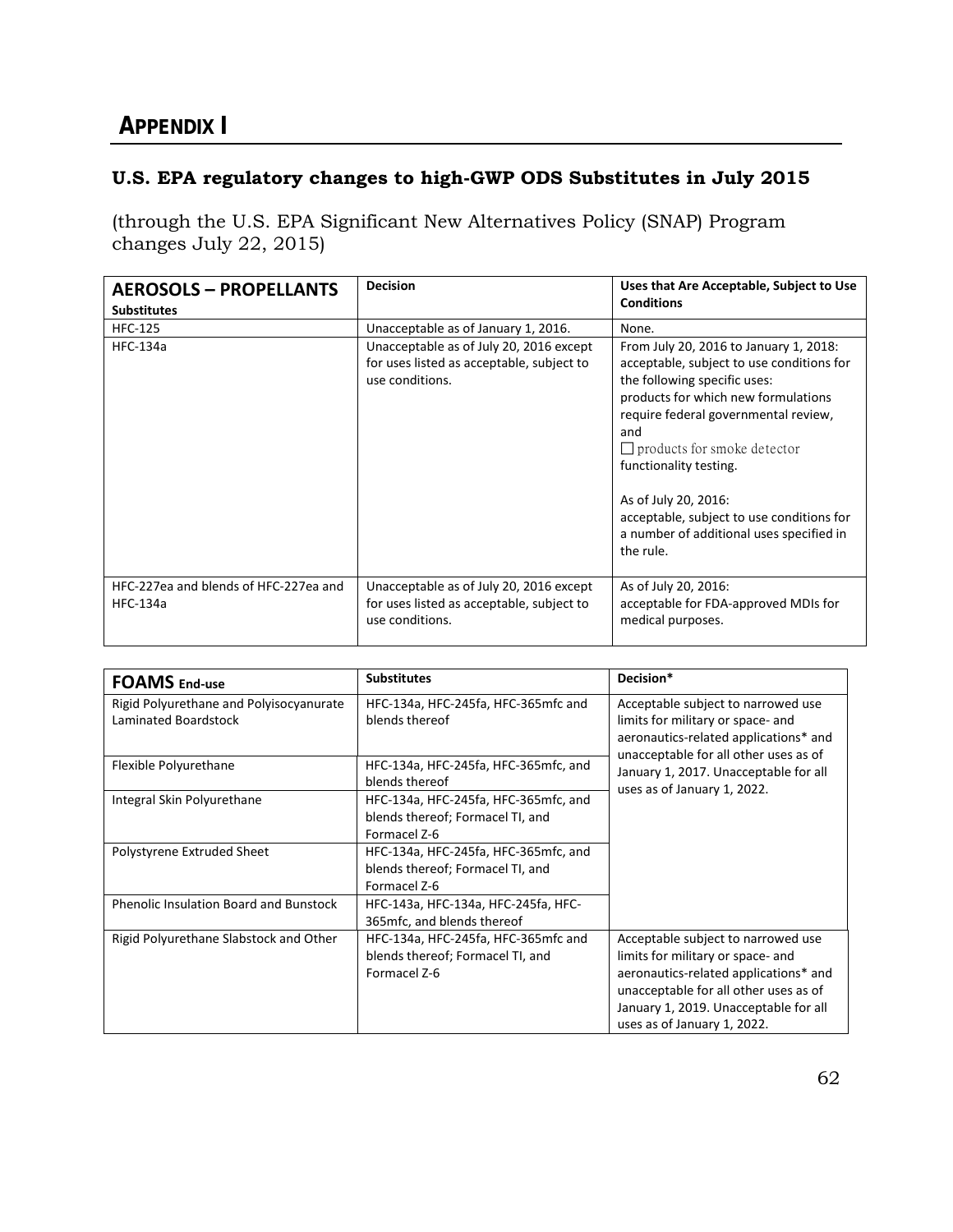| End-use                                                            | <b>Substitutes</b>                                                                                   | Decision*                                                                                                                                                                                                                         |
|--------------------------------------------------------------------|------------------------------------------------------------------------------------------------------|-----------------------------------------------------------------------------------------------------------------------------------------------------------------------------------------------------------------------------------|
| Rigid Polyurethane Appliance Foam                                  | HFC-134a, HFC-245fa, HFC-365mfc and<br>blends thereof; Formacel TI, and Formacel Z-<br>6             | Acceptable subject to narrowed use<br>limits for military or space- and<br>aeronautics-related applications*<br>and unacceptable for all other uses                                                                               |
| Rigid Polyurethane Commercial<br>Refrigeration and Sandwich Panels | HFC-134a, HFC-245fa, HFC-365mfc, and<br>blends thereof; Formacel TI, and Formacel Z-<br>6            | as of January 1, 2020. Unacceptable<br>for all uses as of January 1, 2022.                                                                                                                                                        |
| Polyolefin                                                         | HFC-134a, HFC-245fa, HFC-365mfc, and<br>blends thereof; Formacel TI, Formacel Z-6                    |                                                                                                                                                                                                                                   |
| Rigid Polyurethane Marine Flotation<br>Foam                        | HFC-134a, HFC-245fa, HFC-365mfc and<br>blends thereof; Formacel TI, and Formacel Z-<br>6             |                                                                                                                                                                                                                                   |
| Polystyrene Extruded Boardstock and<br>Billet (XPS)                | HFC-134a, HFC-245fa, HFC-365mfc, and<br>blends thereof; Formacel TI, Formacel B, and<br>Formacel Z-6 | Acceptable subject to narrowed use<br>limits for military or space- and<br>aeronautics-related applications*<br>and unacceptable for all other uses<br>as of January 1, 2021. Unacceptable<br>for all uses as of January 1, 2022. |

| <b>MOTOR VEHICLE AIR CONDITIONING -</b><br><b>NEW LIGHT-DUTY SYSTEMS</b> Substitutes                                                                                                                                                     | <b>Decision</b>                                                                                                                                                                                                                                                                                                                                                                                                                |
|------------------------------------------------------------------------------------------------------------------------------------------------------------------------------------------------------------------------------------------|--------------------------------------------------------------------------------------------------------------------------------------------------------------------------------------------------------------------------------------------------------------------------------------------------------------------------------------------------------------------------------------------------------------------------------|
| <b>HFC-134a</b>                                                                                                                                                                                                                          | Unacceptable as of Model Year (MY) 2021, except<br>$\bullet$<br>where allowed under a narrowed use limit through<br>MY 2025.<br>Acceptable, subject to narrowed use limits, for<br>$\bullet$<br>vehicles exported to countries with insufficient<br>servicing infrastructure to support other alternatives,<br>for MY 2021 through MY 2025.<br>Unacceptable for all newly manufactured vehicles as<br>$\bullet$<br>of MY 2026. |
| R-406A, R-414A (HCFC Blend Xi, GHG-X4), R-414B (HCFC Blend<br>Omicron), HCFC Blend Delta (Free Zone), Freeze 12, GHG-X5,<br>HCFC Blend Lambda (GHG-HP), R-416A (FRIGC FR-12, HCFC<br>Blend Beta), SP34E, R-426A (RS-24, new formulation) | Unacceptable as of MY 2017.                                                                                                                                                                                                                                                                                                                                                                                                    |

| <b>RETAIL FOOD</b>                 | <b>Substitutes</b>                                                                       | <b>Decision</b>                    |
|------------------------------------|------------------------------------------------------------------------------------------|------------------------------------|
| <b>REFRIGERATION End-use</b>       |                                                                                          |                                    |
| Supermarket Systems (Retrofit)     | R-404A, R-407B, R-421B, R-422A, R-422C,<br>R-422D, R-428A, R-434A, R-507A                | Unacceptable as of July 20, 2016   |
| Supermarket Systems (New)          | HFC-227ea, R-404A, R-407B, R-421B, R-<br>422A, R-422C, R-422D, R-428A, R-434A,<br>R-507A | Unacceptable as of January 1, 2017 |
| Remote Condensing Units (Retrofit) | R-404A, R-407B, R-421B, R-422A, R-422C,<br>R-422D, R-428A, R-434A, R-507A                | Unacceptable as of July 20, 2016   |
| Remote Condensing Units (New)      | HFC-227ea, R-404A, R-407B, R-421B, R-<br>422A, R-422C, R-422D, R-428A, R-434A,<br>R-507A | Unacceptable as of January 1, 2018 |
| Stand-Alone Units (Retrofit)       | R-404A, R-507A                                                                           | Unacceptable as of July 20, 2016   |
| End-use                            | Substitutes                                                                              | Decision                           |